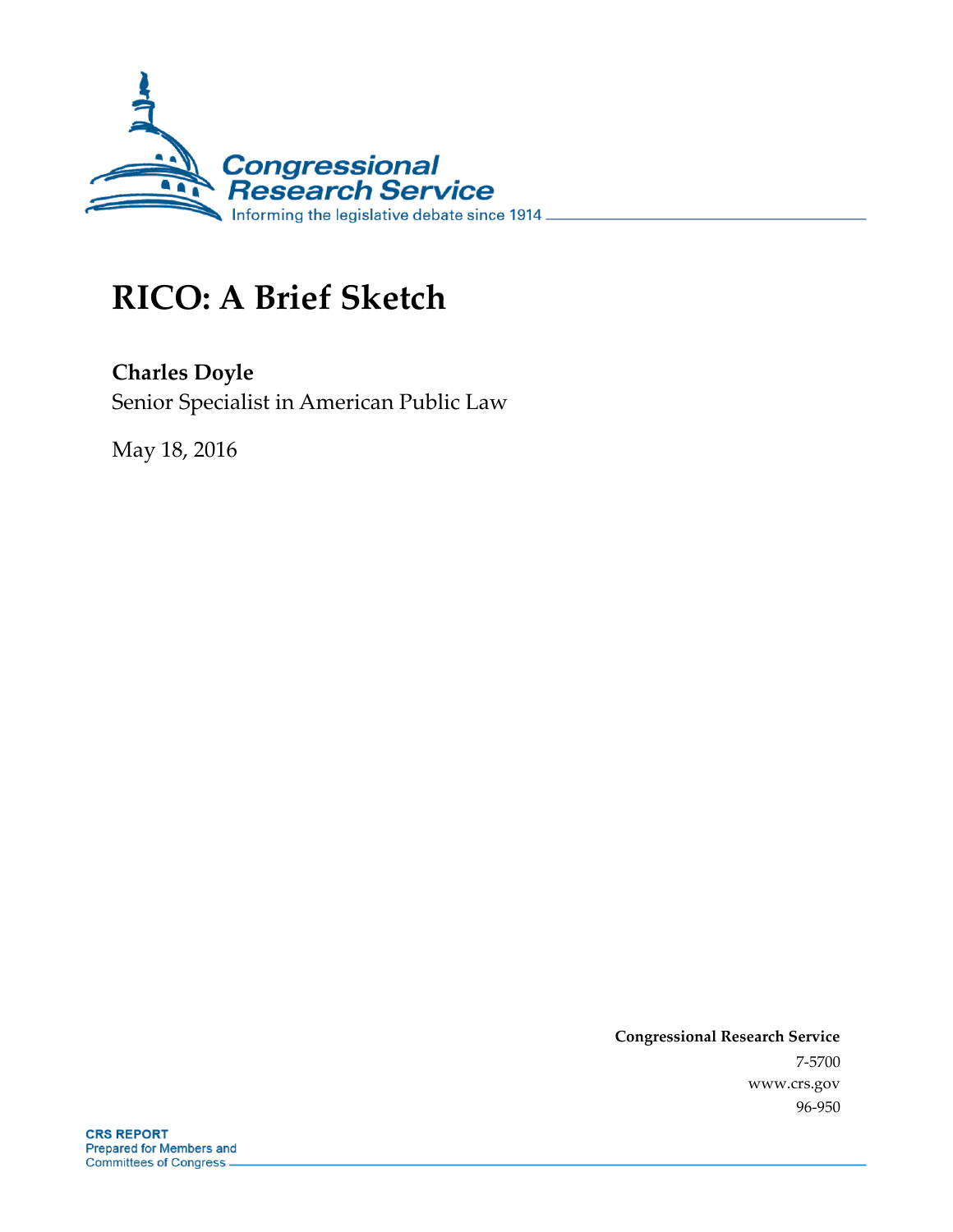# **Summary**

Congress enacted the federal Racketeer Influenced and Corrupt Organization (RICO) provisions as part of the Organized Crime Control Act of 1970. In spite of its name and origin, RICO is not limited to "mobsters" or members of "organized crime" as those terms are popularly understood. Rather, it covers those activities which Congress felt characterized the conduct of organized crime, no matter who actually engages in them.

RICO proscribes no conduct that is not otherwise prohibited. Instead it enlarges the civil and criminal consequences, under some circumstances, of a list of state and federal crimes.

In simple terms, RICO condemns

(1) any person

(2) who

- (a) invests in, or
- (b) acquires or maintains an interest in, or
- (c) conducts or participates in the affairs of, or
- (d) conspires to invest in, acquire, or conduct the affairs of
- (3) an enterprise
- (4) which
	- (a) engages in, or
	- (b) whose activities affect, interstate or foreign commerce
- (5) through
	- (a) the collection of an unlawful debt, or
	- (b) the patterned commission of various state and federal crimes.

Violations are punishable by (a) the forfeiture of any property acquired through a RICO violation and of any property interest in the enterprise involved in the violation, and (b) imprisonment for not more than 20 years, or for life if one of the predicate offenses carries such a penalty, and/or a fine of not more than the greater of twice the amount of gain or loss associated with the offense or \$250,000 for individuals and \$500,000 for organizations. RICO has generally survived constitutional challenges, although its forfeiture provisions are subject to an excessive fines clause analysis and perhaps to cruel and unusual punishment disproportionality analysis.

RICO violations also subject the offender to civil liability. The courts may award anyone injured in their business or property by a RICO violation treble damages, costs and attorneys' fees, and may enjoin RICO violations, order divestiture, dissolution or reorganization, or restrict an offender's future professional or investment activities. Civil RICO has been controversial. At one time commentators urged Congress to amend its provisions. Congress found little consensus on the questions raised by proposed revisions, however, and the issue seems to have been put aside at least for the time being.

The text of the RICO sections, citations to state RICO statutes, and a selected bibliography are appended. This report appears in an abridged form, without footnotes, full citations, or appendices, as CRS Report RS20376, *RICO: An Abridged Sketch*, by Charles Doyle*.*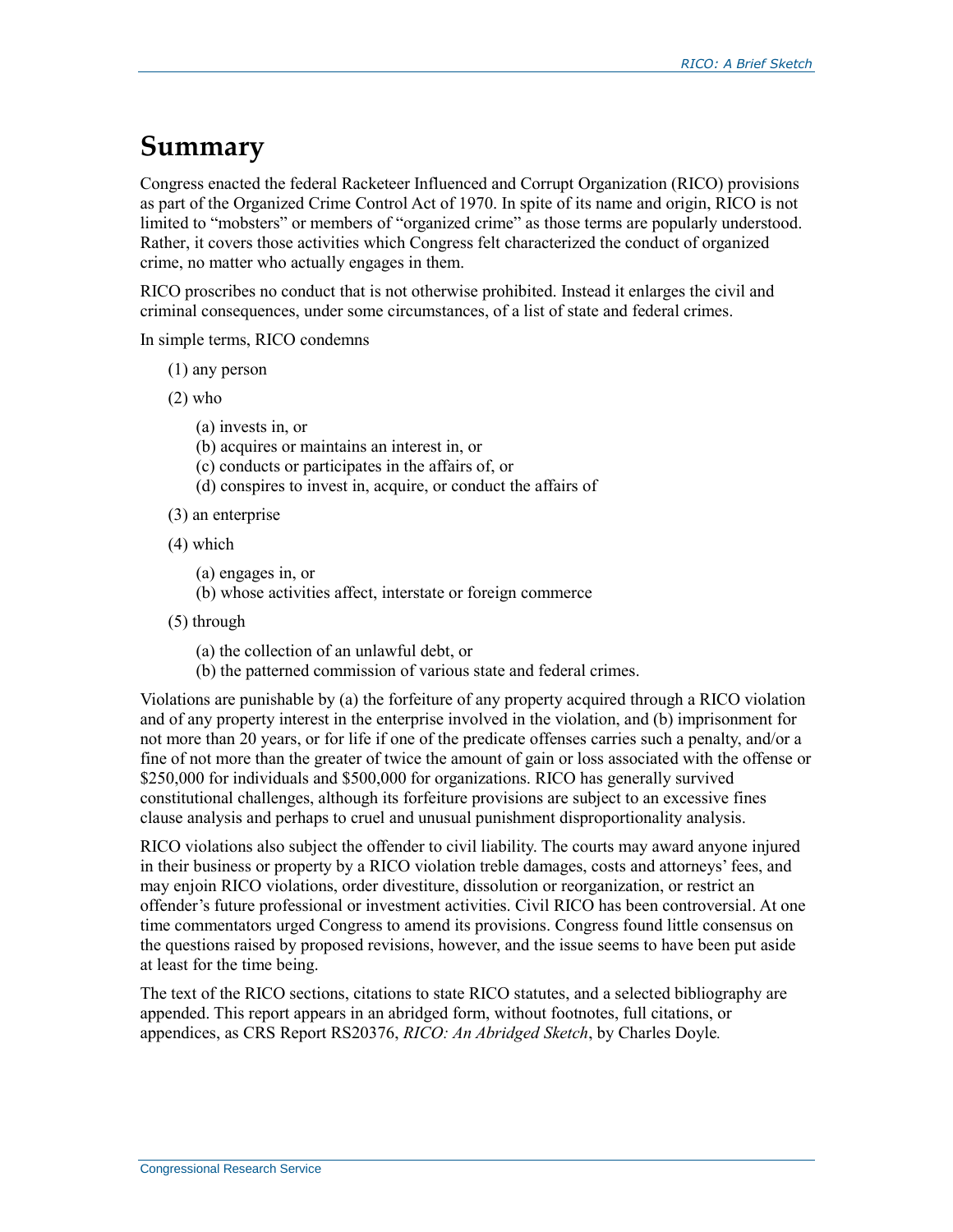# Contents

# Appendixes

# Contacts

|--|--|--|--|--|--|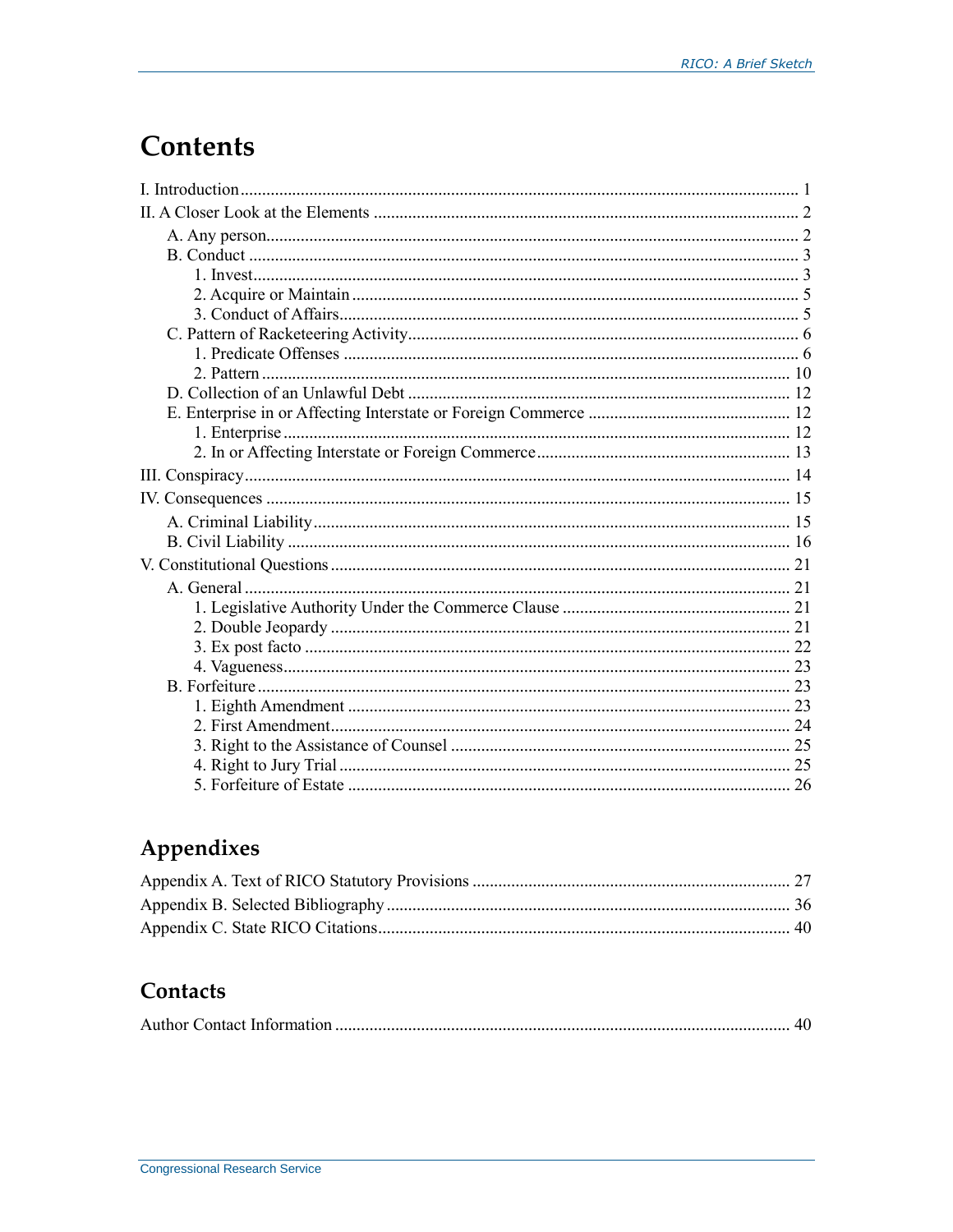# **I. Introduction**

Congress enacted the federal Racketeer Influenced and Corrupt Organization (RICO) provisions<sup>1</sup> as part of the Organized Crime Control Act of 1970.<sup>2</sup> In spite of its name and origin, RICO is not limited to "mobsters" or members of "organized crime," as those terms are popularly understood.<sup>3</sup> Rather, it covers those activities which Congress felt characterized the conduct of organized crime, no matter who actually engages in them.<sup>4</sup>

RICO proscribes no conduct that is not otherwise prohibited.<sup>5</sup> Instead it enlarges the civil and criminal consequences, under some circumstances, of a list of state and federal crimes. 6

In simple terms, RICO condemns

(1) any person

(2) who

- (a) invests in, or
- (b) acquires or maintains an interest in, or
- (c) conducts or participates in the affairs of, or
- (d) conspires to invest in, acquire, or conduct the affairs of
- (3) an enterprise
- (4) which
	- (a) engages in, or
	- (b) whose activities affect, interstate or foreign commerce
- (5) through
	- (a) the collection of an unlawful debt, or
	- (b) the patterned commission of various state and federal crimes.<sup>7</sup>

<sup>5</sup> Gerard E. Lynch, *RICO: The Crime of Being a Criminal, Parts III & IV*, 87 COLUM. L. REV. 920, 938-39 (1987); G. Robert Blakey & Brian Gettings, *Racketeer Influenced and Corrupt Organizations(RICO): Basic Concepts—Criminal and Civil Remedies*, 53 TEMP. L. Q. 1009, 1021 n.71 (1980).

<sup>6</sup> The statute describes these underlying offenses as "racketeering activities." They are often referred to as "predicate offenses."

 $7$  In exact terms, it declares the following:

 1 18 U.S.C. 1961 -1968 (text is appended).

<sup>&</sup>lt;sup>2</sup> 84 Stat. 941 (1970).

<sup>3</sup> Boyle v. United States, 556 U.S. 938, 950-51 (2009); Sedima, S.P.R.L. v. Imrex Co., 473 U.S. 479, 499-500 (1985); H.J. Inc. v. Northwestern Bell Telephone Co*.,* 492 U.S. 229, 236 (1989).

<sup>&</sup>lt;sup>4</sup> "To avoid classifying defendants according to such ancillary characteristics as group association and national origin, the Act basically says 'racketeer is as racketeer does' and then tries to define what a racketeer does indeed do." Andrew P. Bridges, *Private RICO Litigation Based Upon "Fraud" in the Sale of Securities*, 18 GA. L. REV. 43, 49 (1983); *see also*, Gerard E. Lynch, *RICO: The Crime of Being a Criminal: Parts I & II*, 87 COLUM. L. REV. 661, 686-88 (1987).

<sup>&</sup>quot;(a) It shall be unlawful for any person who has received any income derived, directly or indirectly, from a pattern of racketeering activity or through collection of an unlawful debt in which such person has participated as a principal within the meaning of section 2, title 18, United States Code, to use or invest, directly or indirectly, any part of such income, or the proceeds of such income, in acquisition of any interest in, or the establishment or operation of, any enterprise which is engaged in, or the activities of which affect, interstate or foreign commerce. A purchase of securities on the open market for purposes of investment, and without the intention of controlling or participating in control of the issuer, or of assisting another to do so, shall not be unlawful under this subsection, if the securities of the issuer held by the purchaser, the members of his immediate family, and his or their accomplices in any pattern of (continued...)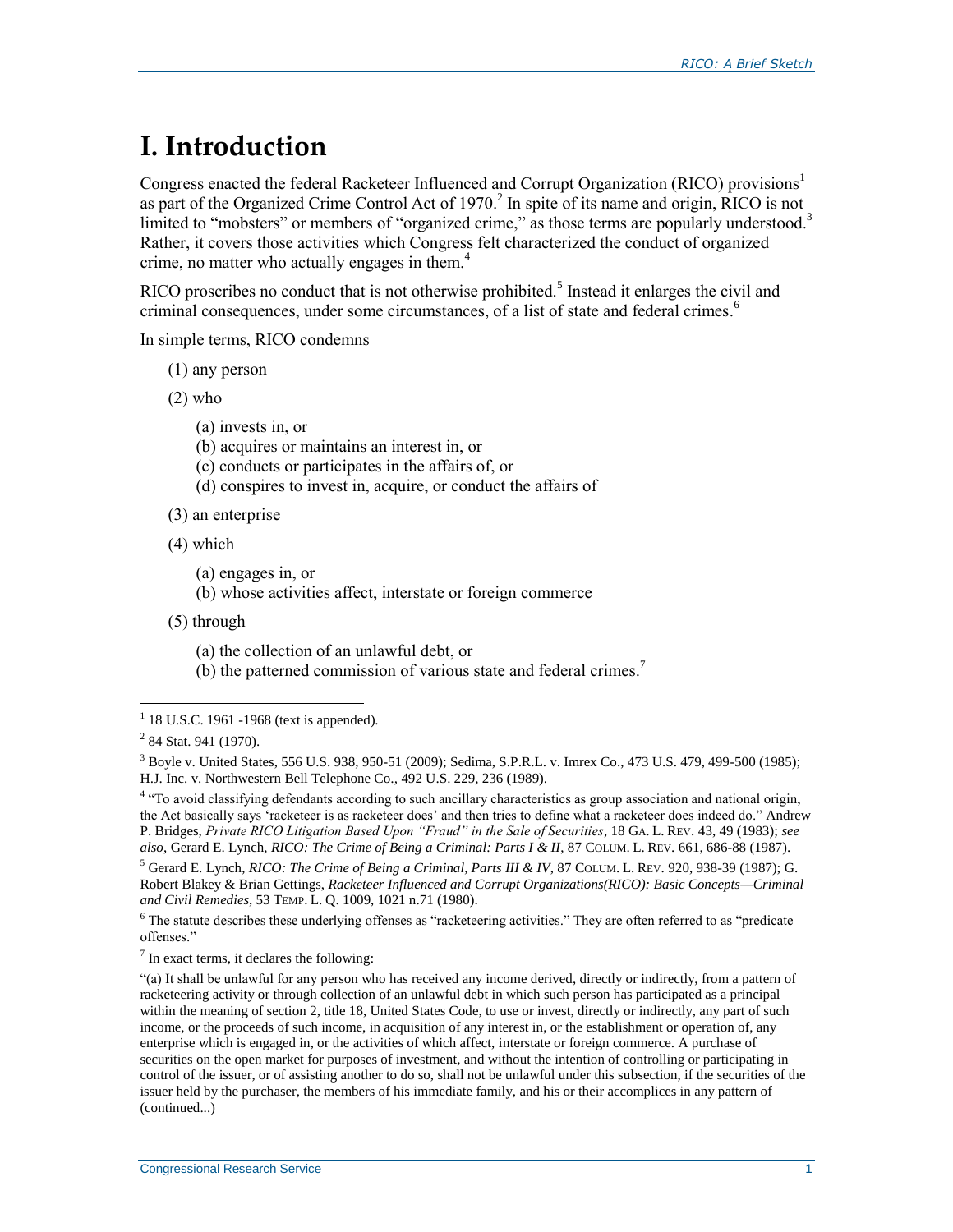Violations are punishable by (a) forfeiture of any property acquired through a RICO violation and of any property interest in the enterprise involved in the violation, and (b) imprisonment for not more than 20 years, or life if one of the predicate offenses carries such a penalty, and/or a fine of not more than the greater of twice of amount of gain or loss associated with the offense or \$250,000 for individuals and \$500,000 for organizations.<sup>8</sup>

RICO violations also subject the offender to civil liability. The courts may award anyone injured by a RICO violation treble damages, costs and attorneys' fees,<sup>9</sup> and may enjoin RICO violations, order divestiture, dissolution or reorganization, or restrict an offender's future professional or investment activities.<sup>10</sup>

RICO also makes provision (1) for venue and service of process in RICO criminal and civil cases;<sup>11</sup> (2) for expedited judicial action in certain RICO civil cases brought by the United States;<sup>12</sup>(3) for in camera proceedings in RICO civil cases initiated by the United States;<sup>13</sup> and (4) for the Department of Justice's use of RICO civil investigative demands.<sup>14</sup> RICO cases have been attacked on a host constitutional grounds and generally survived.<sup>15</sup>

# **II. A Closer Look at the Elements**

## **A. Any person**

Any person may violate RICO.<sup>16</sup> The "person" need not be a mobster or even a human being; "any individual or entity capable of holding a legal or beneficial interest in property" will do.<sup>17</sup>

 $\overline{a}$ 

"(b) It shall be unlawful for any person through a pattern of racketeering activity or through collection of an unlawful debt to acquire or maintain, directly or indirectly, any interest in or control of any enterprise which is engaged in, or the activities of which affect, interstate or foreign commerce.

"(c) It shall be unlawful for any person employed by or associated with any enterprise engaged in, or the activities of which affect, interstate or foreign commerce, to conduct, or participate, directly or indirectly, in the conduct of such enterprise's affairs through a pattern of racketeering activity or collection of unlawful debt.

"(d) It shall be unlawful for any person to conspire to violate any of the provisions of subsection (a), (b), or (c) of this section." 18 U.S.C. 1962.

8 18 U.S.C. 1963, 3571.

 $9$  18 U.S.C. 1963(c).

 $10$  18 U.S.C. 1964(a).

<sup>11</sup> 18 U.S.C. 1965.

 $12$  18 U.S.C. 1966.

<sup>13</sup> "In any proceeding ancillary to or in any civil action instituted by the United States under this chapter the proceedings may be open or closed to the public at the discretion of the court after consideration of the rights of affected persons." 18 U.S.C. 1967.

<sup>14</sup> 18 U.S.C. 1968. The civil investigative demand process, borrowed from antitrust law like so many of the other features of RICO, permits the Attorney General to demand the production of documentary evidence from anyone prior to the initiation of civil or criminal RICO provisions.

<sup>15</sup> The challenges, ranging from Article III forfeiture issues to questions of Eighth Amendment cruel and unusual punishment questions, are discussed toward the end of this report.

<sup>16</sup> 18 U.S.C. 1962(a), (b), (c), (d).

 $17$  18 U.S.C. 1961(3).

<sup>(...</sup>continued)

racketeering activity or the collection of an unlawful debt after such purchase do not amount in the aggregate to one percent of the outstanding securities of any one class, and do not confer, either in law or in fact, the power to elect one or more directors of the issuer.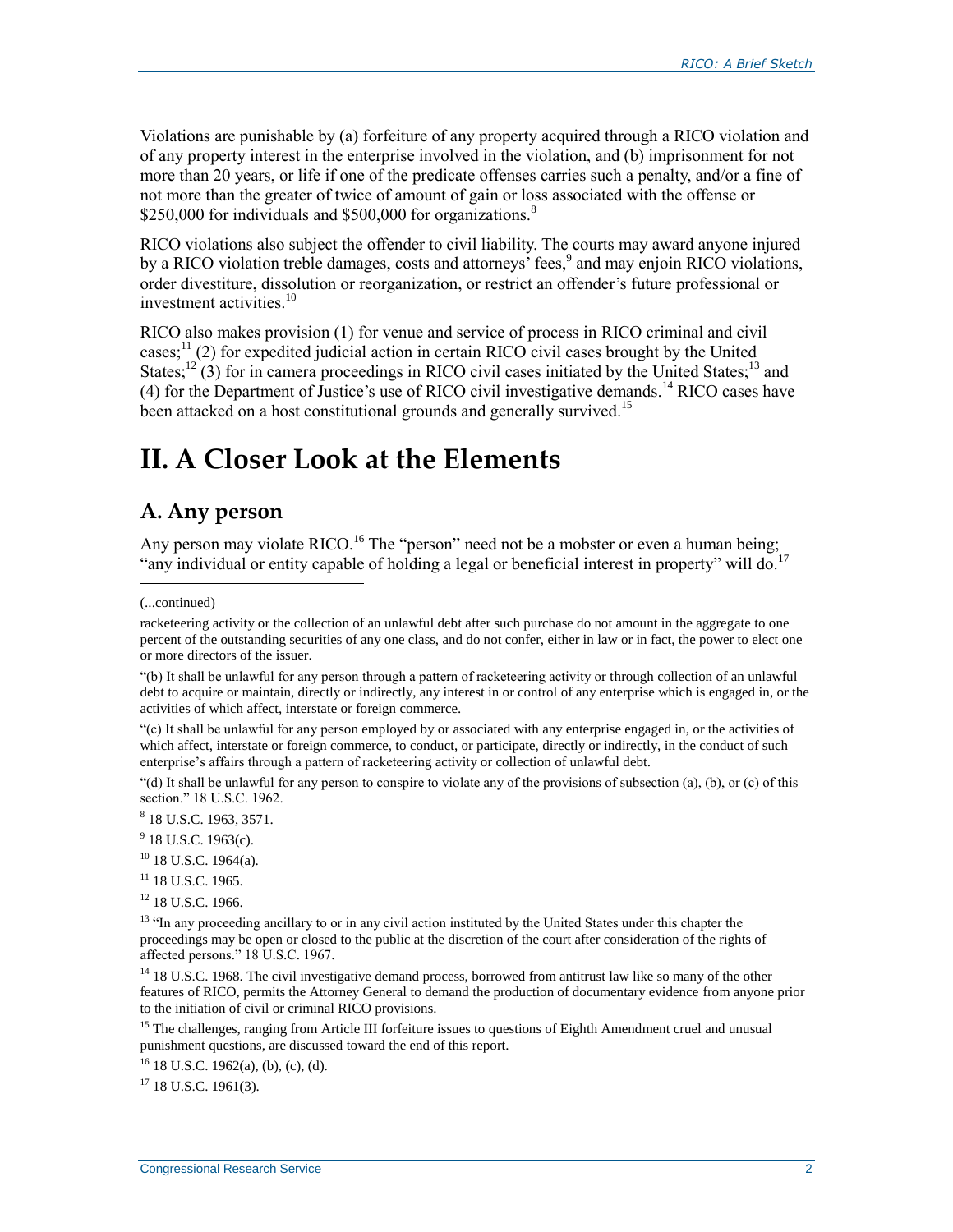Although the "person" and the "enterprise" must be distinct in the case of a subsection 1962(c) violation (conducting an enterprise's activities through racketeering activity),<sup>18</sup> a corporate entity and its sole shareholder are sufficiently distinct to satisfy the enterprise and person elements of a subsection (c) violation.<sup>19</sup> The "person" and "enterprise" need not be distinct for purposes of subsection 1962(a) (investing the racketeering activity proceeds in an enterprise) or subsection 1962(b) (acquiring or maintaining an enterprise through racketeering activity) violations.<sup>20</sup>

Even though governmental entities may constitute a corrupted RICO enterprise<sup>21</sup> or in some instances the victims of a RICO offense,<sup>22</sup> they are not considered "persons" capable of a RICO violation.<sup>23</sup>

## **B. Conduct**

### **1. Invest**

 $\overline{a}$ 

RICO addresses four forms of illicit activity reflected in the four subsections of section 1962: (a) acquiring or operating an enterprise using racketeering proceeds; (b) controlling an enterprise using racketeering activities; (c) conducting the affairs of an enterprise using racketeering activities; and (d) conspiring to so acquire, control, or conduct.

The first, 18 U.S.C. 1962(a), was designed as something of a money laundering provision.<sup>24</sup> "The essence of a violation of §1962(a) is not commission of predicate acts but investment of

<sup>21</sup> United States v. Shamah, 624 F.3d 449, 454 (7<sup>th</sup> Cir. 2010)(police department); United States v. Urban, 404 F.3d 754, 770-71 (3d Cir. 2005)(city department); United States v. Cianci, 378 F.3d 71, 83 (1<sup>st</sup> Cir. 2004)(mayor's office); Ferluga v. Eickhoff, 408 F. Supp. 2d. 1153, 1162 (D. Kan. 2006)(municipality); Michalowski v. Rutherfor*d*, 82 F. Supp. 3d 775, 785 (N.D. Ill. 2015)(state agency).

<sup>&</sup>lt;sup>18</sup> Cedric Kushner Promotions, Ltd. v. King, 533 U.S. 158, 161 (2001); Cruz v. FXDirectDealer, LLC, 720 F.3d 115, 120 (2d Cir. 2013); United States v. Bergrin, 650 F.3d 257, 266 (3d Cir. 2011); Abraham v. Singh, 480 F.3d 351, 357  $(5^{th}$  Cir. 2007); Living Designs, Inc. v. E.I. Dupont de Nemours and Co., 431 F.3d 353, 361 (9<sup>th</sup> Cir. 2005); Branon v. Boatmen's First National Bank, 153 F.3d 1144, 1146 (10<sup>th</sup> Cir. 1998); United States v. London, 66 F.3d 1227, 1244 (1st Cir. 1995).

<sup>&</sup>lt;sup>19</sup> Cedric Kushner Promotions, Ltd. v. King, 533 U.S. 158, 161 (2001); Living Designs, Inc. v. E.I. Dupont de Nemours, 431 F.3d 353, 361 (9<sup>th</sup> Cir. 2005); First Capital Asset Management v. Satinwood, Inc., 385 F.3d 159, 173 (2d Cir. 2004).

<sup>&</sup>lt;sup>20</sup> Gentry v. Resolution Trust Corp., 937 F.2d 899, 907 (3d Cir. 1991); Crowe v. Henry, 43 F.3d 198, 205 (5<sup>th</sup> Cir. 1995); In re Managed Care Litigation, 150 F. Supp. 2d 1330, 1351 (S.D. Fla. 2001); cf., Churchill Village v. General Electric, 361 F.3d 566, 574-75 ( $9<sup>th</sup>$  Cir. 2004).

<sup>&</sup>lt;sup>22</sup> County of Oakland v. City of Detroit, 866 F.2d 839, 851 (6<sup>th</sup> Cir. 1989); Illinois Department of Revenue v. Phillips, 771 F.2d 312, 316-17 (7<sup>th</sup> Cir. 1985).

<sup>&</sup>lt;sup>23</sup> Gil Ramirez Group, LLC v. Houston Independent School District, 786 F.3d 400, 411-12 (5<sup>th</sup> Cir. 2015); Keller v. Central Bank, 277 F.3d 811, 821 (6<sup>th</sup> Cir. 2002)(foreign sovereign); Brown v. Nationsbank Corp., 188 F.3d 579, 587  $(5^{th}$  Cir. 1999)(Federal Bureau of Investigation); Pedrina v. Chun, 97 F.3d 1296, 1300 (9<sup>th</sup> Cir. 1996); McNeily v. United States, 6 F.3d 343, 350 (5<sup>th</sup> Cir. 1993)(Federal Deposit Insurance Corp.); Gentry v. Resolution Trust Corp., 937 F.3d at 914 (municipal corporation); Berger v. Pierce, 933 F.2d 393, 397 (6<sup>th</sup> Cir. 1991)(Federal Insurance Administration); Bloch v. Executive Office of the President, \_\_\_ F. Supp. 3d \_\_\_, \_\_\_ (E.D. Va. February 9, 2016)(federal agency); BEG Investments, LLC v. Alberti, 85 F. Supp. 3d 13, 28-30 (D.D.C. 2015)(D.C. Alcohol Beverage Control Bd.); Naples v. Stefanelli, 972 F. Supp. 2d 373, 389 (E.D.N.Y. 2013)(Suffolk Cty, N.Y.).

<sup>&</sup>lt;sup>24</sup> Brittingham v. Mobil Corp., 943 F.2d 297, 303 (3d Cir. 1991), citing 116 Cong.Rec. 35199 (1970)(remarks of Rep. St. Germain), 116 Cong.Rec. 607 (1970) (remarks of Sen. Byrd), and 115 Cong.Rec. 6993 (1969)(remarks of Sen. Hruska); ABRAMS, THE LAW OF CIVIL RICO, 206 (1991); Sadighi v. Daghighfekr, 36 F. Supp. 2d 279, 286 (D.S.C. 1999). RICO predates 18 U.S.C. 1956, 1957, the principal federal money laundering statutes, by close to a decade and a half.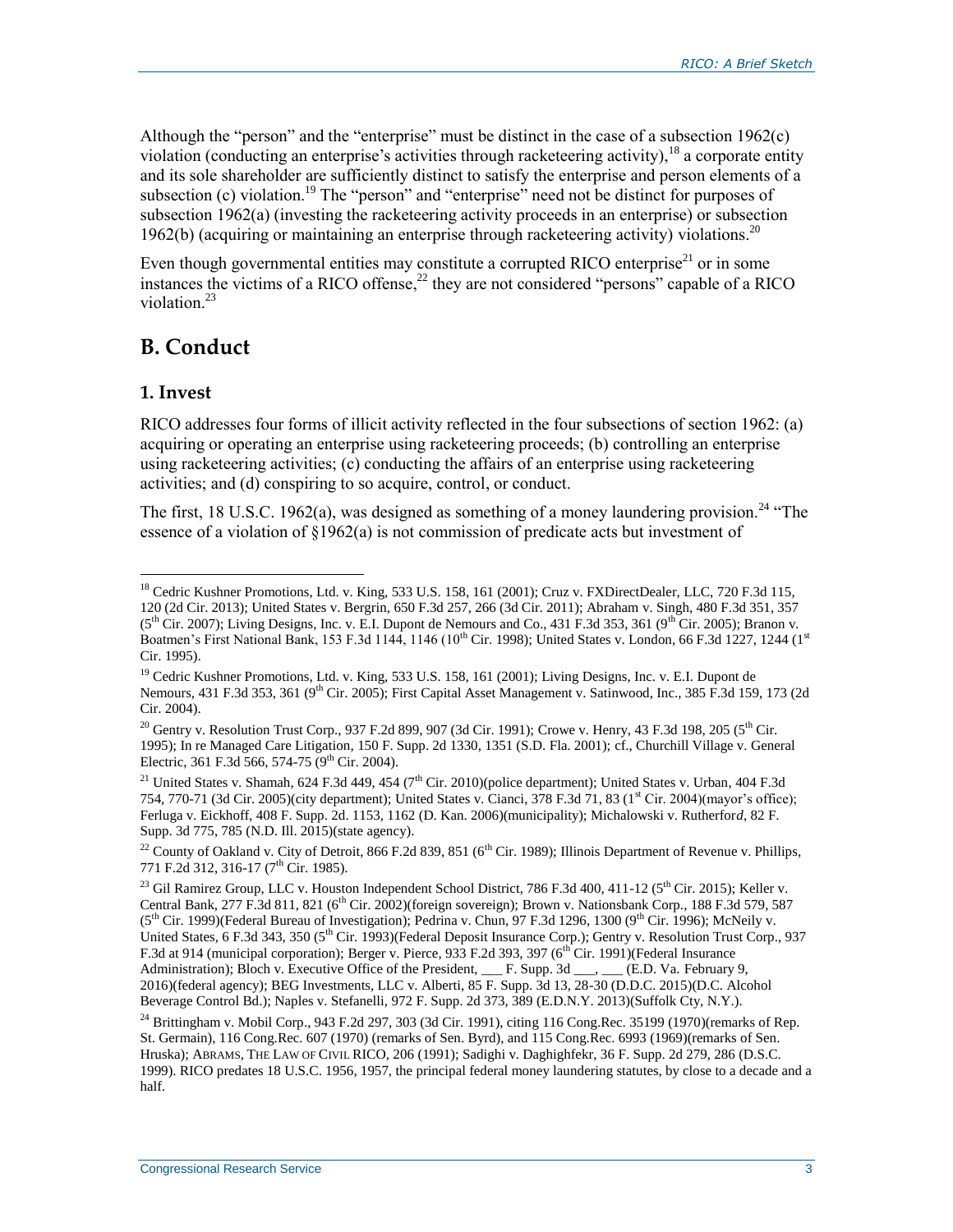racketeering income."<sup>25</sup> It introduces several features of its own and has been described as the most difficult to prove.<sup>26</sup> Under its provisions, it is unlawful for

- (1) any person
- (2) who is liable as a principal
	- (a) in the collection of an unlawful debt or
	- (b) in a pattern of predicate offenses
- (3) to use or invest

 $\overline{a}$ 

- (4) the income from such misconduct
- (5) to acquire, establish or operate
- $(6)$  an enterprise in or affecting commerce.<sup>27</sup>

The "person," the pattern of predicate offenses, and the enterprise elements are common to all of the subsections. For purposes of 1962(a), however, a legal entity that benefits from the offense may be both the "person" and the "enterprise."<sup>28</sup> The person must have committed usury or a pattern of predicate offenses or aided and abetted in their commission,<sup>29</sup> have received income that would not otherwise have been received as a result, and used those proceeds to acquire or operate an enterprise in or whose activities have an impact on interstate or foreign commerce.<sup>30</sup>

<sup>&</sup>lt;sup>25</sup> Gristede's Foods, Inc. v. Unkechauge Nation, 532 F. Supp. 2d 439, 446 (E.D.N.Y. 2007), quoting, Ouaknine v. MacFarlane, 897 F.2d 75, 83 (2d Cir. 1990); *see also*, Ideal Steel Supply Corp. v. Anza, 652 F.3d 310, 321 (2d Cir. 2011)("Subsection (a), in contrast, focuses the inquiry on conduct different from the conduct constituting the pattern of racketeering activity. After there have been sufficient predicate acts to constitute such a pattern, what is forbidden by subsection (a) is the investment or use of the proceeds of that activity to establish or operate a commerce-affecting enterprise").

<sup>&</sup>lt;sup>26</sup> BCCI Holdings (Luxembourg) Societe Anonyme v. Khalil, 56 F. Supp. 2d 14, 63 (D.D.C. 1999); G. Robert Blakey & Ronald Goldstock, *On the Waterfront: RICO and Labor Racketeering*, 17 AM. CRIM. L. REV. 341, 356 (1980).

<sup>&</sup>lt;sup>27</sup> 18 U.S.C. 1962(a); North Cypress Medical Center Operating Co., Ltd. V. Cigna Healthcare, 781 F.3d 182, 202 (5<sup>th</sup> Cir. 2015); Rao v. BP Products North American, Inc.,  $\overline{589}$  F.3d 389, 398 (7<sup>th</sup> Cir. 2009); St. Paul Mercury Ins. Co. v. Williamson, 224 F.3d 425, 441 (5<sup>th</sup> Cir. 2000); United States v. Vogt, 910 F.2d 1184, 1194 (4<sup>th</sup> Cir. 1990); In re Honey Transshipping Litigation, 87 F. Supp. 3d 855, 866-67 (N.D. Ill. 2015); Chesapeake Employers' Ins. Co. v. Eades, 77 F.Supp.3d 1241, 1250 (N.D. Ga. 2015).

More precisely, the subsection declares, "(a) It shall be unlawful for any person who has received any income derived, directly or indirectly, from a pattern of racketeering activity or through collection of an unlawful debt in which such person has participated as a principal within the meaning of section 2, title 18, United States Code, to use or invest, directly or indirectly, any part of such income, or the proceeds of such income, in acquisition of any interest in, or the establishment or operation of, any enterprise which is engaged in, or the activities of which affect, interstate or foreign commerce. A purchase of securities on the open market for purposes of investment, and without the intention of controlling or participating in control of the issuer, or of assisting another to do so, shall not be unlawful under this subsection, if the securities of the issuer held by the purchaser, the members of his immediate family, and his or their accomplices in any pattern of racketeering activity or the collection of an unlawful debt after such purchase do not amount in the aggregate to one percent of the outstanding securities of any one class, and do not confer, either in law or in fact, the power to elect one or more directors of the issuer." 18 U.S.C. 1962(a).

<sup>&</sup>lt;sup>28</sup> Churchill Village v. General Electric, 361 F.3d 566, 574 (9<sup>th</sup> Cir. 2004)("Where a corporation engages in racketeering activities and is the direct or indirect beneficiary of the pattern of racketeering activity, it can be both the 'person' and the 'enterprise' under section 1962(a)"); Gentry v. Resolution Trust Corp., 937 F.2d 899, 907 (3d Cir. 1991); Official Publications, Inc. v. Kable News, 884 F.2d 664, 668 (2d Cir. 1989); Downing v. Halliburton & Associates, Inc., 812 F. Supp. 1178 (M.D. Ala. 1995), aff'd without written op., 13 F.3d 410 (11<sup>th</sup> Cir. 1995).

<sup>29</sup> Brady v. Dairy Fresh Products Co., 974 F.2d 1149, 1152 (9th Cir. 1992); *United States v. Wyatt*, 807 F.2d 1480, 1482 (9th Cir. 1987).

<sup>&</sup>lt;sup>30</sup> National Organization for Women, Inc. v. Scheidler, 968 F.2d 612, 625 (7<sup>th</sup> Cir. 1992), *rev'd on other grounds*, 510 U.S. 249 (1994); In re Burzynski, 989 F.2d 733, 744 (5<sup>th</sup> Cir. 1993); Ideal Steel Supply Corp. v. Anza, 373 F.3d 251, 264 (2d Cir. 2004), *rev'd on other grounds*, 547 U.S. 451 (2006); Kerrigan v. ViSalus, Inc., 112 F. Supp. 3d 580, 610- 11 (E.D. Mich. 2015); Johnson v. GEICO Casualty Co., 516 F. Supp. 2d 351, 361 (D. Del. 2007).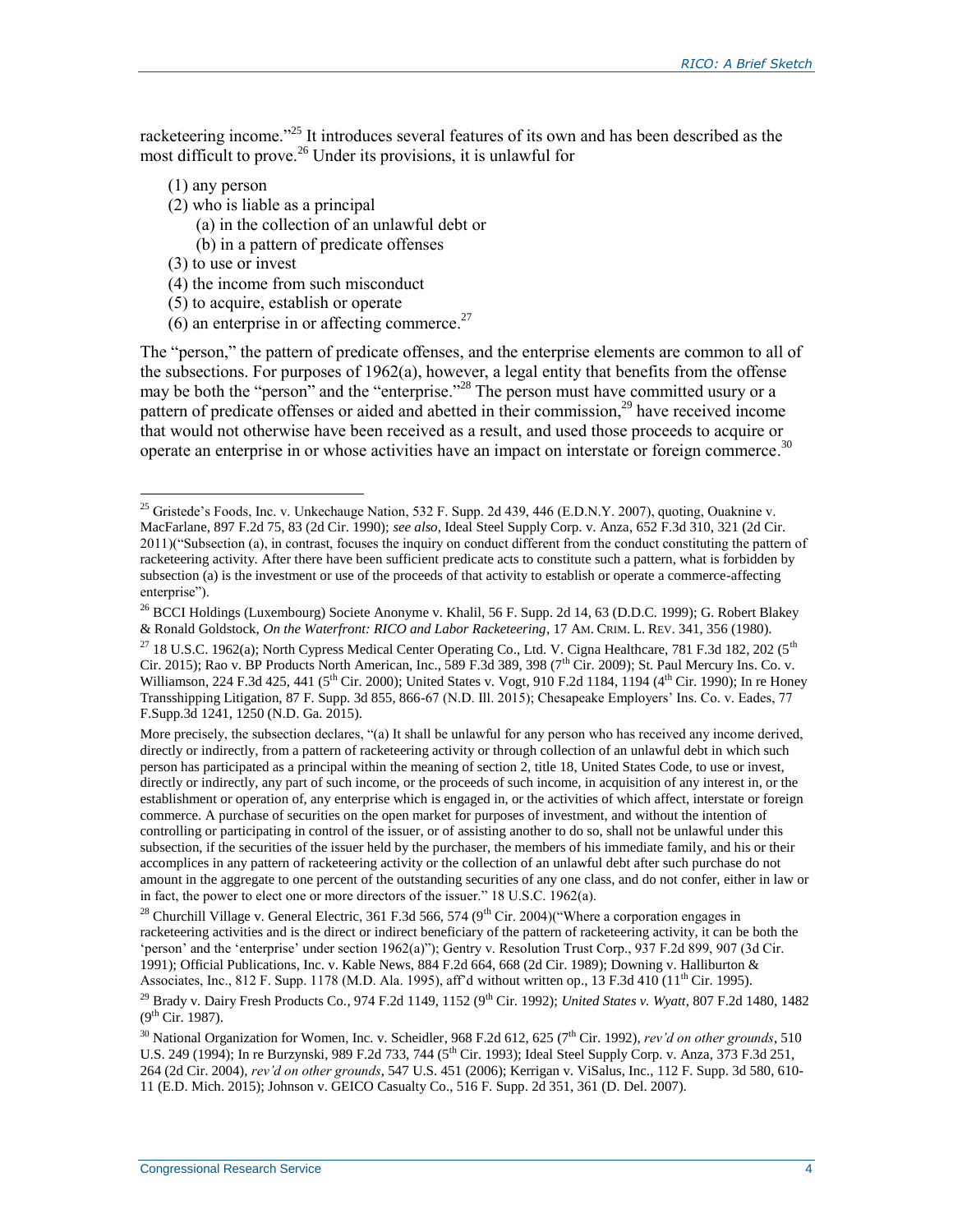## **2. Acquire or Maintain**

The second proscription, 18 U.S.C. 1962(b), is much the same, except that it forbids acquisition or control of an enterprise through the predicates themselves rather than through the income derived from the predicates. It makes it unlawful for

(1) any person

- (2) to acquire or maintain an interest in or control of
- (3) a commercial enterprise
- (4) through
	- (a) the collection of an unlawful debt or
	- (b) a pattern of predicate offenses. $31$

As in the case of subsection 1962(a), the "person" and the "enterprise" may be one and the same.<sup>32</sup> There must be a nexus between the predicate offenses and the acquisition of control.<sup>33</sup> Exactly what constitutes "interest" or "control" is a case-by-case determination. The defendant must be shown to have played some significant role in the management of the enterprise, but a showing of complete control is unnecessary.<sup>34</sup>

## **3. Conduct of Affairs**

Subsection 1962(c) makes it unlawful for

- (1) any person,
- (2) employed by or associated with,
- (3) a commercial enterprise
- (4) to conduct or participate in the conduct of the enterprise's affairs
- (5) through

 $\overline{a}$ 

- (a) the collection of an unlawful debt or
- (b) a pattern of predicate offenses.<sup>35</sup>

 $31$  "(b) It shall be unlawful for any person through a pattern of racketeering activity or through collection of an unlawful debt to acquire or maintain, directly or indirectly, any interest in or control of any enterprise which is engaged in, or the activities of which affect, interstate or foreign commerce." 18 U.S.C. 1962(b); Tal v. Hogan, 453 F.3d 1244, 1268 (10<sup>th</sup> Cir. 2006); Advocacy Organization for Patients and Providers v. Auto Club Insurance Association, 176 F.3d 315, 322 (6th Cir. 1999); Sarpolis v. Tereshko, 26 F. Supp. 3d 407, 429-30 (E.D. Pa. 2014).

 $32$  Churchill Village v. General Electric, 361 F.3d 566, 574 (9<sup>th</sup> Cir. 2004); Landry v. Air Line Pilots Ass'n, 901 F.2d 404, 425 (5th Cir.1990); Gentry v. Resolution Trust Corp., 937 F.2d 899, 907 (3d Cir. 1991); Whaley v. Auto Club Insurance Association, 891 F. Supp. 1237, 1241-242 (E.D. Mich. 1995).

<sup>&</sup>lt;sup>33</sup> Wagh v. Metris Direct, Inc., 363 F.3d 821, 830 (9<sup>th</sup> Cir. 2003); Advocacy Organization for Patients and Providers v. Auto Club Insurance Association, 176 F.3d at 329; Banks v. Wolk, 918 F.2d 418, 421 (3d Cir. 1990); Andrews Farms v. Calcot, Ltd*.*, 527 F. Supp. 2d 1239, 1256 (E.D. Cal. 2007).

<sup>&</sup>lt;sup>34</sup> Tal v. Hogan, 453 F.3d at 1268-269 ("'Interest in or control of' requires more than a general interest in the results of its actions, or the ability to influence the enterprise through deceit ... Rather, it requires some ownership of the enterprise or an ability to exercise dominion over it"); Ikuno v. Yip, 912 F.2d 306, 310 (9<sup>th</sup> Cir. 1990), citing Sutliff, Inc. v. Donovan Co., 727 F.2d 648, 653 ( $7<sup>th</sup>$  Cir. 1984), and Cincinnati Gas & Elec.Co. v. General Electric Co., 656 F. Supp. 49, 85 (S.D. Ohio 1986); Nafta v. Fenisk International House of Trade (USA), Inc., 932 F. Supp. 422, 428 (1996); Griffin v. NBD Bank, 43 F. Supp. 2d 780, 791-92 (W.D. Mich. 1999)(includes the control evidenced by the ability to select one or more of members of a corporation's board of directors). Control may also be indirect as for example where the defendant exercises a measure of control over a subsidiary by virtue of his control over its parent organization, BCCI Holding (Luxembourg) Societe Anonyme v. Khalil, 56 F. Supp. 2d 14, 51 (D.D.C. 1999).

 $35$  "(c) It shall be unlawful for any person employed by or associated with any enterprise engaged in, or the activities of which affect, interstate or foreign commerce, to conduct, or participate, directly or indirectly, in the conduct of such enterprise's affairs through a pattern of racketeering activity or collection of unlawful debt." 18 U.S.C. 1962(c). (continued...)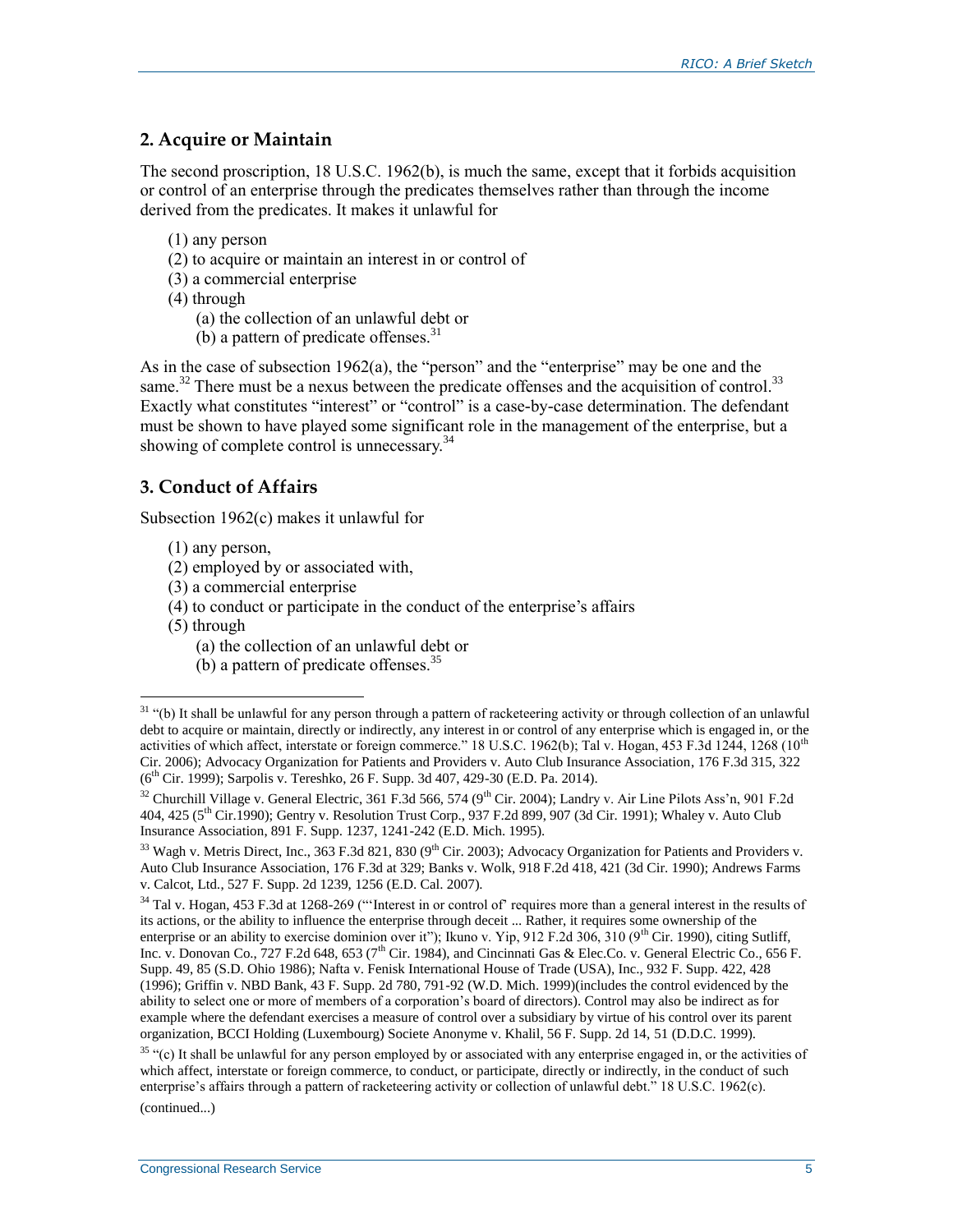Subsection 1962 $(c)$  is the most common substantive basis for RICO prosecution or civil action.<sup>36</sup> Although on its face subsection  $1962(c)$  might appear to be less demanding than subsections  $1962(a)$  and (b), the courts have not always read it broadly. Thus, in any charge of a breach of its provisions, the "person" and the "enterprise" must ordinarily be distinct. $37$  The requirement cannot be avoided by charging a corporate entity as the "person" and the officers and employees through whom it must act as an "association in fact" enterprise.<sup>38</sup> A corporate entity and its sole shareholder, however, are sufficiently distinct for purposes of subsection  $1962(c)$ .<sup>3</sup>

The Supreme Court has identified an entrepreneurial stripe in the "conduct or participate in the conduct" element of subsection 1962(c) under which only those who direct the operation or management of the enterprise itself satisfy the "conduct" element.<sup>40</sup> Liability, however, is not limited to the "upper management" of an enterprise, but extends as well to those within the enterprise who exercise broad discretion in carrying out the instructions of upper management.<sup>41</sup> Moreover, conviction requires neither an economic predicate offense nor a predicate offense committed with an economic motive.<sup>42</sup>

## **C. Pattern of Racketeering Activity**

### **1. Predicate Offenses**

The heart of most RICO violations is a pattern of racketeering activities, that is, the patterned commission of two or more designated state or federal crimes. The list of state and federal crimes upon which a RICO violation may be predicated includes the following:

(A) any act or threat involving—

l

<sup>(...</sup>continued)

<sup>&</sup>quot;A substantive RICO charge requires the Government to prove: (1) the existence of an enterprise which affects interstate or foreign commerce; (2) the defendant's association with the enterprise; (3) the defendant's participation in the conduct of enterprise's affairs; and (4) that the participation was through a pattern of racketeering activity*,"* United States v. Fowler, 535 F.3d 408, 418 (6<sup>th</sup> Cir. 2008); see also, United States v. Godwin, 765 F.3d 1306, 1320 (11<sup>th</sup> Cir. 2014); In re ClassicStar Mare Lease Litigation, 727 F.3d 473, 483 (6<sup>th</sup> Cir. 2013); Crest Construction II, Inc. v. John Doe, 660 F.3d 346, 353 (8<sup>th</sup> Cir. 2011); United States v. Brandao, 539 F.3d 44, 50-1 (1<sup>st</sup> Cir. 2008).

<sup>36</sup> Gordon, *Crimes That Count Twice: A Reexamination of RICO's Nexus Requirements Under 18 U.S.C. §§1962(c) and 1964(c)*, 32 VT. L. REV. 171, 173 (2007).

<sup>&</sup>lt;sup>37</sup> Cedric Kushner Promotions, Ltd. v. King, 533 U.S. 158, 161 (2001); Bible v. United Student Aid Funds, Inc., 799 F.3d 633, 655 (7<sup>th</sup> Cir. 2015); North Cypress Medical Center v. Cigna Healthcare, 781 F.3d 182, 202 (5<sup>th</sup> Cir. 2015); In re ClassicStar Mare Lease Litigation, 727 F.3d 473, 483 (6<sup>th</sup> Cir. 2013); City of New York v. Smokes-Spirits.Com, Inc*.*, 541 F.3d 425, 446-47 (2d Cir. 2008), *rev'd on other grounds sub nom*., Hemi Group v. City of New York, 559 U.S. 1, 11 (2010).

<sup>&</sup>lt;sup>38</sup> Sever v. Alaska Pulp Corp., 978 F.2d 1529, 1534 (9<sup>th</sup> Cir. 1992); *Glessner v. Kenny*, 952 F.2d 702, 711-12 (3d Cir. 1991); *but see*, Webster v. Omnitrition International, Inc., 79 F.3d 776, 787 (9<sup>th</sup> Cir. 1996)(holding a corporation could be guilty under subsection 1962(d) of conspiring with its officers and employees to violate RICO in a case in which the corporation appears to have been considered both the enterprise and a person).

<sup>&</sup>lt;sup>39</sup> Cedric Kushner Promotions, Ltd. v. King, 533 U.S. 158, 161 (2001).

<sup>40</sup> Reves v. Ernst & Young, 507 U.S. 170, 184-85 (1993); *see also*, United States v. Ramirez-Rivera, 800 F.3d 1, 20 (1st Cir. 2015); Bible v. United Student Aid Funds, Inc., 799 F.3d 633, 655 (7<sup>th</sup> Cir. 2015); United States v. Praddy, 725 F.3d 147, 155 (2d Cir. 2013); Ouwinga v. Benistar 419 Plan Services, Inc., 694 F.3d 783, 791-92 (6<sup>th</sup> Cir. 2012).

<sup>&</sup>lt;sup>41</sup> Allstate Ins. Co. v. Plambeck, 802 F.3d 665, 674-75 ( $5<sup>th</sup>$  Cir. 2015): United States v. Godwin, 765 F.3d 1306, 1320 11th Cir. 2014); Ouwinga v. Benistar 419 Plan Services, Inc*.,* 694 F.3d at 792; Walter v. Drayson, 538 F.3d 1244, 1247- 248 (9<sup>th</sup> Cir. 2008); United States v. Urban, 404 F.3d 754, 769-70 (3d Cir. 2005).

<sup>42</sup> *National Organization for Women, Inc. v. Scheidler*, 510 U.S. 249, 256-61 (1994).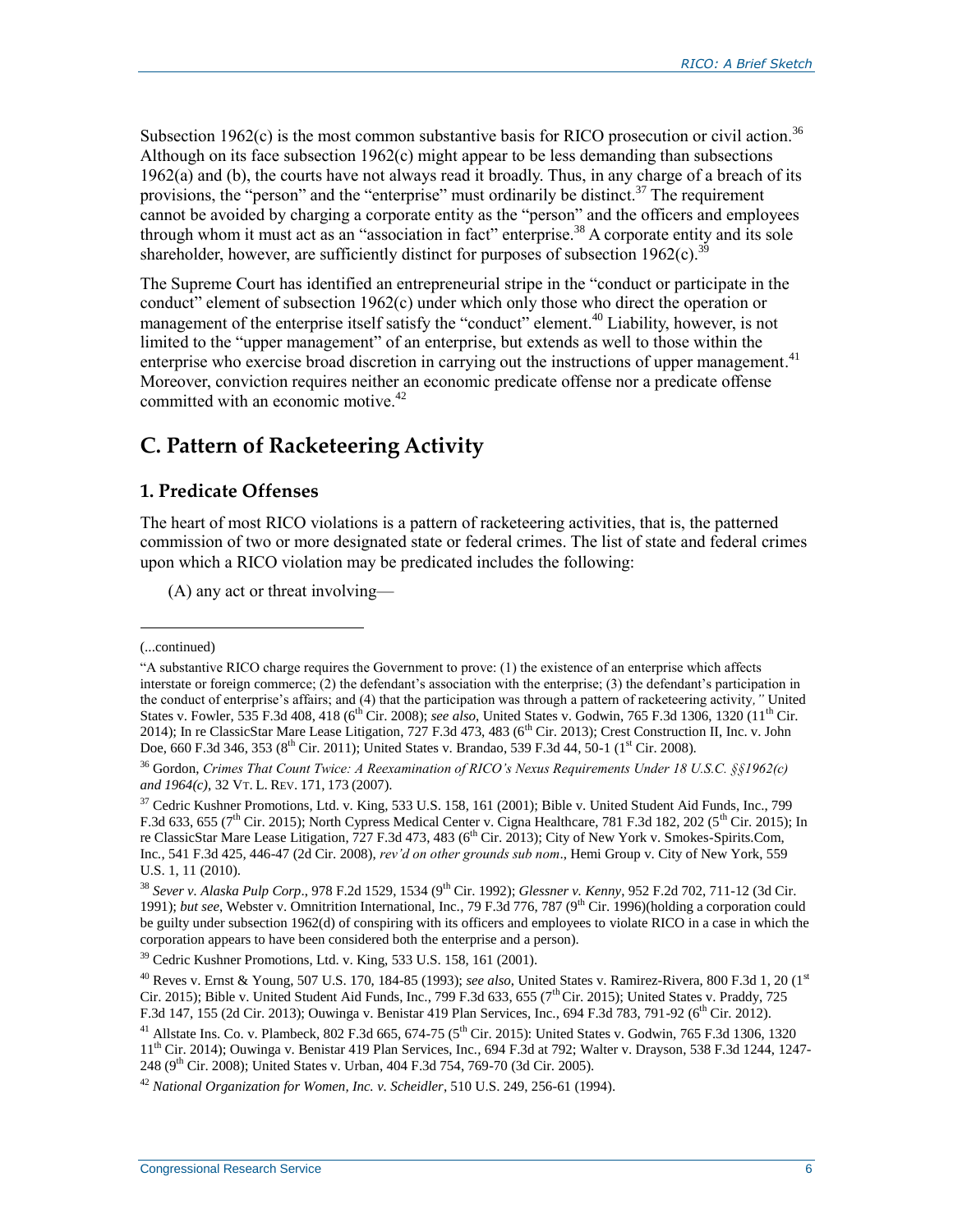murder arson kidnaping bribery gambling extortion robbery dealing in obscene material, or dealing in controlled substances or listed chemicals chargeable under state law and punishable by imprisonment for more than one year; (B) violation of— 18 U.S.C. 201 (bribery of federal officials) 18 U.S.C. 224 (bribery in sporting contests) 18 U.S.C. 471, 472, 473 (counterfeiting) 18 U.S.C. 659 (theft from interstate shipments)(if felonious) 18 U.S.C. 664 (theft from employee benefit plan) 18 U.S.C. 891-894 (loansharking) 18 U.S.C. 1028 (fraudulent identification documents)(if for profit) 18 U.S.C. 1029 (computer fraud) 18 U.S.C. 1084 (transmission of gambling information) 18 U.S.C. 1341 (mail fraud) 18 U.S.C. 1343 (wire fraud) 18 U.S.C. 1344 (bank fraud) 18 U.S.C. 1351 (fraud in foreign labor contracting), 18 U.S.C. 1425 (procuring nationalization unlawfully) 18 U.S.C. 1426 (reproduction of naturalization papers) 18 U.S.C. 1427 (sale of naturalization papers) 18 U.S.C. 1461-1465 (obscene matter) 18 U.S.C. 1503 (obstruction of justice) 18 U.S.C. 1510 (obstruction of criminal investigation) 18 U.S.C. 1511 (obstruction of state law enforcement) 18 U.S.C. 1512 (witness tampering) 18 U.S.C. 1513 (witness retaliation) 18 U.S.C. 1542, 1543, 1544, 1546 (passport or similar document fraud) 18 U.S.C. 1581-1592 (peonage & slavery) 18 U.S.C. 1951 (Hobbs Act (interference with commerce by threat or violence) 18 U.S.C. 1952 (Travel Act (interstate travel in aid of racketeering) 18 U.S.C. 1953 (transportation of gambling paraphernalia) 18 U.S.C. 1954 (bribery to influence employee benefit plan) 18 U.S.C. 1955 (illegal gambling business) 18 U.S.C. 1956, 1957 (money laundering) 18 U.S.C. 1958 (murder for hire) 18 U.S.C. 1960 (illegal money transmitters) 18 U.S.C. 2251, 2251A, 2252, 2260 (sexual exploitation of children) 18 U.S.C. 2312, 2313 (interstate transportation of stolen cars)

18 U.S.C. 2314, 2315 (interstate transportation of stolen property)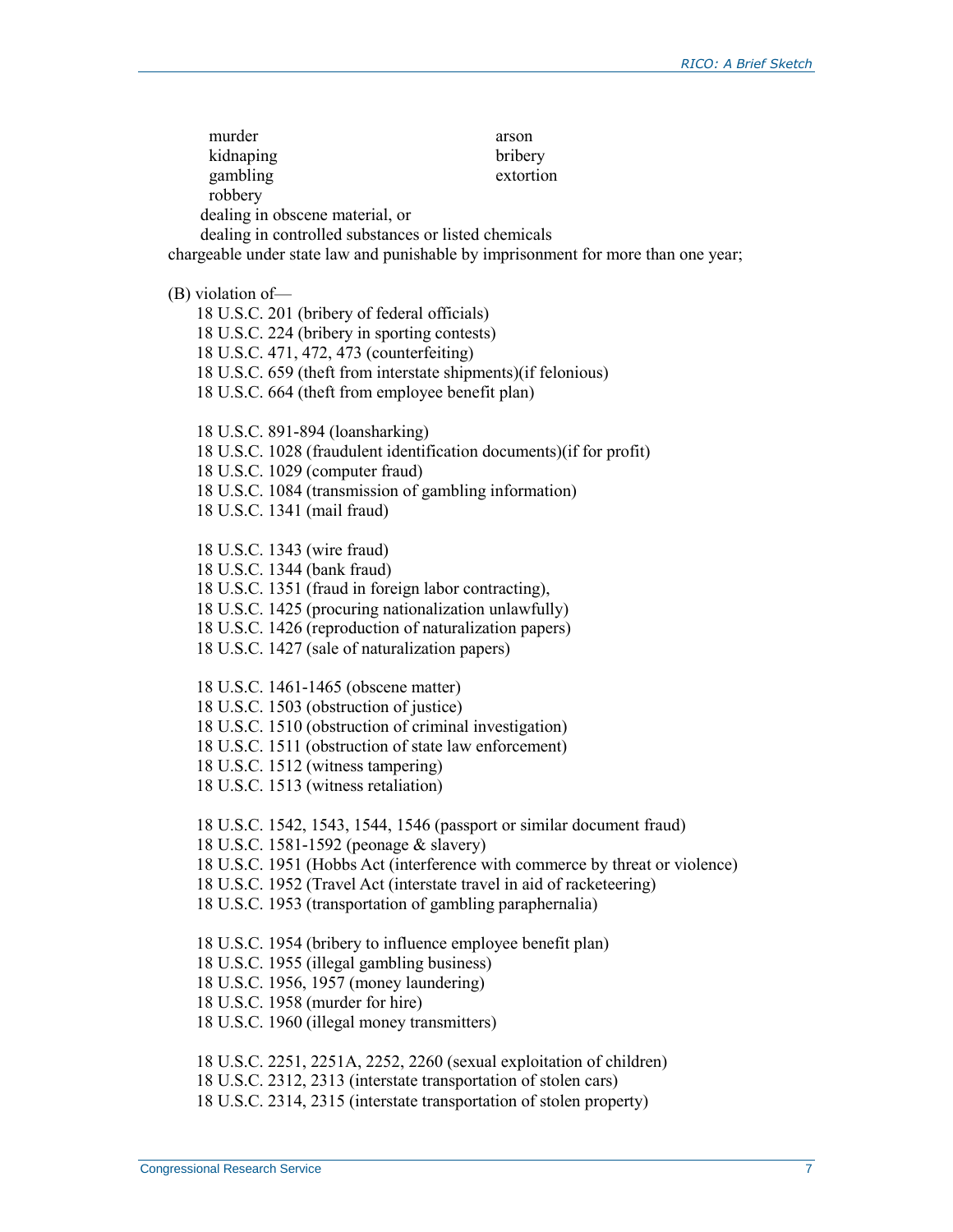18 U.S.C. 2318-2320 (copyright infringement) 18 U.S.C. 2321 (trafficking in certain motor vehicles or motor vehicle parts) 18 U.S.C. 2341-2346 (contraband cigarettes) 18 U.S.C. 2421-2424 (Mann Act) (C) indictable violations of— 29 U.S.C. 186 (payments and loans to labor organizations) 29 U.S.C. 501(c) (embezzlement of union funds) (D) any offense involving fraud connected with a case under title 11 (bankruptcy) fraud in the sale of securities felonious violations of federal drug law (E) violation of the Currency and Foreign Transactions Reporting Act [31 U.S.C. 5311-5332] (F) violation (for profit) of the Immigration and Nationality Act, section 274 (bringing in and harboring aliens), section 277 (helping aliens enter the U.S. unlawfully), or section 278 (importing aliens for immoral purposes), and (G) violation of [a statute identified as a federal crime of terrorism in 18 U.S.C.  $2332b(g)(5)(B)$ ]— 18 U.S.C. 32 (destruction of aircraft or aircraft facilities) 18 U.S.C. 37 (violence at international airports) 18 U.S.C. 81 (arson within special maritime and territorial jurisdiction) 18 U.S.C. 175 or 175b (biological weapons) 18 U.S.C. 175c (variola virus) 18 U.S.C. 229 (chemical weapons) 18 U.S.C. 351(a), (b), (c), or (d) (congressional, cabinet, and Supreme Court assassination and kidnaping) 18 U.S.C. 831 (nuclear materials) 18 U.S.C. 832 (participating in foreign nuclear program) 18 U.S.C. 842(m) or (n) (plastic explosives) 18 U.S.C. 844(f)(2) or (3) (arson and bombing of Government property risking or causing death) 18 U.S.C. 844(i) (arson and bombing of property used in interstate commerce) 18 U.S.C. 930(c) (killing or attempted killing during an attack on a Federal facility with a dangerous weapon) 18 U.S.C. 956(a)(1) (conspiracy to murder, kidnap, or maim persons abroad) 18 U.S.C. 1030(a)(1) (protection of computers) 18 U.S.C. 1030(a)(5)(A)(damage to protected computers under  $1030(a)(4)(A)(i)(II)$ through (VI)) 18 U.S.C. 1114 (killing or attempted killing of officers and employees of the United States) 18 U.S.C. 1116 (murder or manslaughter of foreign officials, official guests, or internationally protected persons) 18 U.S.C. 1203 (hostage taking) 18 U.S.C. 1361 (destruction of government property)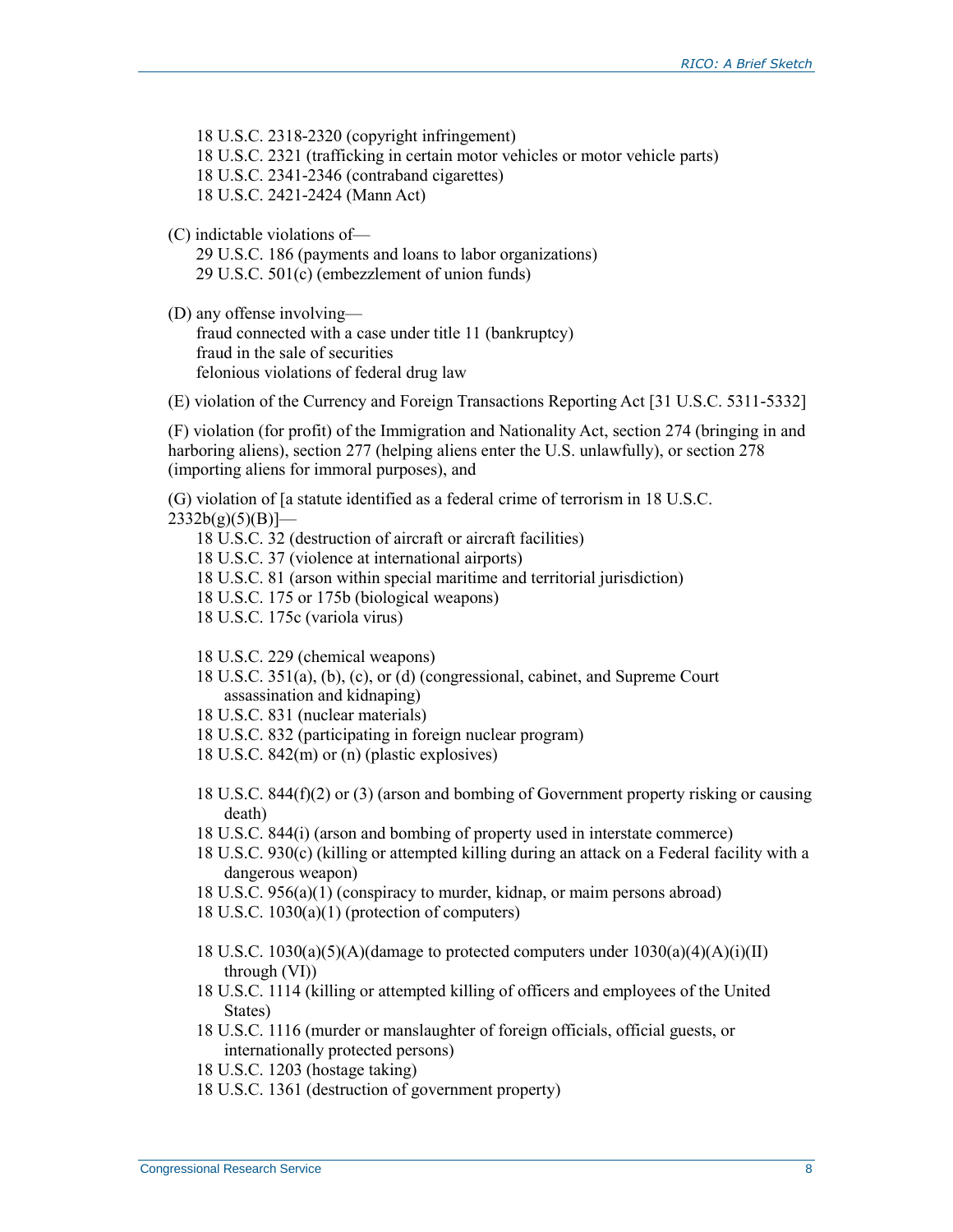- 18 U.S.C. 1362 (destruction of communication lines, stations, or systems)
- 18 U.S.C. 1363 (injury to buildings or property within special maritime and territorial jurisdiction of the United States)
- 18 U.S.C. 1366(a) (destruction of an energy facility)
- 18 U.S.C. 1751(a), (b), (c), or (d) (presidential and presidential staff assassination and kidnaping)
- 18 U.S.C. 1831 (economic espionage)
- 18 U.S.C. 1832 (theft of trade secrets)
- 18 U.S.C. 1992 (attacks on trains or mass transit)
- 18 U.S.C. 2155-2156 (destruction of national defense materials, premises, or utilities)
- 18 U.S.C. 2280 (violence against maritime navigation)
- 18 U.S.C. 2281 (violence against maritime fixed platforms)
- 18 U.S.C. 2332 (homicide and other violence against United States nationals occurring outside of the United States)
- 18 U.S.C. 2332a (use of weapons of mass destruction)
- 18 U.S.C. 2332b (acts of terrorism transcending national boundaries)
- 18 U.S.C. 2332f (bombing public places and facilities)
- 18 U.S.C. 2332g (anti-aircraft missiles)
- 18 U.S.C. 2332h (radiological dispersal devices)
- 18 U.S.C. 2339 (harboring terrorists)
- 18 U.S.C. 2339A (providing material support to terrorists)
- 18 U.S.C. 2339B (providing material support to terrorist organizations)
- 18 U.S.C. 2339C (financing terrorism)
- 18 U.S.C. 2339D (receipt of training from foreign terrorist organization)
- 18 U.S.C. 2340A (torture)
- 21 U.S.C. 960A (narco-terrorism)
- 42 U.S.C. 2122 (atomic weapons)
- 42 U.S.C. 2284 (sabotage of nuclear facilities or fuel)
- 49 U.S.C. 46502 (aircraft piracy)
- 49 U.S.C. 46504 (2d sentence) (assault on a flight crew with a dangerous weapon)
- 49 U.S.C. 46505(b)(3) or (c) (explosive or incendiary devices, or endangerment of human life by means of weapons, on aircraft)
- 49 U.S.C. 46506 (if homicide or attempted homicide is involved, application of certain criminal laws to acts on aircraft)
- 49 U.S.C. 60123(b) (destruction of interstate gas or hazardous liquid pipeline facility).<sup>43</sup>

To constitute "racketeering activity," the predicate offense need only be *committed*; there is no requirement that the defendant or anyone else have been *convicted* of a predicate offense before a RICO prosecution or action may be brought.<sup>44</sup> Conviction of a predicate offense, on the other

 $\overline{a}$ 

<sup>&</sup>lt;sup>43</sup> 18 U.S.C. 1961(1). Paragraph 1961(1)(G) simply states that the crimes listed in 18 U.S.C. 2332b(g)(5)(B)(*i.e.*, federal crimes of terrorism) are predicate offenses; thus, whenever a crime is added to subparagraph  $2332b(g)(5)(B)$  it becomes a RICO predicate offense, sub silentio.

<sup>44</sup> Sedima, S.P.L.R. v. Imrex Co., 473 U.S. 479, 488 (1985); American Chiropractic v. Trigon Healthcare, 367 F.3d 212, 233 ( $4<sup>th</sup>$  Cir. 2004). A civil RICO cause of action based on fraud in the purchase or sale of securities requires a (continued...)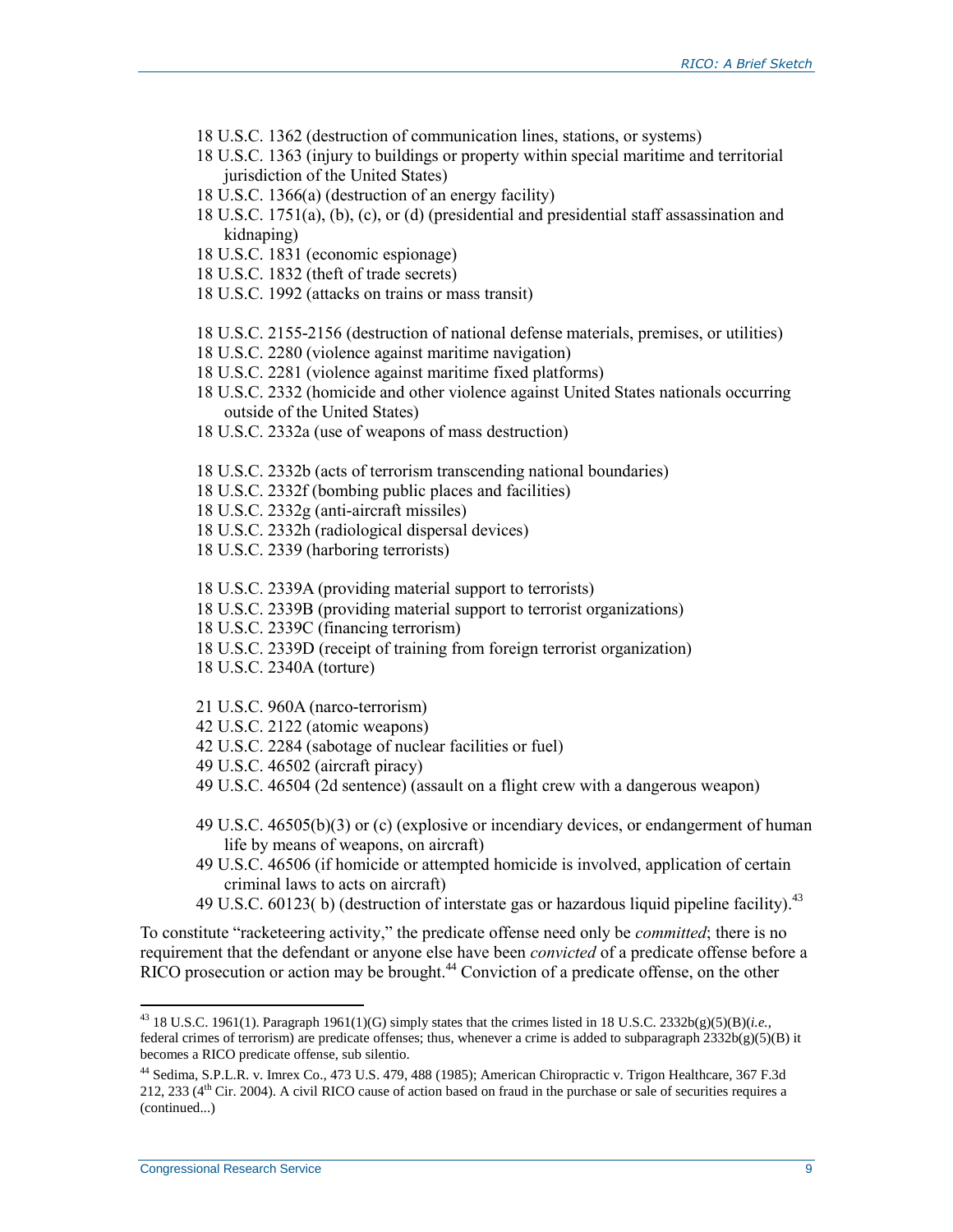hand, does not preclude a subsequent RICO prosecution, nor is either conviction or acquittal a bar to a subsequent RICO civil action.<sup>45</sup>

### **2. Pattern**

The pattern of racketeering activities element of RICO requires (1) the commission of two or more predicate offenses, (2) that the predicate offenses be related and not simply isolated events, and (3) that they are committed under circumstances that suggest either a continuity of criminal activity or the threat of such continuity.<sup>46</sup>

*i. Predicates*: The first element is explicit in section 1961(5): "'Pattern of racketeering activity' requires at least two acts of racketeering activity." The two remaining elements, relationship and continuity, flow from the legislative history of RICO. That history "shows that Congress indeed had a fairly flexible concept of a pattern in mind. A pattern is not formed by sporadic activity.... [A] person cannot be subjected to the sanctions [of RICO] simply for committing two widely separate and isolated criminal offenses. Instead, the term 'pattern' itself requires the showing of a relationship between the predicates and of the threat of continuing activity. It is this factor of *continuity plus relationship* which combines to produce a pattern."<sup>47</sup>

*ii. Related predicates*: The commission of predicate offenses forms the requisite related pattern if the "criminal acts ... have the same or similar purposes, results, participants, victims, or methods of commission, or otherwise are interrelated by distinguishing characteristics and are not isolated events<sup>"48</sup>

*iii. Continuity*: The law recognizes continuity in two forms, pre-existing ("closed-ended") and anticipated ("open-ended"). $^{45}$  The first is characterized by "a series of related predicates,

 $\overline{a}$ 

<sup>(...</sup>continued)

prior conviction, 18 U.S.C. 1964(c); Powers v. Wells Fargo Bank NA, 439 F.3d 1043, 1046 (9<sup>th</sup> Cir. 2006); Vanderbilt Mortgage and Finance, Inc. v. Flores, 735 F. Supp. 679, 697 (S.D. Tex. 2010).

<sup>45</sup> McCarthy v. Pacific Loan, Inc., 629 F. Supp. 1102, 1108 (D.Haw. 1986); cf., Appley v. West, 832 F.2d 1021, 1024- 25 (7th Cir. 1987); see discussion of double jeopardy constitutional issue *infra* at 20.

<sup>46</sup> H.J., Inc. v. Northwestern Bell Telephone Co*.*, 492 U.S. 229, 240 (1989); United States v. Vernace, 811 F.3d 609, 615 (2d Cir. 2016).

<sup>47</sup> H.J., Inc. v. Northwestern Bell Telephone Co., 492 U.S. at 239 (1989)(emphasis of the Court), citing S.Rep.No. 617,  $91<sup>st</sup> Cong.,  $1<sup>st</sup> Sess.$  at 158 (1969) and 116 Cong.Rec. 18940 (1970)(remarks of Sen. McClellan); Grubbs v. Sheakley$ Group, Inc., 807 F.3d 785, 804 (6<sup>th</sup> Cir. 2015); Bible v. United Student Aid Funds, Inc., 799 F.3d 633, 659 (7<sup>th</sup> Cir. 2015); Stonebridge Collection, Inc. v. Carmichael, 791 F.3d 811, 823 (8<sup>th</sup> Cir. 2015).

<sup>48</sup> H.J., Inc. v. Northwestern Bell Telephone Co., 492 U.S. at 240, quoting, 18 U.S.C. 3575(e); *see also*, United States v. Vernace, 811 F.3d 609, 615 (2d Cir. 2016); Bible v. United Student Aid Funds, Inc., 799 F.3d at 659; United States v. Henley, 766 F.3d 893, 907 (8<sup>th</sup> Cir. 2014); United States v. Godwin, 765 F.3d 1306, 1321 (11<sup>th</sup> Cir. 2014). There may be some question whether the predicate offenses must relate to each other as well as to the enterprise. *Compare*, United States v. Vernace, 811 F.3d at 615-16 (internal citations omitted)("[P]redicate acts must be related to each other ('horizontal' relatedness), and they must be related to the enterprise ('vertical relatedness'). Vertical relatedness requires that the defendant was enabled to commit the offense solely because of his position in the enterprise or his involvement in or control over the enterprise's affairs, or because the offense related to the activities of the enterprise. It is not necessary, however, that the offense be in furtherance of the enterprise's activities for the offense to be relate the activities of the enterprise. Further, the same or similar proof that establishes vertical relatedness may also establish horizontal relatedness, because the requirements of horizontal relatedness can be established by linking each predicates act to enterprise"); United States v. Henley, 766 F.3d at 907, *with*, United States v. Fowler, 535 F.3d 408, 420 (6<sup>th</sup> Cir. 2008)("It may be true that Fowler's predicate acts are not directly interrelated with each other, but that is not required. Instead, the predicate acts must be connected to the affairs and operations of the criminal enterprise").

<sup>49</sup> *H.J., Inc. v. Northwestern Bell Telephone Co.*, 492 U.S. at 242; *see also*, Grubbs v. Sheakley Group, Inc., 807 F.3d at 804; Stonebridge Collection, Inc. v. Carmichael, 791 F.3d at 823; United States v. Pierce, 785 F.3d 832, 838 (2d Cir. (continued...)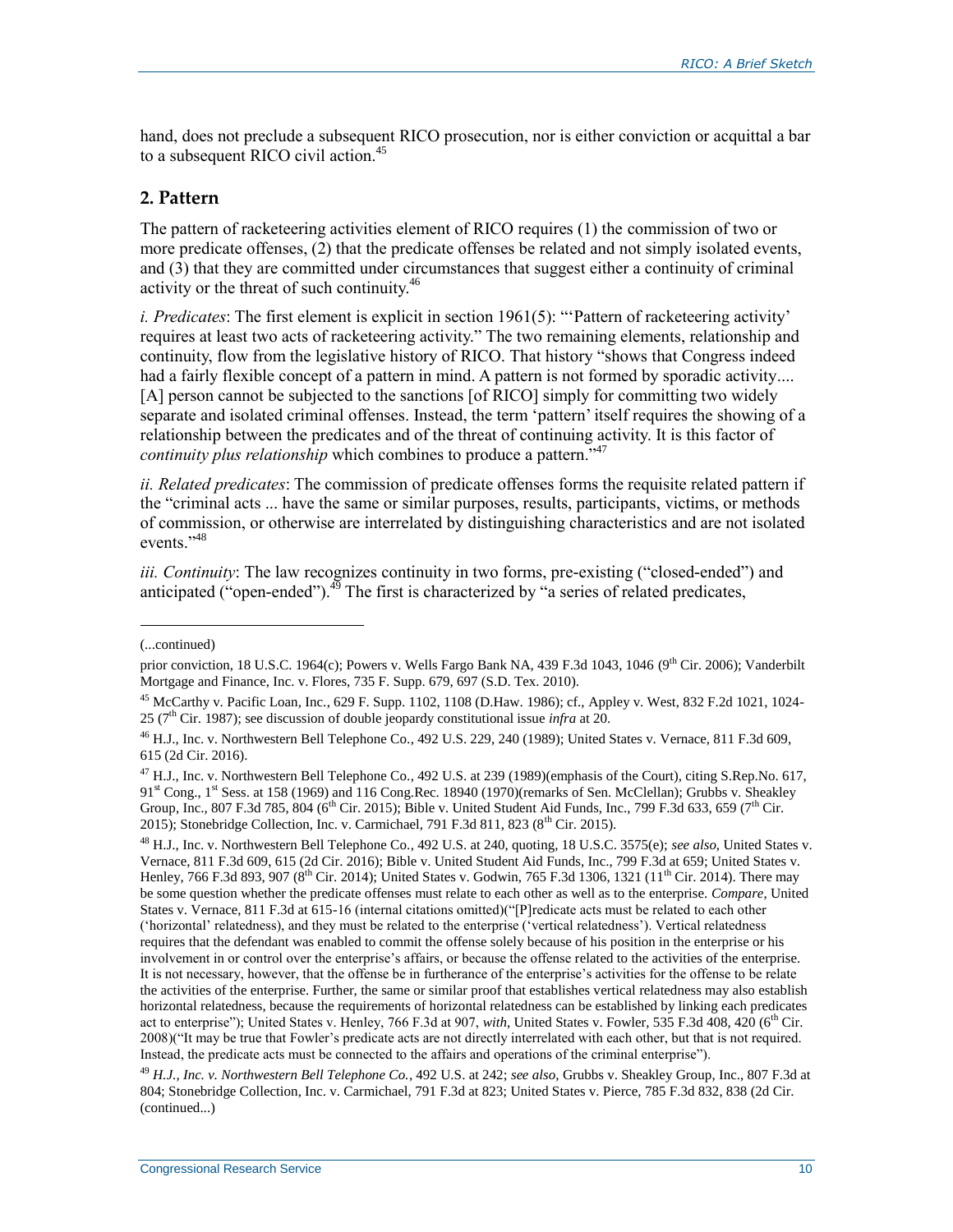extending over a substantial period of time. Predicate acts extending over a few weeks or months and threatening no future criminal conduct do not satisfy this requirement."<sup>50</sup> The second exists when a series of related predicates has begun and, but for intervention, would be a threat to continue in the future.<sup>51</sup> The Supreme Court has characterized a pattern extending over a period of time but which posed no threat of reoccurrence as a pattern with "closed-ended" continuity; and a pattern marked by a threat of reoccurrence as a pattern with "open-ended continuity."<sup>52</sup>

In the case of a "closed-ended" pattern, the lower courts have been reluctant to find predicate activity extending over less than a year sufficient for the "substantial period[s] of time" required to demonstrate continuity. $53$ 

Whether the threat of future predicate activity is sufficient to recognize an "open-ended" pattern of continuity depends upon the nature of the predicate offenses and the nature of the enterprise. "Though the number of related predicates involved may be small and they may occur close together in time, the racketeering acts themselves include a specific threat of repetition extending indefinitely into the future, and thus supply the requisite continuity. In other cases, the threat of continuity may be established by showing that the predicate acts or offenses are part of an ongoing entity's regular way of doing business."<sup>54</sup> Moreover, the threat "is generally presumed when the enterprise's business is primarily or inherently unlawful."<sup>55</sup>

l

<sup>51</sup> *Id.* (emphasis added); United States v. Richardson, 167 F.3d 621, 626 (D.C. Cir. 1999) ("fortuitous interruption of racketeering activity such as by arrest does not grant defendants a free pass to evade RICO charges").

"When considering whether a closed period of related conduct is sufficient to establish continuity," the Seventh Circuit considers "the number and variety of predicate acts and the length of time over which they were committed, the number of victims, the presence of separate schemes and the occurrence of distinct injuries," Corley v. Rosewood Care Center, Inc., 142 F.3d 1041, 1049 ( $7^{th}$  Cir. 1998).

<sup>54</sup> H.J., Inc. v. Northwestern Bell Telephone Co., 492 U.S. at 242; Heinrich v. Waiting Angels Adoption Services, Inc., 668 F.3d 393, 411 n.2 (6<sup>th</sup> Cir. 2012); Crest Construction II, Inc. v. John Doe, 660 F.3d 346, 358 (8<sup>th</sup> Cir. 2011); United States v. Brandao, 539 F.3d 44, 55 ( $1^{\text{st}}$  Cir. 2008); United States v. Browne, 505 F.3d 1229, 1259-260 ( $11^{\text{th}}$  Cir. 2007); Abraham v. Singh, 480 F.3d 351, 355(5<sup>th</sup> Cir. 2007); DeFalco v. Bernas, 244 F.3d 286, 323 (2d Cir. 2001); GE Investment Private Placement Partners II v. Parker, 247 F.3d 543, 549 (4<sup>th</sup> Cir. 2001).

<sup>(...</sup>continued)

<sup>2015).</sup>

<sup>50</sup> H.J., Inc. v. Northwestern Bell Telephone Co*.*, 492 U.S. at 242.

<sup>52</sup> H.J., Inc. v. Northwestern Bell Telephone Co*.*, 492 U.S. at 242.

<sup>&</sup>lt;sup>53</sup> Grubbs v. Sheakley Group, Inc., 807 F.3d 785, 804-5 (6<sup>th</sup> Cir. 2015)(predicate offenses over an 8-month period were not sufficient to show closed-ended continuity); Stonebridge Collection, Inc. v. Carmichael, 791 F.3d 811, 823 ( $8<sup>th</sup>$  Cir. 2015)(emphasis added)("Continuity can be shown by related acts *continuing over a period of time last at least one year* (closed ended continuity), or by acts which by their very nature threaten repetition (open ended continuity)"); Jackson v. Segwick Claims Management Services, Inc., 699 F.3d 466, 483-84 (6<sup>th</sup> Cir. 2012)(predicate offenses committed over a 19-month period were sufficient to show closed-ended continuity); Crest Construction II, Inc. v. John Doe, 660 F.3d  $346, 357 (8<sup>th</sup>)$  Cir. 2011)(predicate offenses committed over a 7-month period were not sufficient to show closed-ended continuity); United States v. Wilson, 605 F.3d 985, 1021 (D.C. Cir. 2010)(15 months, sufficient); Spool v. World Child International Adoption Agency, 520 F.3d 178, 184 (2d Cir. 2008) (16 months, insufficient); Jennings v. Auto Meter Products, Inc.,  $495$  F.3d  $466$ ,  $474-75$  ( $7<sup>th</sup>$  Cir. 2007)(10 months, insufficient); Roger Whitmore's Automotive Services, Inc. v. Lake County, 424 F.3d 659, 672-74 ( $7<sup>th</sup>$  Cir. 2005)(two years with relatively limited activity involving a relatively few individuals, insufficient); GE Investment Private Placement Partners II v. Parker, 247 F.3d 543, 550 (4<sup>th</sup> Cir. 2001)(two years, insufficient; five years, sufficient); North Bridge Associates, Inc. v. Boldt, 274 F.3d 38, 43 ( $1<sup>st</sup>$ Cir. 2001)(4 months, insufficient).

<sup>55</sup> Spool v. World Child International Adoption Agency, 520 F.3d at 185; *cf.,* United States v. Burden, 600 F.3d 204, 219 (2d Cr. 2010).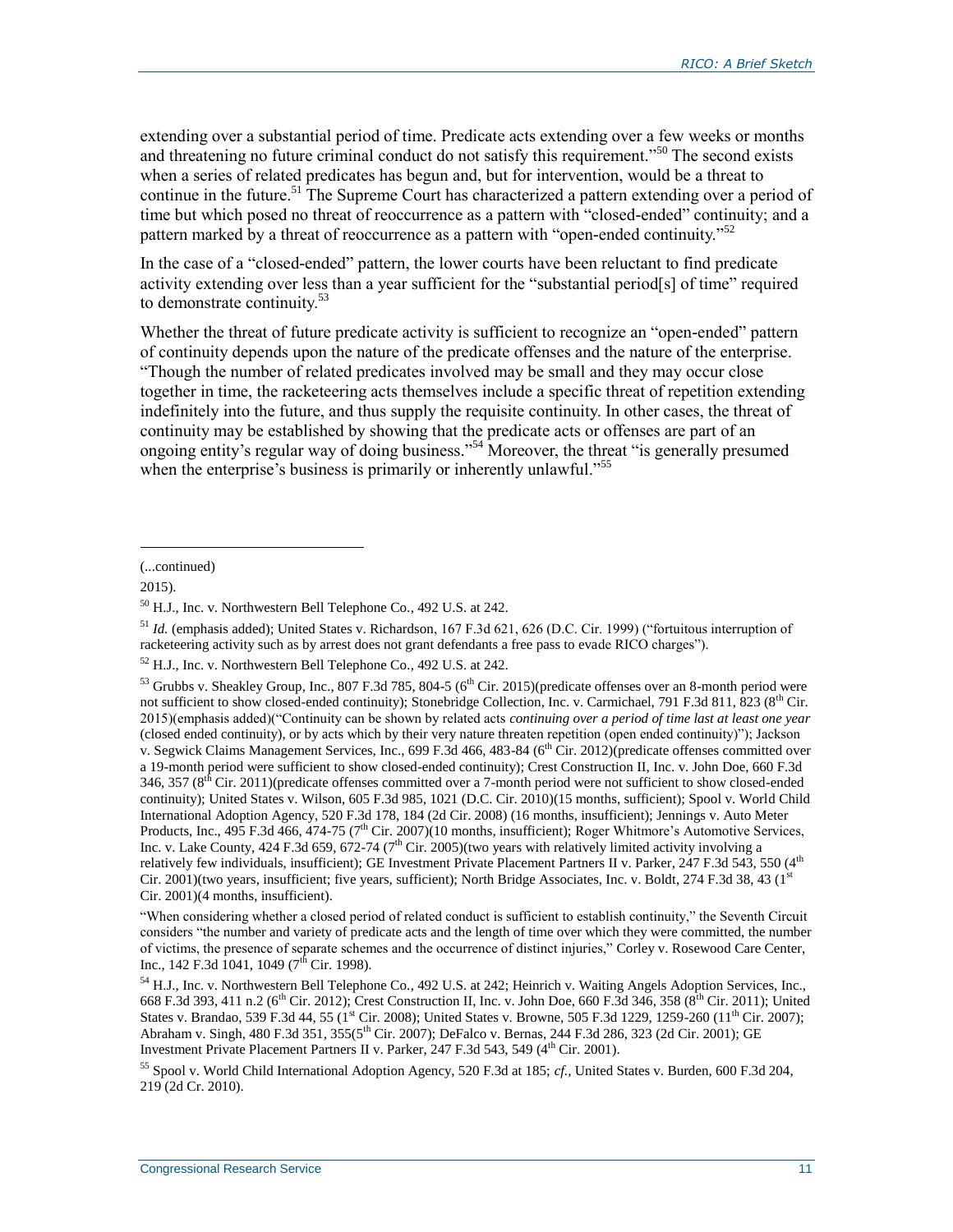## **D. Collection of an Unlawful Debt**

Collection of an unlawful debt appears to be the only instance in which the commission of a single predicate offense will support a RICO prosecution or cause of action. No proof of pattern seems to be necessary.<sup>56</sup>

The predicate covers only the collection of usurious debts or unlawful gambling debts:

"[U]nlawful debt" means a debt (A) incurred or contracted in gambling activity which was in violation of the law of the United States, a State or political subdivision thereof, or which is unenforceable under State or Federal law in whole or in part as to principal or interest because of the laws relating to usury, and (B) which was incurred in connection with the business of gambling in violation of the law of the United States, a State or political subdivision thereof, or the business of lending money or a thing of value at a rate usurious under State or Federal law, where the usurious rate is at least twice the enforceable rate.<sup>57</sup>

Although there may be some disagreement among the lower federal courts, the prohibition seems to apply to both lawful and unlawful means of collection as long as the underlying debt is unlawful. $58$ 

## **E. Enterprise in or Affecting Interstate or Foreign Commerce**

## **1. Enterprise**

 $\overline{a}$ 

The statute defines "enterprise" to include "any individual, partnership, corporation, association, or other legal entity, and any union or group of individuals associated in fact although not a legal entity."<sup>59</sup> The enterprise may be devoted to entirely legitimate ends or to totally corrupt objectives.<sup>60</sup> It may be governmental as well as nongovernmental.<sup>61</sup> As noted earlier, an entity may not serve as both the "person" and the "enterprise" whose activities are conducted through a

<sup>&</sup>lt;sup>56</sup> United States v. Aucoin, 964 F.2d 1492, 1495-497 (5<sup>th</sup> Cir. 1992), quoting dicta in H.J., Inc., 492 U.S. at 232 (1989); United States v. Giovanelli, 945 F.2d 479, 490 (2d Cir. 1991); United States v. Eufrasio, 935 F.2d 553, 563 n.12 (3d Cir. 1991); Dillon v. BMO Harris Bank, N.A., 16 F. Supp. 3d 605, 618 (M.D.N.C. 2014); *but see*, Wright v. Shepard, 919 F.2d 665, 673 (11<sup>th</sup> Cir. 1990); United States v. Oreto, 37 F.3d 739, 751 (1<sup>st</sup> Cir. 1994).

*Oreto* also rejected the argument to the effect that the equal protection clause precludes requiring proof of only a single loansharking violation while demanding proof of the patterned commission of at least two violations for every other predicate offense, 37 F.3d at 751-52 ("Congress could rationally have decided that collections of unlawful debt were central to the evils at which RICO was directed. Accordingly, it could rationally have chosen to make guilt more easily provable in unlawful debt cases than in cases involving other forms of racketeering activity").

 $57$  18 U.S.C. 1961(6); Home Orthopedics Corp. v. Rodriguez, 781 F.3d 521, 528 n.8 ( $1<sup>st</sup>$  Cir. 2015); United States v. Lyons, 740 F.3d 702, 730 (1<sup>st</sup> Cir. 2014); Community State Bank v. Strong, 651 F.3d 1241, 1259 (11<sup>th</sup> Cir.

<sup>2011)(</sup>usurious non-gambling debt); Neild v. Wolpoff & Abramson, L.L.P., 453 F. Supp. 2d 918, 926 (E.D. Va. 2006). <sup>58</sup> Goldenstein v. Repossessors Inc., 815 F.3d 142, 147-49 (3d Cir. 2016)(repossession of collateral)(citing division

among U.S. District Courts).

<sup>59</sup> 18 U.S.C. 1961(4).

 $^{60}$  United States v. Turkette, 452 U.S. 575, 580-93 (1981); United States v. Palacios, 677 F.3d 234, 248 (4<sup>th</sup> Cir. 2012); United States v. Cianci, 378 F.3d 71, 83  $(1^{\text{st}}$  Cir. 2004).

<sup>&</sup>lt;sup>61</sup> United States v. Warner, 498 F.3d 666, 694 (7<sup>th</sup> Cir. 2007)(state); United States v. Cianci, 378 F.3d 71, 83 (1<sup>st</sup> Cir. 2004)(mayor's office); DeFalco v. Bernas, 244 F.3d 286, 307-9 (2d Cir. 2001)(town); United States v. Massey, 89 F.3d 1433, 1440 (11th Cir. 1995)(state court); Pelfresne v. Village of Rosemont, 22 F. Supp. 2d 756, 761-62 (N.D. Ill. 1998) (mayor's office); cf., Salinas v. United States, 522 U.S. 52 (1997) (sheriff's office).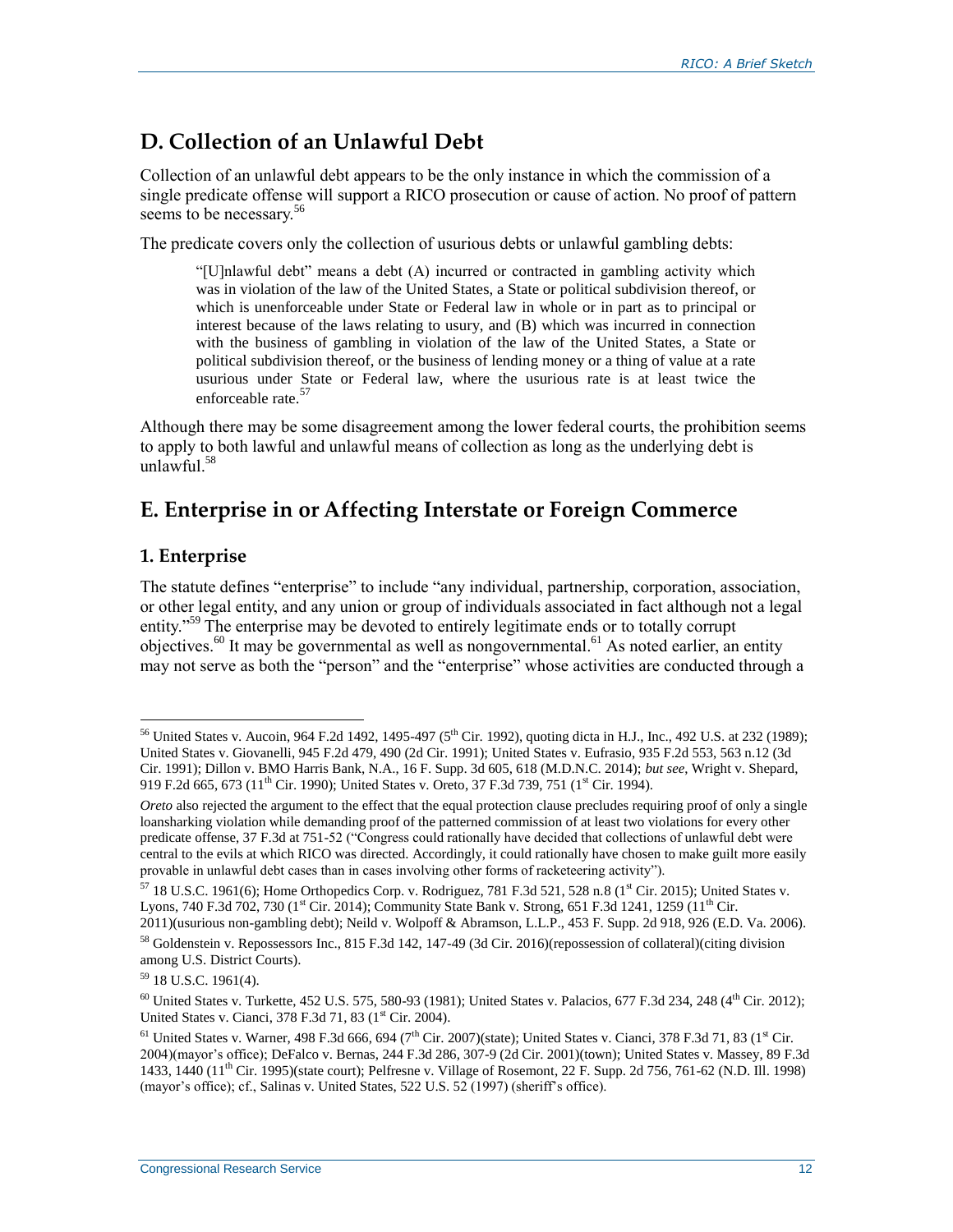pattern of racketeering activity for a prosecution under subsection  $1962(c)$ .<sup>62</sup> No such distinction is required, however, for a prosecution under either subsection  $1962(a)$  investing the racketeering activity proceeds in an enterprise) or subsection 1962(b) (acquiring or maintaining an enterprise through racketeering activity) violations.<sup>63</sup> Even under subsection 1962(c), a corporate entity and its sole shareholder are sufficiently distinct to satisfy the "enterprise" and "person" elements of a subsection (c) violation.<sup>64</sup> As for "associated in fact" enterprises, the Supreme Court in *Boyle* rejected the suggestion that such enterprises must be "business-like" creatures, having discernible hierarchical structures, unique modus operandi, chains of command, internal rules and regulations, regular meetings regarding enterprise activities, or even a separate enterprise name or title.<sup>65</sup> The statute demands only "that an association-in-fact enterprise must have at least three structural features: a purpose, relationships among those associated with the enterprise, and longevity sufficient to permit these associates to pursue the enterprise's purpose."<sup>66</sup>

### **2. In or Affecting Interstate or Foreign Commerce**

To satisfy RICO's jurisdictional element, the corrupt or corrupted enterprise must either engage in interstate or foreign commerce or engage in activities that affect interstate or foreign commerce.<sup>67</sup> An enterprise that orders supplies and transports its employees and products in interstate commerce is "engaged in interstate commerce" for purposes of  $RICO.<sup>68</sup> As a general rule, the$ impact of the enterprise on interstate or foreign commerce need only be minimal to satisfy RICO requirements.<sup>69</sup> Where the predicate offenses associated with an enterprise have an effect on interstate commerce, the enterprise is likely to have an effect on interstate commerce.<sup>70</sup> However,

 $\overline{a}$ 

 $62$  Cedric Kushner Promotions, Ltd. v. King, 533 U.S. 158, 161 (2001); Bible v. United Student Aid Funds, Inc., 799 F.3d 633, 655 (7<sup>th</sup> Cir. 2015); Abraham v. Singh, 480 F.3d 351, 357 (5<sup>th</sup> Cir. 2007); Living Designs, Inc. v. E.I. Dupont de Nemours and Co., 431 F.3d 353, 361 (9<sup>th</sup> Cir. 2005); Branon v. Boatmen's First National Bank, 153 F.3d 1144, 1146  $(10^{th}$  Cir. 1998); United States v. London, 66 F.3d 1227, 1244 (1<sup>st</sup> Cir. 1995).

<sup>&</sup>lt;sup>63</sup> Gentry v. Resolution Trust Corp., 937 F.2d 899, 907 (3d Cir. 1991); Crowe v. Henry, 43 F.3d 198, 205 (5<sup>th</sup> Cir. 1995); In re Managed Care Litigation, 150 F. Supp. 2d 1330, 1351 (S.D.Fla. 2001); *cf*., Churchill Village v. General Electric, 361 F.3d 566, 574-75 ( $9<sup>th</sup>$  Cir. 2004).

<sup>64</sup> Cedric Kushner Promotions, Ltd. v. King, 533 U.S. 158, 161 (2001); Living Designs, Inc. v. E.I. Dupont de Nemours, 431 F.3d 353, 361 (9<sup>th</sup> Cir. 2005); First Capital Asset Management v. Satinwood, Inc., 385 F.3d 159, 173 (2d Cir. 2004).

 $^{65}$  Boyle v. United States, 556 U.S. 938, 948 (2009); *see also*, Allstate Ins. Co. v. Plambeck, 802 F3d. 665, 673 (5<sup>th</sup> Cir. 2015).

<sup>66</sup> Boyle v. United States, 556 U.S. at 946; *see also*, Allstate Ins. Co. v. Plambeck, 802 F3d. 665, 673 (5th Cir. 2015); United States v. Christensen,  $801$  F.3d  $970$ ,  $985$   $(9<sup>th</sup>$  Cir. 2015); Bible v. United Student Aid Funds, Inc., 799 F.3d 633, 655 ( $7<sup>th</sup>$  Cir. 2015); Ouwinga v. Benistar 419 Plan Services, Inc., 694 F.3d 783, 794 ( $6<sup>th</sup>$  Cir. 2012); Crest Construction II v. John Doe, 660 F.3d 346, 354 ( $8^{th}$  Cir. 2011).

 $67$  18 U.S.C. 1962(a), (b), (c).

<sup>68</sup> United States v. Robertson, 514 U.S. 669, 671-72 (1995); *see also,* United States v. Keltner, 147 F.3d 662, 669 (8th Cir. 1998)(multistate travel by the participants in furtherance of the enterprise's activities with RICO predicates committed in more than one state); United States v. Pipkins,  $378$  F.3d  $1281$ ,  $1294-295$  ( $11<sup>th</sup>$  Cir. 2004)(same).

 $^{69}$  United States v. Garcia, 793 F.3d 1194, 1210 (10<sup>th</sup> Cir. 2015)("Most other circuits, however, have held that RICO requires only a minimal effect on interstate commerce"); United States v. Cornell, 780 F.3d 616, 621-22 (4<sup>th</sup> Cir. 2015); United States v. Flores, 572 F.3d 1254, 1267 (11<sup>th</sup> Cir. 2009); United States v. Gardiner, 463 F.3d 445, 458 (6<sup>th</sup> Cir. 2006); United States v. Johnson, 440 F.3d 832, 841 (7<sup>th</sup> Cir. 2006); United States v. Cianci, 378 F.3d 71, 98 (1<sup>st</sup> Cir. 2004); United States v. Rodriguez, 360 F.3d 949, 955 (9th Cir. 2004); United States v. Miller, 116 F.3d 641, 673-74 (2d Cir. 1997).

<sup>70</sup> United States v. White, 116 F.3d 903, 925-26 (D.C. Cir. 1997); United States v. Miller, 116 F.3d 641, 673-74 (2d Cir. 1997).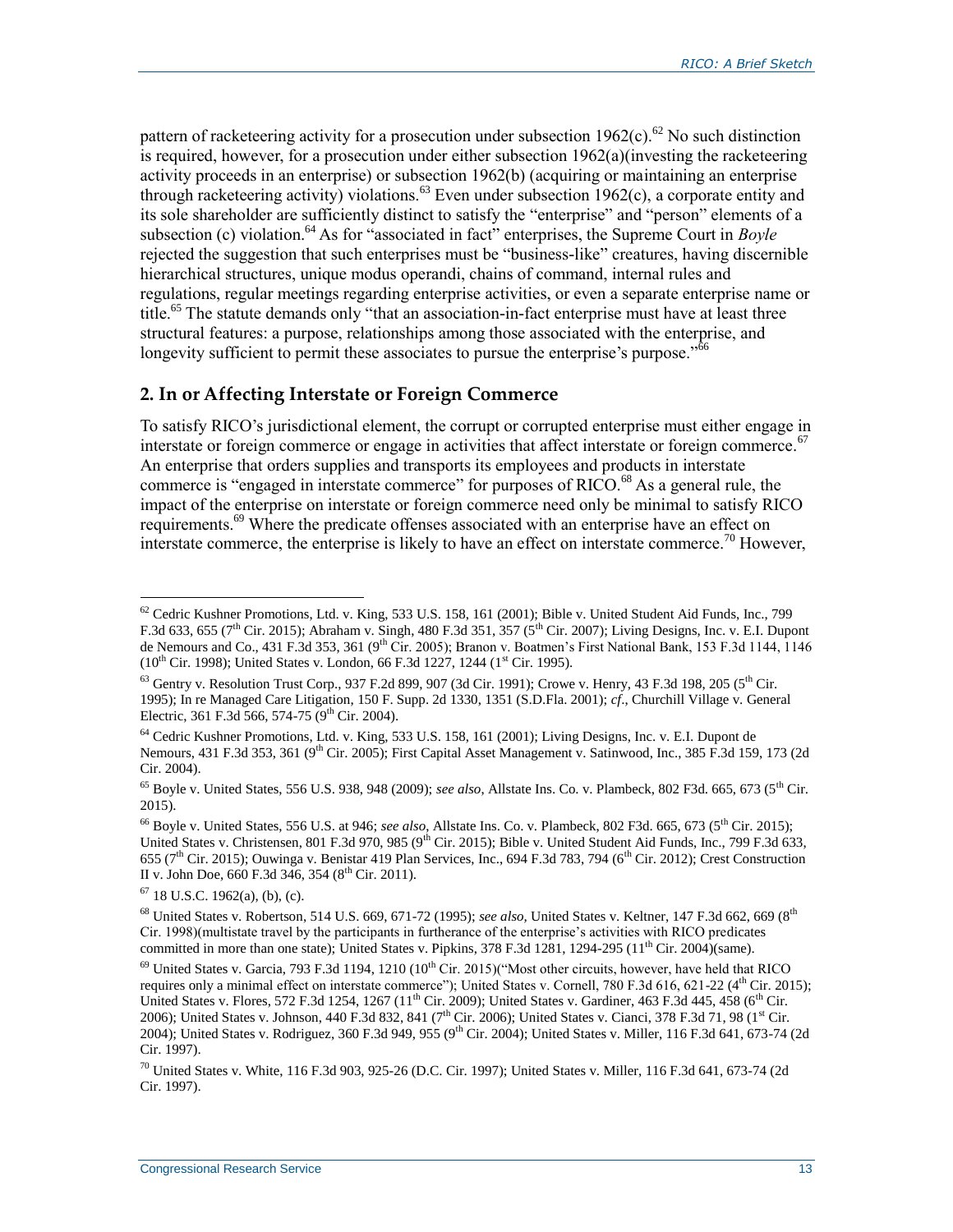"where the enterprise itself [does] not engage in economic activity, a minimal effect on commerce" may not be enough. $71$ 

# **III. Conspiracy**

Conspiracy under subsection 1962(d) is

- (1) the agreement of
- (2) two or more

 $\overline{a}$ 

- (3) to invest in, acquire, or conduct the affairs of
- (4) a commercial enterprise
- (5) in a manner which violates 18 U.S.C. 1962(a), (b), or (c).<sup>72</sup>

The heart of the crime lies in the agreement rather than any completed, concerted violation of the other three RICO subsections. In fact, unlike the general conspiracy statute, RICO conspiracy is complete upon the agreement, even if none of the conspirators ever commit an overt act toward the accomplishment of its criminal purpose.<sup>73</sup> Moreover, contrary to the view once held by some of the lower courts, there is no requirement that a defendant commit or agree to commit two or more predicate offenses himself.<sup>74</sup> Nor is it necessary that the government prove the existence of RICO qualified enterprise in some circuits.<sup>75</sup> It is enough that the defendant, in agreement with another, intended to further an endeavor which, if completed, would satisfy all of the elements of a RICO violation.<sup>76</sup>

A conspirator is liable not only for the conspiracy but for any foreseeable substantive offenses committed by any of the conspirators in furtherance of the common scheme, until the objectives of the plot are achieved, abandoned, or the conspirator withdraws.<sup>77</sup> "To withdraw from a conspiracy, an individual must take some affirmative action either by reporting to authorities or

<sup>&</sup>lt;sup>71</sup> Waucaush v. United States, 380 F.3d 251, 256 (6<sup>th</sup> Cir. 2004).

 $72$  18 U.S.C. 1962(d)("It shall be unlawful for any person to conspire to violate any of the provisions of subsection (a), (b), or (c) of this section").

 $^{73}$  Salinas v. United States, 522 U.S. 52, 63 (1997); United States v. Cornell, 780 F.3d 616, 625 (4<sup>th</sup> Cir. 2015); United States v. Kamahele, 748 F.3d 984, 1006 (10<sup>th</sup> Cir.2014); United States v. Nieto, 721 F.3d 357, 368 (5<sup>th</sup> Cir. 2013); see *also*, Salinas v. United States, 522 U.S. at 65 ("[A] conspiracy may exist and be punished whether or not the substantive crime ensures, for the conspiracy is a distinct evil, dangerous to the public, and so punishable in itself")l; United States v. Rosenthal, 805 F.3d 523, 532 (5<sup>th</sup> Cir. 2015).

<sup>&</sup>lt;sup>74</sup> Salinas v. United States, 522 U.S. at 65-6; United States v. Ramirez-Rivera, 800 F.3d 1, 18 (1<sup>st</sup> Cir. 2015); United States v. Henley, 766 F.3d 893, 908 (8<sup>th</sup> Cir. 2014); United States v. Volpendesto, 746 F.3d 273, 284-85 (7<sup>th</sup> Cir. 2014); United States v. Pratt, 728 F.3d 463, 477 (5<sup>th</sup> Cir. 2013).

<sup>&</sup>lt;sup>75</sup> United States v. Cornelius, 696 F.3d 1307, 1317 (10<sup>th</sup> Cir. 2012); *but see*, United States v. Ramirez-Rivera, 800 F.3d 1, 18 ( $1^{\text{st}}$  Cir. 2015)("For a defendant to be found guilty of conspiring to violate RICO, the government prove (1) the existence of an enterprise affecting interstate or foreign commerce ... "); United States v. Cornell, 780 F.3d 616, 621  $(4<sup>th</sup> Cir. 2015)'$  ("To satisfy §1962(d), the government must prove that an enterprise affecting interstate commerce existed ... ").

<sup>&</sup>lt;sup>76</sup> Salinas v. United States, 522 U.S. at 65; United States v. Rosenthal, 805 F.3d 523, 530 (5<sup>th</sup> Cir. 2015)("The elements of a conspiracy under §1962(d) are simply (1) that two or more people agreed to commit a substantive RICO offense and (2) that the defendant knew of and agreed to the overall objective of the RICO offense"); United States v. Cornell, 780 F.3d 616, 621 (4<sup>th</sup> Cir. 2015); United States v. Lawson, 535 F.3d 434, 445 (6<sup>th</sup> Cir. 2008); United States v. Fernandez, 388 F.3d 1119, 1228 (9<sup>th</sup> Cir. 2004); United States v. Warneke, 310 F.3d 542, 547-48 (7<sup>th</sup> Cir. 2003).

<sup>77</sup> Pinkerton v. United States, 328 U.S. 640, 646-47 (1946); United States v. McGill, 815 F.3d 917-18 (D.C. Cir. 2016); United States v. Christensen, 801 F.3d 970, 999-1000 (9<sup>th</sup> Cir. 2015); United States v. Garcia, 754 F.3d 460, 470-71 (7<sup>th</sup>) Cir. 2014); *see also*, Smith v. United States, 133 S. Ct. 714, 719 (2013)("Withdrawal terminates the defendant's liability for postwithdrawal acts of his co-conspirators, but he remains guilty of conspiracy").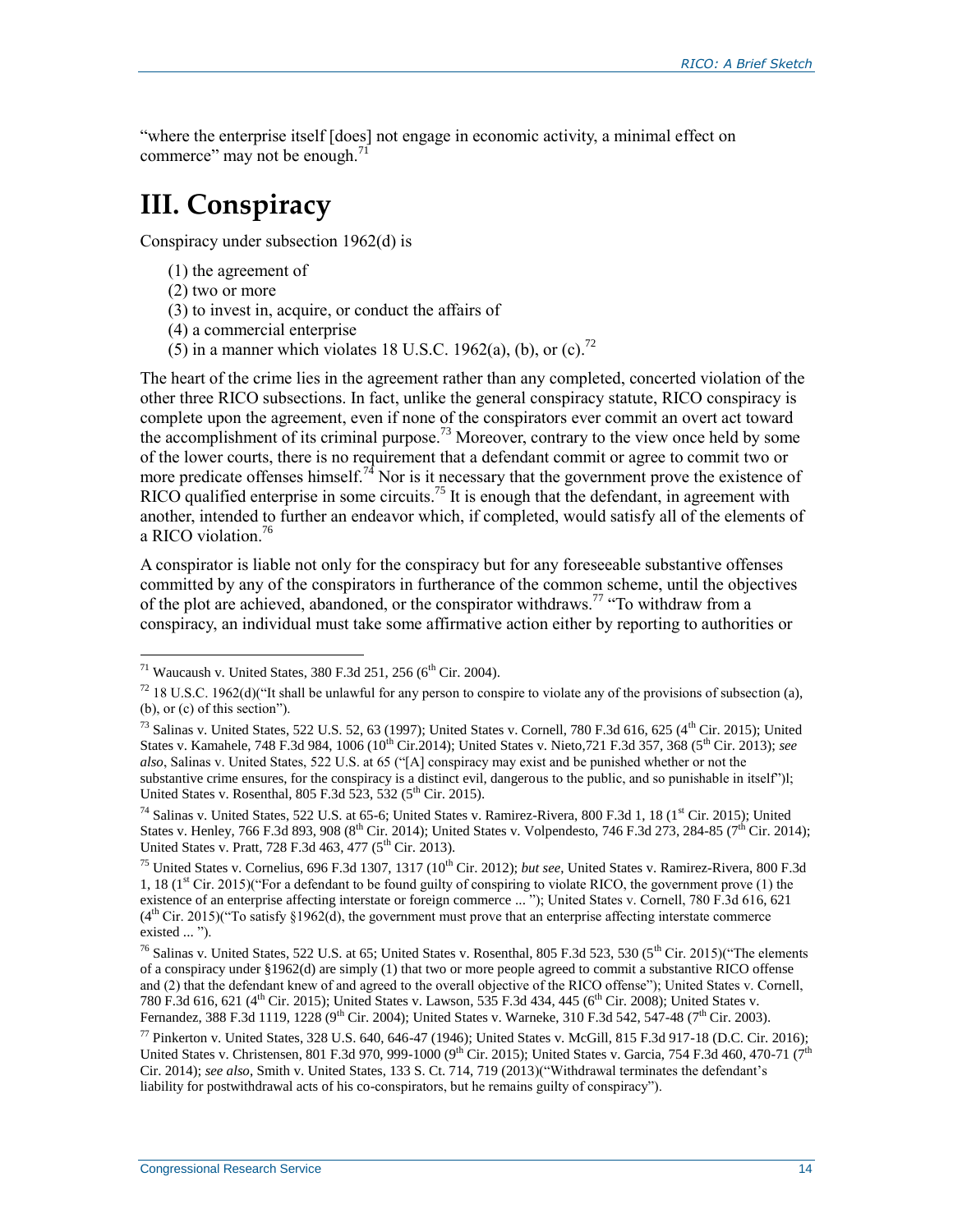communicating his intentions to his coconspirators."<sup>78</sup> The individual bears the burden of showing he has done so.<sup>79</sup>

# **IV. Consequences**

The commission of a RICO violation exposes offenders to a wide range of criminal and civil consequences: imprisonment, fines, restitution, forfeiture, treble damages, attorneys' fees, and a wide range of equitable restrictions.

## **A. Criminal Liability**

RICO violations are punishable by fine *or* by imprisonment for life in cases where the predicate offense carries a life sentence, *or* by imprisonment for not more than 20 years in all other cases.<sup>80</sup> Although an offender may be sentenced to *either* a fine *or* a term of imprisonment under the strict terms of the statute, the operation of the applicable sentencing guidelines makes it highly likely that offenders will face *both* fine *and* imprisonment.<sup>81</sup> The maximum amount of the fine for a RICO violation is the greater of twice the amount of the gain or loss associated with the crime, or \$250,000 for an individual, \$500,000 for an organization.<sup>82</sup> Offenders sentenced to prison are also sentenced to a term of supervised release of not more than three years to be served following their release from incarceration.<sup>83</sup> Most RICO violations also trigger mandatory federal restitution provisions, that is, one of the RICO predicate offenses will be a crime of violence, drug trafficking, or a crime with respect to which a victim suffers physical injury or pecuniary loss.<sup>84</sup> Finally, property related to a RICO violation is subject to confiscation.<sup>8</sup>

 $\overline{a}$ 

<sup>81</sup> U.S.S.G. §2E1.1. Federal courts were at one time required to sentence an offender within the range provided by the United States Sentencing Guidelines, unless the court found that the case involved factors not sufficiently considered in the Guidelines, 18 U.S.C. 3553(b)(2000 ed.); e.g., United States v. Bradley, 644 F.3d 1213, 1283-284 (11<sup>th</sup> Cir. 2011). The once mandatory Guidelines are now advisory, but continue to carry considerable weight, United States v. Booker, 543 U.S. 220, 264 (2005)("The district courts, while not bound by the Guidelines, must consult those Guidelines and take them into account when sentencing"); Gall v. United States, 552 U.S. 38, 50-53 (2007)(district courts must begin the sentencing process by calculating the sentencing range recommended by the Guidelines; justify a deviation from the recommended range); United States v. Christensen, 801 F.3d 970, 1019-20 (9<sup>th</sup> Cir. 2015)("A sentence may be set aside if substantively unreasonable or if procedurally erroneous in a way that is not harmless. Procedural error includes failing to calculate or calculating incorrectly the proper Guidelines range, failing to consider the factors outlined in 18 U.S.C. §3553(a), choosing a sentence based on clearly erroneous facts, or failing to explain the sentence selected"). <sup>82</sup> 18 U.S.C. 1963(a), 3571.

 $83$  18 U.S.C. 3583(a)("The court, in imposing a sentence to a term of imprisonment for a felony or a misdemeanor may include as part of the sentence a requirement that the defendant be placed on a term of supervised release after imprisonment ... "); 3559(a)(3). Although the language of the statute is discretionary, the Sentencing Guidelines require a term of supervised release in cases in which the term of imprisonment imposed is more than a year, U.S.S.G. §5D1.1(a).

<sup>84</sup> 18 U.S.C. 3663A. Restitution in other cases is discretionary, 18 U.S.C. 3663.

<sup>78</sup> United States v. Bostick, 791 F.3d 127, 143-44 (D.C. Cir. 2015); United States v. James, 712 F.3d 79, 106 (2d Cir. 2013); United States v. Harris, 695 F.3d at 1137.

 $79$  Smith v. United States, 133 S. Ct. at 720.

 $80$  18 U.S.C. 1963(a).

 $85$  18 U.S.C. 1963(a)("Whoever violates any provision of section 1962 ... shall forfeit to the United States, irrespective of any provision of State law – (1) any interest the person has acquired or maintained in violation of section 1962; (2) any  $-(A)$  interest in; (B) security of; (C) claim against; or (D) property or contractual right of any kind affording a source of influence over; any enterprise which the person has established, operated, controlled, conducted, or participated in the conduct of, in violation of section 1962; and (3) any property constituting, or derived from, any (continued...)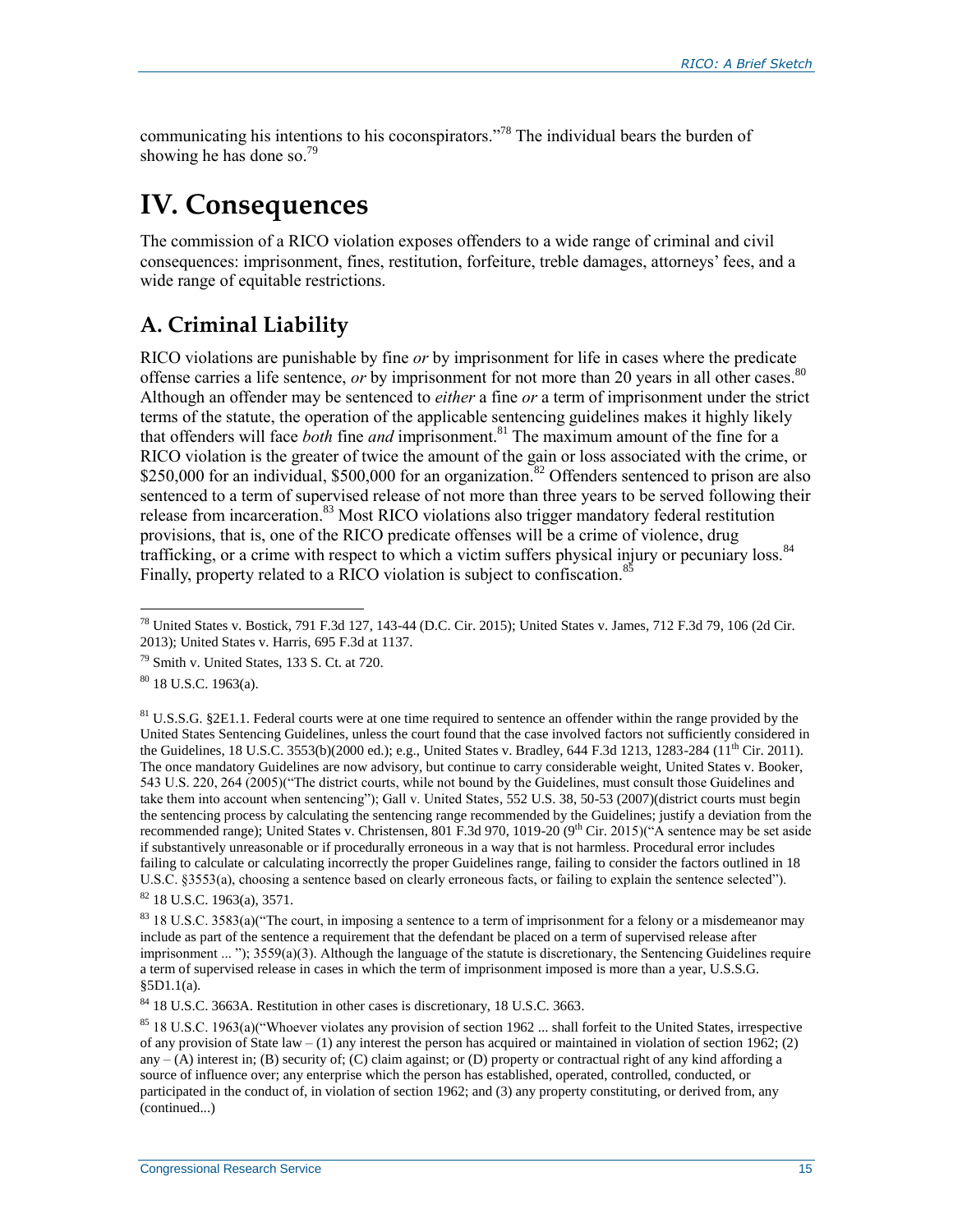Even without a completed RICO violation, committing any crime designated a RICO predicate offense opens the door to additional criminal liability. It is a 20-year felony to launder the proceeds from any predicate offense (including any RICO predicate offense) or to use them to finance further criminal activity.<sup>86</sup> Moreover, the proceeds of any RICO predicate offense are subject to civil forfeiture (confiscation without the necessity of a criminal conviction) by virtue of the RICO predicate's status as a money laundering predicate.<sup>87</sup>

## **B. Civil Liability**

RICO violations may result in civil as well as criminal liability. "Any person injured in his business or property by reason" of a RICO violation has a cause of action for treble damages and attorneys' fees.<sup>88</sup> No prior criminal conviction is required, except in the case of certain security fraud based causes of action. 89

Liability begins with a RICO violation under subsections  $1962(a)$ , (b), (c), or (d). If the underlying violation involves subsection 1962(a)(use of predicate offense tainted proceeds to acquire an interest in an enterprise), it is the use or investment of the income rather than the predicate offenses that must have caused the injury.<sup>90</sup> If the underlying violation involves subsection 1962(b)(use of predicate offenses to acquire an enterprise), it is the access or control

l

<sup>87</sup> 18 U.S.C. 981("(a)(1) The following property is subject to forfeiture to the United States ... (C) Any property, real or personal, which constitutes or is derived from proceeds traceable to a violation of ... any offense constituting 'specified unlawful activity (as defined in section 1956(c)(7) of this title) ... "). For a general overview of federal forfeiture law, see CRS Report 97-139, *Crime and Forfeiture*, by Charles Doyle.

88 18 U.S.C. 1964(c)("Any person injured in his business or property by reason of a violation of section 1962 of this chapter may sue therefor in any appropriate United States district court and shall recover threefold the damages he sustains and the cost of the suit, including a reasonable attorney's fee, except that no person may rely upon any conduct that would have been actionable as fraud in the purchase or sale of securities to establish a violation of section 1962. The exception contained in the preceding sentence does not apply to an action against any person that is criminally convicted in connection with the fraud, in which case the statute of limitations shall start to run on the date on which the conviction becomes final").

<sup>89</sup> Sedima S.P.R.L. v. Imrex Co, Inc., 473 U.S. 479, 493 (1985); Smith v. Husband, 376 F. Supp. 2d 603, 613 (E.D. Va. 2005).

<sup>(...</sup>continued)

proceeds which the person obtained, directly or indirectly, from racketeering activity or unlawful debt collection in violation of section 1962 ... ").

<sup>86</sup> 18 U.S.C. 1956("(a)(1) Whoever, knowing that the property involved in a financial transaction represents the proceeds of some form of unlawful activity, conducts or attempts to conduct such a financial transaction which in fact involves the proceeds of specified unlawful activity  $-(A)(i)$  with the intent to promote the carrying on of specified unlawful activity; or ...  $(B)$  knowing that the transaction is designed in whole or in part - (i) to conceal or disguise the nature, the location, the source, the ownership, or the control of the proceeds of specified unlawful activity ... shall be sentenced to a fine ... or imprisonment for not more than twenty years, or both.... (c) As used in this section ... (7) the term 'specified unlawful activity' means - (A) any act or activity constituting an offense listed in section 1961(1) of this title except an act which is indictable under subchapter II of chapter 53 of title 31 [relating to financial transaction reporting requirements] ... ").

 $90$  European Community v. RJR Nabisco, Inc., 764 F.3d 129, 138 n.5 (2d Cir. 2014); Davis-Lynch, Inc. v. Moreno, 667 F.3d 539, 550 ( $5<sup>th</sup>$  Cir. 2012); Ideal Steel Supply Corp. v. Anza, 652 F.3d 310, 321 (2d Cir. 2011); United States v. BP Products North America, Inc., 589 F.3d 389, 398 (7<sup>th</sup> Cir. 2009); In re Honey Transshipping Litigation, 87 F. Supp. 3d 855, 865-66 (N.D. Ill. 2015); Macauley v. Estate of Nicholas, 7 F. Supp. 3d 468, 484 (E.D. Pa. 2014); but see, Sadighi v. Daghighfekr, 36 F. Supp. 2d 279, 288 n.9 (D.S.C. 1999)(emphasis added)("[u]nder Fourth Circuit case law, plaintiffs have standing to sue if they allege that their injuries were either (1) proximately caused *by the predicate acts* underlying the §1962(a) violation, *or* (2) proximately caused *by the investment and use* of the illegally obtained income").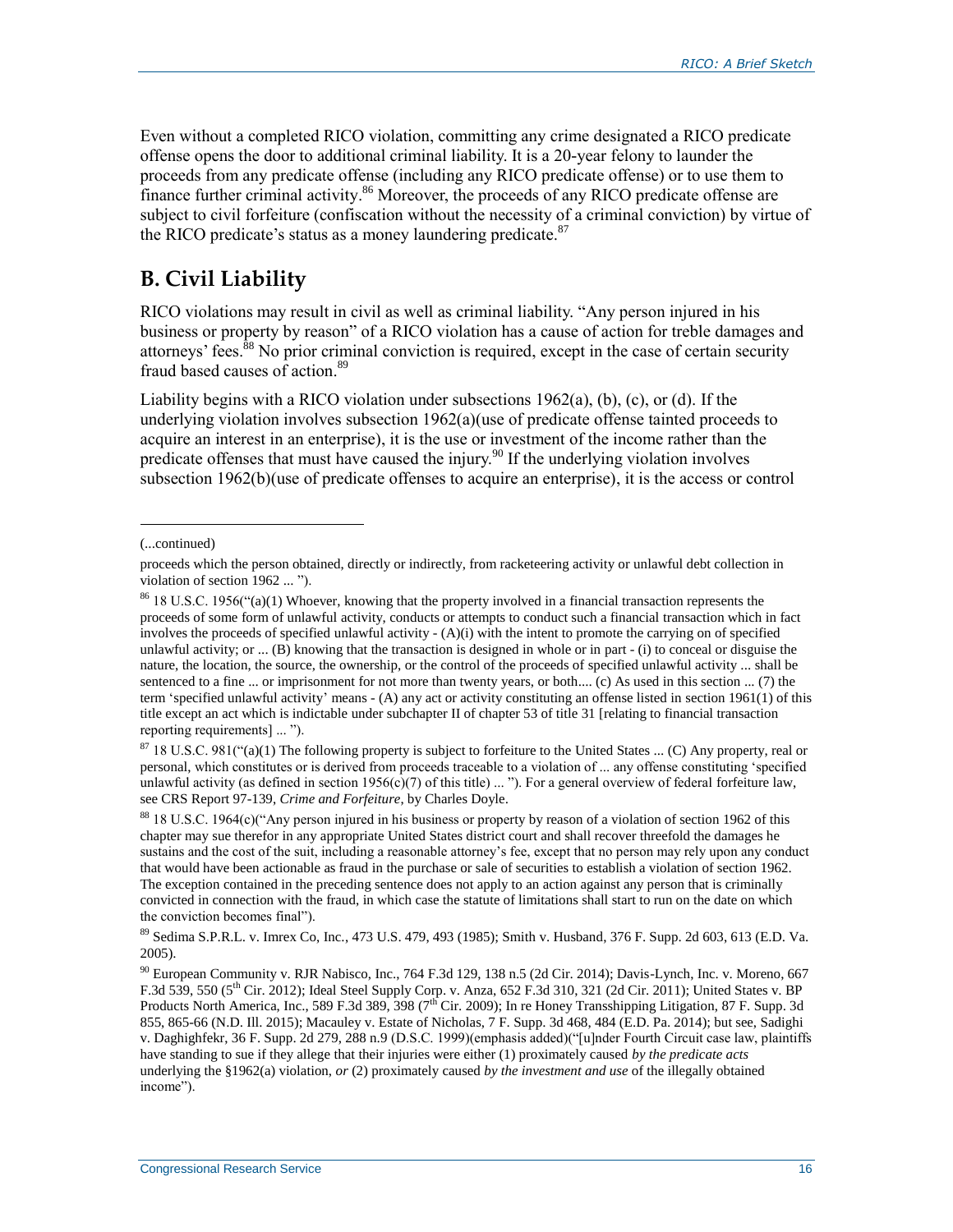of the RICO enterprise rather than the predicate offenses that must have caused the injury.<sup>91</sup> If the underlying violation involves subsection 1962(c) (use of predicate offenses to conduct the activities of an enterprise), it is the predicate offenses which must have caused the injury.<sup>92</sup> If the underlying violation involves subsection 1962(d) (conspiracy to violate subsections 1962(a), (b), or (c)), the injury must follow from the conspiracy. Moreover, while a criminal conspiracy prosecution under subsection 1962(d) requires no overt act, RICO plaintiffs whose claim is based on a conspiracy under subsection 1962(d) must prove an overt act that is a predicate offense or one of the substantive RICO offenses, since a mere agreement cannot be the direct or proximate cause of an injury.<sup>93</sup>

In order to recover, the plaintiff must establish an injury to his or her business or property directly or proximately caused by the defendant's RICO violation.<sup>94</sup> Downstream victims have no RICO cause of action. The presence of an intervening victim or cause of the harm is fatal.<sup>95</sup> The RICOcaused injury must involve a "concrete financial loss," a "mere injury to a valuable intangible property interest" such as a right to pursue employment will not do.<sup>96</sup> The courts agree generally that personal injuries may not form the basis for recovery, since they are not injuries to "business or property,"<sup>97</sup> but the courts sometimes disagree on what does constitute a qualified injury.<sup>98</sup>

<sup>94</sup> 18 U.S.C. 1964(c).

 $\overline{a}$ 

<sup>96</sup> Guerrero v. Gates, 357 F.3d 911, 920 (9<sup>th</sup> Cir. 2004); Diaz v. Gates, 380 F.3d 480, 483-85 (9<sup>th</sup> Cir. 2004); In re Avandia Marketing, Sales Practices & Product Liability Litigation, 804 F.3d 633, 638 (3d Cir. 2015).

<sup>&</sup>lt;sup>91</sup> Wagh v. Metris Direct, Inc., 363 F.3d 821, 830 (9<sup>th</sup> Cir. 2003); Vanderbilt Mortgage and Finance, Inc. v. Flores, 735 F. Supp. 2d 679, 701 (S.D. Tex. 2010)(internal quotation marks omitted)("Section 1962(b)'s acquisition requirement necessitates that the plaintiff's alleged injury be caused by the alleged RICO defendants acquiring or maintaining an interest or control in the alleged enterprise. The injury cause by the acquisition of maintenance must be distinct from the jury caused by the predicate acts"); see also, Westchester County Independence Party v. Astorino, F. Supp. 3d

\_\_\_, \_\_\_ (S.D.N.Y. October 8, 2015); Puerto Rico Medical Emergency Grup, Inc. v. Iglesia Episcopal Puertorriquena, Inc., 118 F. Supp. 3d 447, 459 (D.P.R. 2015); Irish v. Ferguson, 970 F. Supp. 2d 317, 347 (M.D. Pa. 2013).

<sup>&</sup>lt;sup>92</sup> Bridge v. Phoenix Bond & Indem. Co., 553 U.S. 639, 647 (2008)("RICO provides a private right of action for treble damages to any person injured in his business or property by reason of the conduct of a qualifying enterprise's affairs through a pattern of [predicate] acts ... "); *see also*, Sergeants Benevolent Ass'n Health and Welfare v. Sanofi-Aventis U.S., 806 F3d 71, 86 (2d Cir. 2015); CGC Holding Co., LLC v. Broad and Cassel, 773 F.3d 1076, 1088 ( $10^{th}$  Cir. 2014); Brown v. Cassens Transport Co., 546 F.3d 347, 353 (6<sup>th</sup> Cir. 2009).

<sup>&</sup>lt;sup>93</sup> Davis-Lynch, Inc. v. Moreno, 667 F.3d 539, 552 (5<sup>th</sup> Cir. 2012)("Injury caused by acts that are not racketeering activities or otherwise wrongful under RICO will not establish a viable civil RICO claim"); Morganroth & Morganroth v. Norris, McLaughlin & Marcus, 331 F.3d 406, 415 (3d Cir. 2003); Gagan v. American Cablevision, Inc., 77 F.3d 951, 958-59 (7<sup>th</sup> Cir. 1996); Bowman v. Western Auto Supply Co., 985 F.2d 383, 387-88 (8<sup>th</sup> Cir. 1993); *cf.*, Beck v. Prupis, 529 U.S. 494, 507 (2000).

<sup>&</sup>lt;sup>95</sup> Hemi Group v. City of New York, 559 U.S. 1, 11 (2010)(the City, claiming that Hemi sold untaxed cigarettes to City residents but fraudulently failed to report the sale to state authorities who then would have passed the information on to City tax authorities, did not suffer a direct RICO injury: "the disconnect between the asserted injury and the alleged fraud in this case is even sharper than in *Anza*. There, we viewed the point as important because the same party – National Steel – had both engaged in the harmful conduct and committed the fraudulent act. We nevertheless found the distinction between the relevant acts sufficient to defeat Ideal's RICO claim. Here, the City's theory of liability rests not just on separate *actions*, but separate actions carried out by separate *parties*" (emphasis of the Court)); Anza v. Ideal Steel Supply Corp., 547 U.S. 451, 460-61 (2006)(competitors, claiming that Anza could lower prices because he failed to collect sales tax from cash customers and then used mail and wire fraud to cover his tax evasion, did not suffer a direct or proximate RICO injury); Holmes v. Securities Investor Protection Corp., 503 U.S. 258, 265-68 (1992)(the Corporation, that reimbursed the customers of defaulting brokers following the defendant's alleged stock manipulation, did not suffer a direct or proximate RICO injury); *see generally,* CRS Report RS22470, *Civil RICO and Standing: Anza v. Ideal Steel Supply Corporation*.

 $^{97}$  Brown v. Cassens Transport Co., 675 F.3d 946, 959 (6<sup>th</sup> Cir. 2012); Evans v. City of Chicago, 434 F.3d 916, 924-26 ( $7<sup>th</sup>$  Cir. 2006); Diaz v. Gates, 420 F.3d 897, 900-903 (9<sup>th</sup> Cir. 2005); Hughes v. Tobacco Inst. Inc., 278 F.3d 417, 422  $(5<sup>th</sup> Cir. 2001)$ ; Hamm v. Phone-Poulenc Rorer Pharm., Inc., 187 F.3d 941, 954 (8<sup>th</sup> Cir. 1999); Bast v. Cohen, Dunn & (continued...)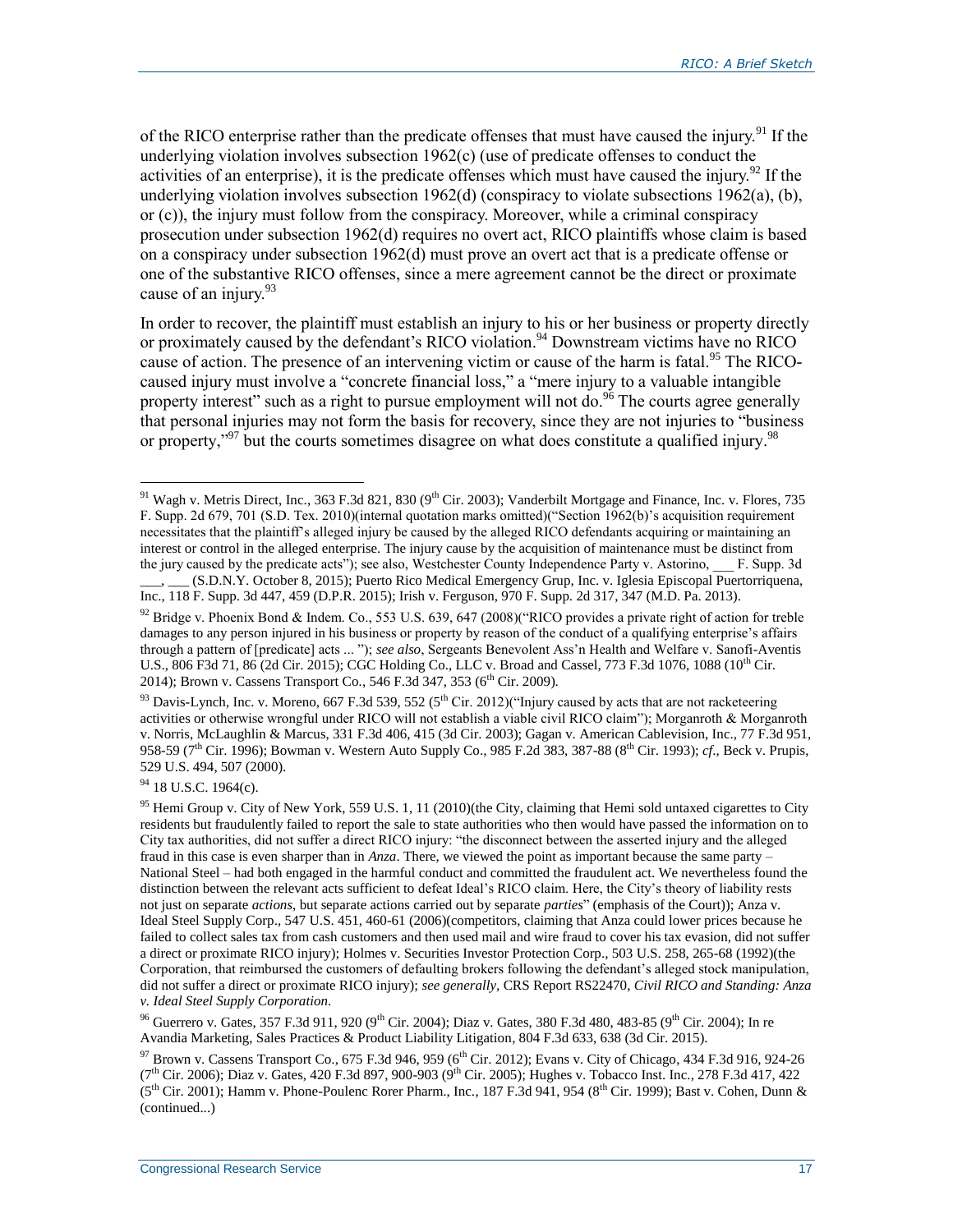"Fraud in the sale of securities" is a RICO predicate offense.<sup>99</sup> However, the Private Securities Litigation Reform Act amended the civil RICO cause of action to bar suits based on allegations of fraud in the purchase or sale of securities.<sup>100</sup>

Although the United States is apparently not a "person" that may sue for treble damages under RICO,<sup>101</sup> the term does include state and local governmental entities.<sup>102</sup> On the other hand, private parties have enjoyed scant success when they have sought to bring a RICO suit for damages against the United States or other governmental entities.<sup>103</sup> Nor in most instances have the courts been receptive to RICO claims based solely on allegations that the defendant aided and abetted commission of the underlying RICO violation.<sup>104</sup>

 $\overline{a}$ 

<sup>98</sup> *Evans v. City of Chicago*, 434 F.3d 916, 924-26 (7<sup>th</sup> Cir. 2006)(malicious prosecution injuries are personal and cannot provide the basis for a civil RICO suit); *Diaz v. Gates*, 420 F.3d 897, 900-903 (9<sup>th</sup> Cir. 2005)(false imprisonment injuries may provide the basis for a civil RICO suit); *see generally,* Jacob Poorman. Comment. *Exercising the Passive Virtues in Interpreting Civil RICO "Business or Property,"* 75 U. CHI. L. REV. 1773, 1774 (2008)("Courts struggling to define 'business or property' as used in §1964(c) have adopted markedly different approaches").

<sup>99</sup> 18 U.S.C. 1961(1)(D).

<sup>101</sup> United States v. Bonanno Organized Crime Family, 879 F.2d 20, 21-7 (2d Cir. 1989); Peia v. United States, 152 F. Supp. 2d 226, 234 (D. Conn. 2001).

<sup>102</sup> City of New York v. Smokes-Spirits.Com, Inc., 541 F.3d 425, 444-45 (2d Cir. 2008), *rev'd on other grounds sub nom.*, Hemi Group v. City of New York, 559 U.S. 1, 11 (2010); County of Oakland v. City of Detroit, 866 F.2d 839, 851 ( $6<sup>th</sup>$  Cir. 1989); Illinois Department of Revenue v. Phillips, 771 F.2d 312, 316-17 ( $7<sup>th</sup>$  Cir. 1985). Some courts, however, believe that a governmental entity may only sue under RICO for injuries related to a commercial transactions, Canyon County v. Syngenta Seeds, Inc., 519 F.3d 969, 976 (9<sup>th</sup> Cir. 2008); Township of Marlboro v. Scannapuieco, 545 F. Supp. 2d 452, 458 (D.N.J. 2008)(citing dicta subsequently repudiated in *Smokes-Spirits.Com, Inc.*).

 $103$  Pedrina v. Chun, 97 F.3d 1296, 1300 (9<sup>th</sup> Cir. 1996)(municipality); McNeily v. United States, 6 F.3d 343, 350 (5<sup>th</sup> Cir. 1993)(Federal Deposit Insurance Corp.); Genty v. Resolution Trust Corp., 937 F.2d 899, 908-14 (3d Cir. 1991)(municipality); Berger v. Pierce, 933 F.2d 393, 397 (6<sup>th</sup> Cir. 1991)(Federal Insurance Administration); Smith v. Babbitt, 875 F. Supp. 1353, 1365 (D. Minn. 1995), *aff'd*, 100 F.3d 556 (8th Cir. 1996)(Indian tribal government); McMaster v. State of Minnesota, 819 F. Supp. 1429, 1434 (D. Minn. 1993), *aff'd*, 30 F.3d 976 (8th Cir. 1994)(state); Keller v. Central Bank of Nigeria, 277 F.3d  $811$ , 820 (6<sup>th</sup> Cir. 2002) (foreign governmental entity); Donahue v. Federal Bureau of Investigation, 204 F. Supp. 2d 169, 173-74 (D. Mass. 2002); Banks v. Dept. of Motor Vehicles, 419 F. Supp. 2d 1186, 1192 (C.D. Cal. 2006).

<sup>104</sup> "Many courts have applied the logic of Central Bank [v. First Interstate Bank, 511 U.S. 164 (1994)] to RICO and concluded that §1962(c) does not provide for [civil] aiding and abetting liability," Cobbs v. Sheahan, 385 F. Supp. 2d 731, 738 (N.D. Ill. 2005); *accord,* DeFalco v. Bernas, 244 F.3d 286, 330 (2d Cir. 2001);Pennsylvania Association of Edwards Heirs v. Rightenour, 235 F.3d 839, 840 (3d Cir. 2000); In re Countrywide Financial Corp. Mortgage Marketing and Sales Practice, 601 F. Supp. 2d 1201, 1219 (S.D. Cal. 2009); Rolo v. City Investing Co. Liquidating Trust, 155 F.3d 644, 656-68 (3d Cir. 1998); In re MasterCard International Inc., Internet Gambling Litigation, 132 F.Supp.2d 468, 493-95 (E.D.La. 2001), *aff'd*, 313 F.3d 257 (5th Cir. 2002*); In re Trilegiant Corp. Inc*., 11 F. Supp. 3d (continued...)

<sup>(...</sup>continued)

Sinclair, PC, 59 F.3d 492, 495 (4<sup>th</sup> Cir. 1995); Libertad v. Welch, 53 F.3d 428, 437 (1<sup>st</sup> Cir. 1995); Gentry v. Resolution Trust Corp., 937 F.2d 899, 918-19 (3d Cir. 1991); Grogan v. Platt, 835 F.2d 844, 847 (11<sup>th</sup> Cir. 1988); Bankers Trust Co. v. Rhoades, 741 F.2d 511, 515 (2d Cir. 1984); McCormick v. City of Lawrence, 325 F. Supp. 2d 1191, 1209 (D. Kan. 2004); *cf*., Serv. Employees Int'l Union Health & Welfare Fund v. Philip Morris Inc., 249 F.3d 1068, 1076 (D.C. Cir. 2001); *see generally,* Patrick Wackerly. Comment. *Personal Versus Property Harm and Civil RICO Standing*, 73 U. CHI. L. REV. 1513 (2006).

<sup>&</sup>lt;sup>100</sup> 18 U.S.C. 1964(c)(emphasis added)("Any person injured in his business or property by reason of a violation of section 1962 of this chapter may sue therefor in any appropriate United States district court and shall recover threefold the damages he sustains and the cost of the suit, including a reasonable attorney's fee, *except that no person may rely upon any conduct that would have been actionable as fraud in the purchase or sale of securities to establish a violation of section 1962. The exception contained in the preceding sentence does not apply to an action against any person that*  is criminally convicted in connection with the fraud, in which case the statute of limitations shall start to run on the *date on which the conviction becomes final*").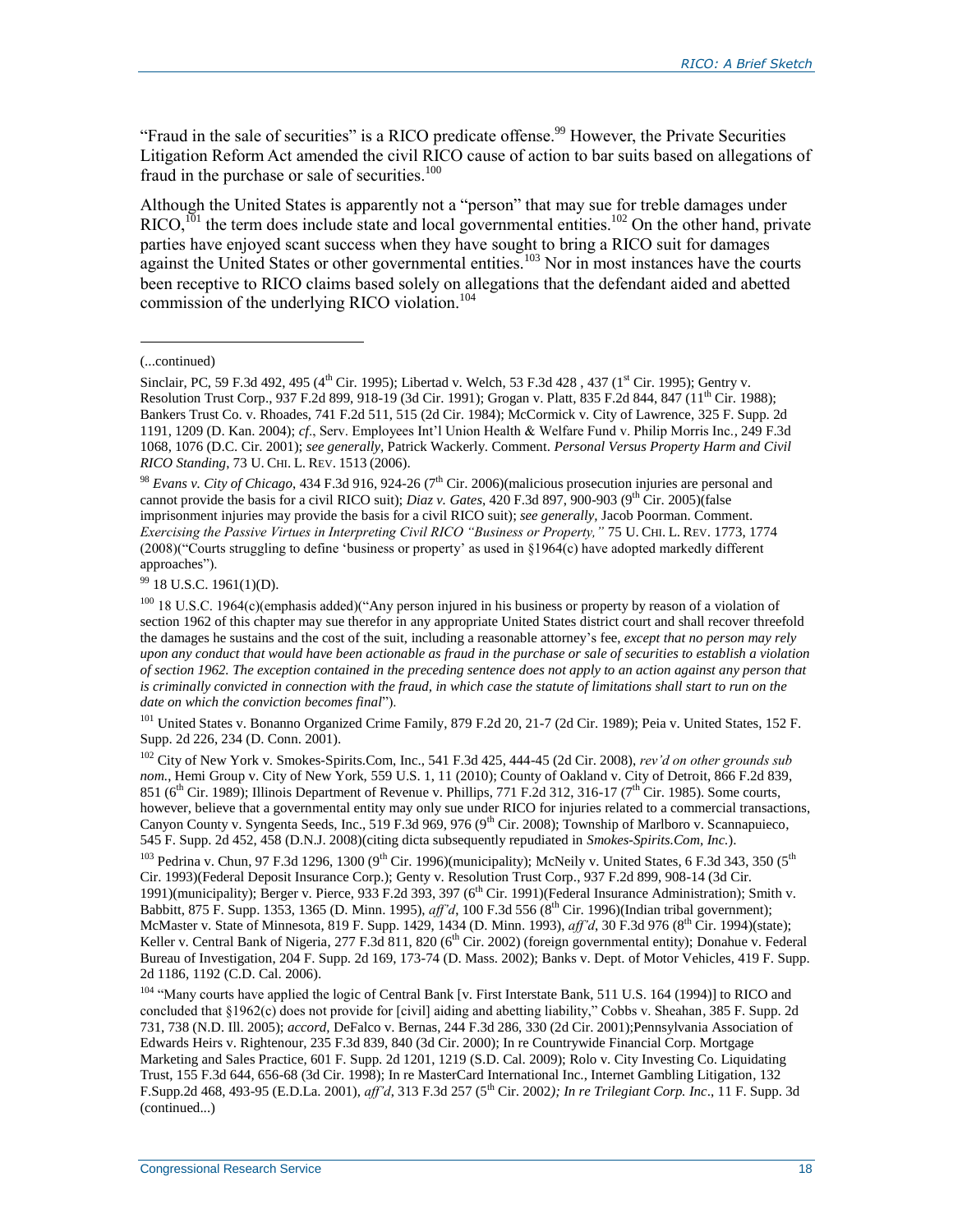Notwithstanding the inability of the United States to sue for treble damages under RICO, the Attorney General may seek to prevent and restrain RICO violations under the broad equitable powers vested in the courts to order disgorgement, divestiture, restitution, or the creation of receiverships or trusteeships.<sup>105</sup> This authority has been invoked relatively infrequently, primarily to rid various unions of organized crime and other forms of corruption.<sup>106</sup> There is some question whether private plaintiffs, in addition to the Attorney General, may seek injunctive and other forms of equitable relief. $107$ 

 $\overline{a}$ 

<sup>105</sup> 18 U.S.C. 1964("(a) The district courts of the United States shall have jurisdiction to prevent and restrain violations of section 1962 of this chapter by issuing appropriate orders, including, but not limited to: ordering any person to divest himself of any interest, direct or indirect, in any enterprise; imposing reasonable restrictions on the future activities or investments of any person, including, but not limited to, prohibiting any person from engaging in the same type of endeavor as the enterprise engaged in, the activities of which affect interstate or foreign commerce; or ordering dissolution or reorganization of any enterprise, making due provision for the rights of innocent persons. (b) The Attorney General may institute proceedings under this section. Pending final determination thereof, the court may at any time enter such restraining orders or prohibitions, or take such other actions, including the acceptance of satisfactory performance bonds, as it shall deem proper"); *e.g.,* United States v. Local 560, 780 F.2d 267, 295-96 (3d Cir. 1985)(equitable remedies available under RICO include court authority to remove union officials and place the union in trusteeship); United States v. Sasso, 215 F.3d 283, 292 (2d Cir. 2000)(RICO grants the court authority to order a defendant to contribute to cost of monitoring a previously corrupted union).

The courts, however, have treated RICO requests to order disgorgement cautiously. "Ordinarily, the disgorgement of gains ill-gotten long in the past will not serve the goal of 'preventing and restraining future violations' unless there is a finding that the gains are being used to fund or promote the illegal conduct, or constitute capital available for that purpose," United States v. Carson, 52 F.3d 1173, 1182 (2d Cir. 1995). Richard v. Hoechsty Celanese Chemical Group, Inc., 355 F.3d 345, 354-55( $5<sup>th</sup>$  Cir. 2003); in fact one circuit has concluded that disgorgement is not a remedy available under RICO under any circumstances, United States v. Philip Morris USA, Inc*.*, 396 F.3d 1190, 1197-1202 (D.C. Cir. 2005); *see,* Christopher L. McCall. Comment. *Equity Up in Smoke: Civil RICO, Disgorgement, and United States v. Philip Morris*, 74 FORDHAM L. REV. 2461 (2006).

<sup>106</sup> *E.g.*, United States v. Private Sanitation Industry Association, 995 F.2d 375 (2d Cir. 1993); United States v. Local 560, 974 F.2d 315 (3d Cir. 1992); United States v. Local 30, 871 F.2d 401 (3d Cir. 1989); United States v. International Brotherhood of Teamsters, Chauffeurs, Warehousemen and Helpers (IBT), 931 F.2d 177 (2d Cir. 1991).

The *Teamsters* case, perhaps the best known and most heavily litigated of these instances, has involved issues arising under the consent decree negotiated to settle the government's RICO suit rather than issues as to the government's prerogatives under civil RICO, United States v. IBT, 172 F.3d 217 (2d Cir. 1999); United States v. IBT, 170 F.3d 136 (2d Cir. 1999); United States v. IBT, 168 F.3d 645 (2d Cir. 1999); United States v. Boggia, 167 F.3d 113 (2d Cir. 1999); United States v. IBT, 156 F.3d 354 (2d Cir. 1998); United States v. IBT, 141 F.3d 405 (2d Cir. 1998); United States v. IBT, 120 F.3d 341 (2d Cir. 1997); United States v. IBT, 86 F.3d 271 (2d Cir. 1996); United States v. IBT, 19 F.3d 816 (2d Cir. 1994); United States v. IBT, 12 F.3d 360 (2d Cir. 1993); United States v. IBT, 3 F.3d 634 (2d Cir. 1993); United States v. IBT, 998 F.2d 1101 (2d Cir. 1993); United States v. IBT, 998 F.2d 120 (2d Cir. 1993); United States v. IBT, 986 F.2d 15 (2d Cir. 1993); United States v. IBT, 981 F.2d 1362 (2d Cir. 1992); United States v. IBT, 970 F.2d 1132 (2d Cir. 1996); United States v. IBT, 968 F.2d 1506 (2d Cir. 1992); United States v. IBT, 968 F.2d 1472 (2d Cir. 1992); United States v. IBT, 965 F.2d 15 (2d Cir. 1993); United States v. IBT, 964 F.2d 1224 (2d Cir. 1992); United States v. IBT, 964 F.2d 180 (2d Cir. 1992); United States v. IBT, 955 F.2d 171 (2d Cir. 1992); United States v. IBT, 950 F.2d 94 (2d Cir. 1991); United States v. IBT, 948 F.2d 98 (2d Cir. 1992); 931 F.2d 177 (2d Cir. 1991).

The United States has also sought to invoke it in its RICO litigation against various tobacco companies, United States v. Philip Morris Inc*.*, 396 F.3d 1190, 1191 (D.C. Cir. 2005).

<sup>107</sup> National Organization for Women, Inc. v. Scheidler, 267 F.3d 687, 695-700 (7<sup>th</sup> Cir. 2001)(concluding that private (continued...)

<sup>(...</sup>continued)

<sup>132, 139 (</sup>D. Conn. 2014); *contra*, In re Managed Care Litigation, 298 F.Supp.2d at 1272; *see also*, First American Corp. v. Al-Nahyan*,* 17 F.Supp.2d 10, 23-4 (D.D.C. 1998)(preliminarily finding *Central Bank* distinguishable, but finding it unnecessary to resolve the issue in light of the prospect of the defendants' possible direct RICO liability); American Automotive Accessories, Inc. v. Fishman, 991 F. Supp. 987, 993 (N.D. Ill. 1998)("to be held liable as an aider and abettor, a person must in some sort associate himself with the venture, participate in it as something he wishes to bring about, and seek by his action to make it succeed")(noting that the Seventh Circuit has yet to "comment on the possibility of aiding and abetting liability in civil RICO actions").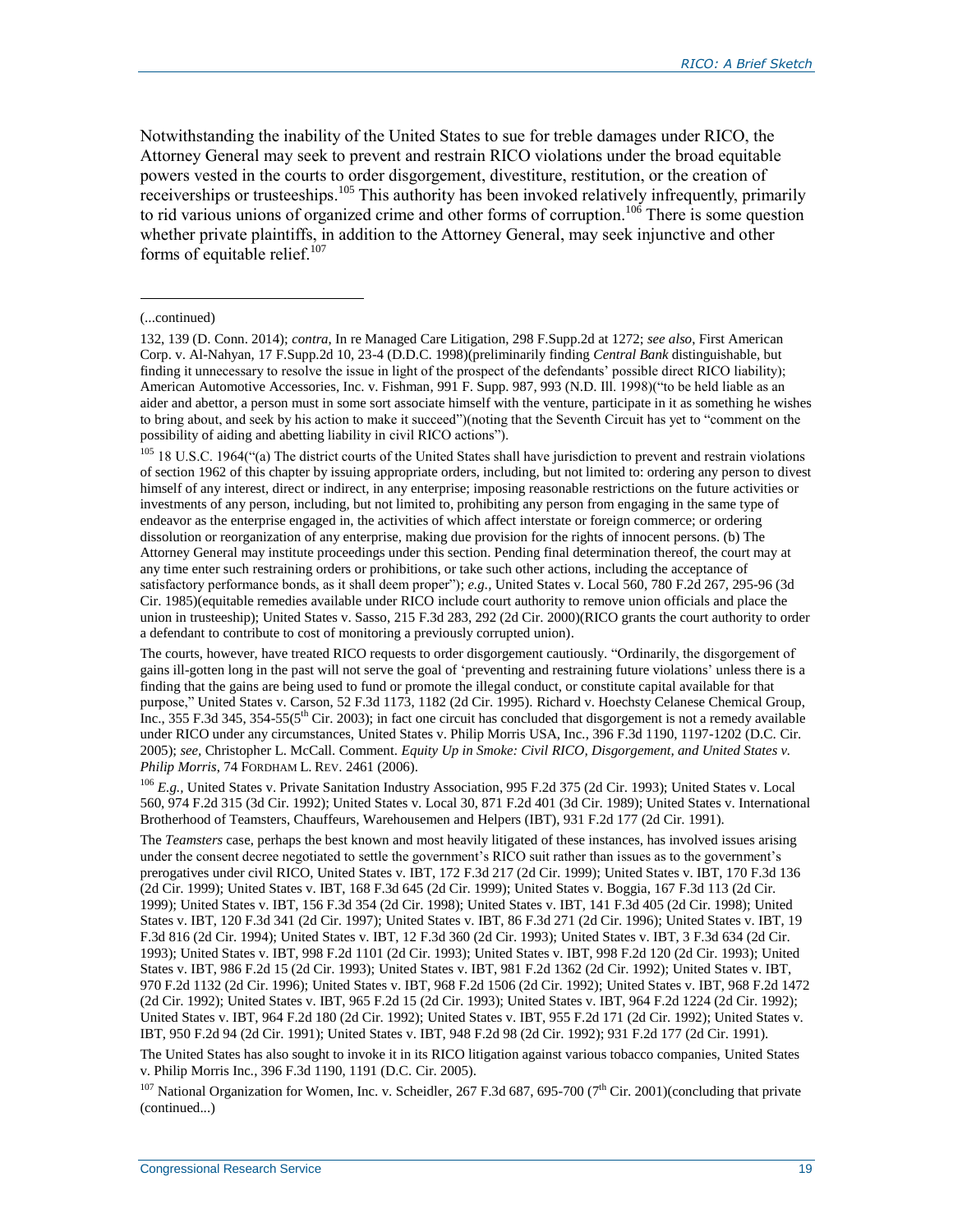On the procedural side, RICO's long-arm jurisdictional provisions authorize nationwide service of process.<sup>108</sup> In addition, the Supreme Court has held that (1) state trial courts of general jurisdiction have concurrent jurisdiction over federal civil RICO claims; $^{109}$  (2) under the appropriate circumstances parties may agree to make potential civil RICO claims subject to arbitration;<sup>110</sup> (3) the Clayton Act's four-year period of limitation applies to civil RICO claims as well, $^{111}$  and that the period begins when the victim discovers or should have discovered the injury; $^{112}$  and (4) in the absence of an impediment to state regulation, the McCarran-Ferguson Act does not bar civil RICO claims based on insurance fraud allegations.<sup>113</sup>

l

<sup>108</sup> 18 U.S.C. 1965. The circuits are divided, however, over the question of whether the section permits the exercise of jurisdiction over other defendants outside the district only when the court has personal jurisdiction over at least one of the defendants, FC Investment Group v. IFX Martkets, Ltd., 529 F.3d 1087, 1099 (D.C. Cir. 2008)(citing cases on either side of the divide); *see also*, Cory v. Aztec Steel Building, Inc., 468 F.3d 1226, 1231-233 (10<sup>th</sup> Cir. 2006); Koch v. Royal Wine Merchants, Ltd., 847 F .Supp. 1370, 1374-375 & n.3 (S.D. Fla. 2012).

<sup>109</sup> Tafflin v. Lavitt, 493 U.S. 455, 458 (1990).

An injured party may also have a cause of action under an applicable state RICO statute, citations for which are appended.

<sup>111</sup> Agency Holding Corp. v. Malley-Duff & Associates, 483 U.S. 143, 156 (1987); Klehr v. A.O.Smith Corp*.*, 521 U.S. 179, 183 (1997). The Court also held that a plaintiff must have exercised due diligence to discover the violation before statute of limitations will be tolled because of the defendant's fraudulent concealment, *id.* at 194, and that unlike the statute of limitations in criminal cases, a civil cause of action does not date from the "last predicate act" of the RICO violation, *id.* at 186-87; *see also*, Puerto Rico Medical Emergency Group, Inc. v. Iglesia, 118 F. Supp. 3d 447, 459 (D.P.R. 2015); State Farm Mutual Auto. Ins. Co. v. Grafman, 655 F. Supp. 2d 212, 225 (E.D.N.Y. 2009). The statute of limitations for a RICO criminal prosecution is five years, 18 U.S.C. 3282; United States v. Schiro, 679 F.3d 521, 528  $(7<sup>th</sup> Cir. 2012).$ 

<sup>112</sup> Rotella v. Wood, 528 U.S. 549, 551 (2000); Potomac Electric Power Co. v. Electric Motor and Supply, Inc., 262 F.3d 260, 266 (4<sup>th</sup> Cir. 2001); Mathews v. Kidder, Peabody & Co., Inc., 260 F.3d 239, 244-50 (3d Cir. 2001); Labaty v. UWT, Inc., 121 F. Supp. 3d 721, 744 (W.D. Tex. 2015); Puerto Rico Medical Emergency Group, Inc. v. Iglesia, 118 F. Supp. 3d at 459; State Farm Mutual Auto. Ins. Co. v. Grafman, 655 F. Supp. 2d at 225.

<sup>113</sup> Humana, Inc. v. Forsyth, 525 U.S. 299, 303 (1999)("Under the McCarren-Ferguson Act, the federal legislation may be applied if it does not invalidate, impair, or supersede the State's regulation. The federal law at issue, RICO, does not proscribe conduct that the State's laws governing insurance permit.... When federal law is applied in aid or enhancement of state regulation, and does not frustrate any declared state policy or disturb the State's administrative regime, the McCarran-Ferguson Act does not bar the federal action"); Riverview Health Inst. LLC v. Medical Mutual of Ohio, 601 F.3d 505, 512-19 (6<sup>th</sup> Cir. 2010); American Chiropractic Ass'n, Inc. v. Trigon Healthcare, Inc., 367 F.3d 212, 230-32 ( $4^{\text{th}}$  Cir. 2004); Bankoklahoma Mortgage Corp. v. Capital Title Co., Inc., 194 F.3d 1089, 1198-1100 (10<sup>th</sup>) Cir. 1999); LeBarre v. Credit Acceptance Corp., 175 F.3d 640, 642-43 ( $8<sup>th</sup>$  Cir. 1999); The William Powell Co. v. National Indemnity Co., \_\_\_ F. Supp. 3d \_\_\_, \_\_\_ (September 30, 2015)("Determining whether the McCarran-Ferguson Act reverse preempts a federal statue is a three-step process. First, the court must determine whether the federal statute at issue relates specifically to the business of insurance. If it does, then the McCarran-Ferguson Act does not apply and the federal statute will not be reverse preempted. Second, the court must determine whether the state law at issue was enacted for the purpose of regulating the business of insurance. If the state law was not enacted for the purpose of regulating the business of insurance, then reverse preemption does not apply. Third, the court must determine whether application of the statute would invalidate, supersede or impair the state statute. If application of the (continued...)

<sup>(...</sup>continued)

RICO plaintiffs are entitle to equitable relief), *rev'd on other grounds*, 537 U.S. 393 (2003); In re Managed Care Litigation, 298 F. Supp. 2d 1259, 1282-283 (S.D. Fla. 2003); *contra*, Religious Technology Center v. Wollersheim, 796 F.2d 1076, 1080-89(9<sup>th</sup> Cir. 1986); In re Fredeman Litigation, 843 F.2d 821, 828-30 (5<sup>th</sup> Cir. 1988); Sedima, S.P.R.L. v. Imrex, 741 F.2d 482, 489 n.20 (2d Cir. 1984), *rev'd on other grounds*, 473 U.S. 479 (1985); Wheeling-Pittsburgh Steel Corp. v. Mitsui & Co., Inc., 221 F.3d 924, 927 n.2 (6<sup>th</sup> Cir. 2000); Dan River v. Icahn, 701 F.2d 278, 290 (4<sup>th</sup> Cir. 1983); Minter v. Wells Fargo Bank, 593 F. Supp. 2d 788, 795-96 (D. Md. 2009); American Medical Association v. United Healthcare Corp*.*, 588 F. Supp. 2d 432, 444-46 (S.D.N.Y. 2008).

<sup>110</sup> Shearson/American Express Inc. v. McMahon, 482 U.S. 220, 242 (1987); *cf.,* Pacificare Health Systems, Inc. v. Book, 538 U.S. 401, 406-407 (2003); e.g., Miccosukee Tribe of Indians of Florida v. Cypress, 814 F.3d 1202, 1206- 207 ( $11^{th}$  Cir. 2015); Uthe Technology Corp. v. Aetrium, 808 F.3d 755, 759-60 (9<sup>th</sup> Cir. 2015).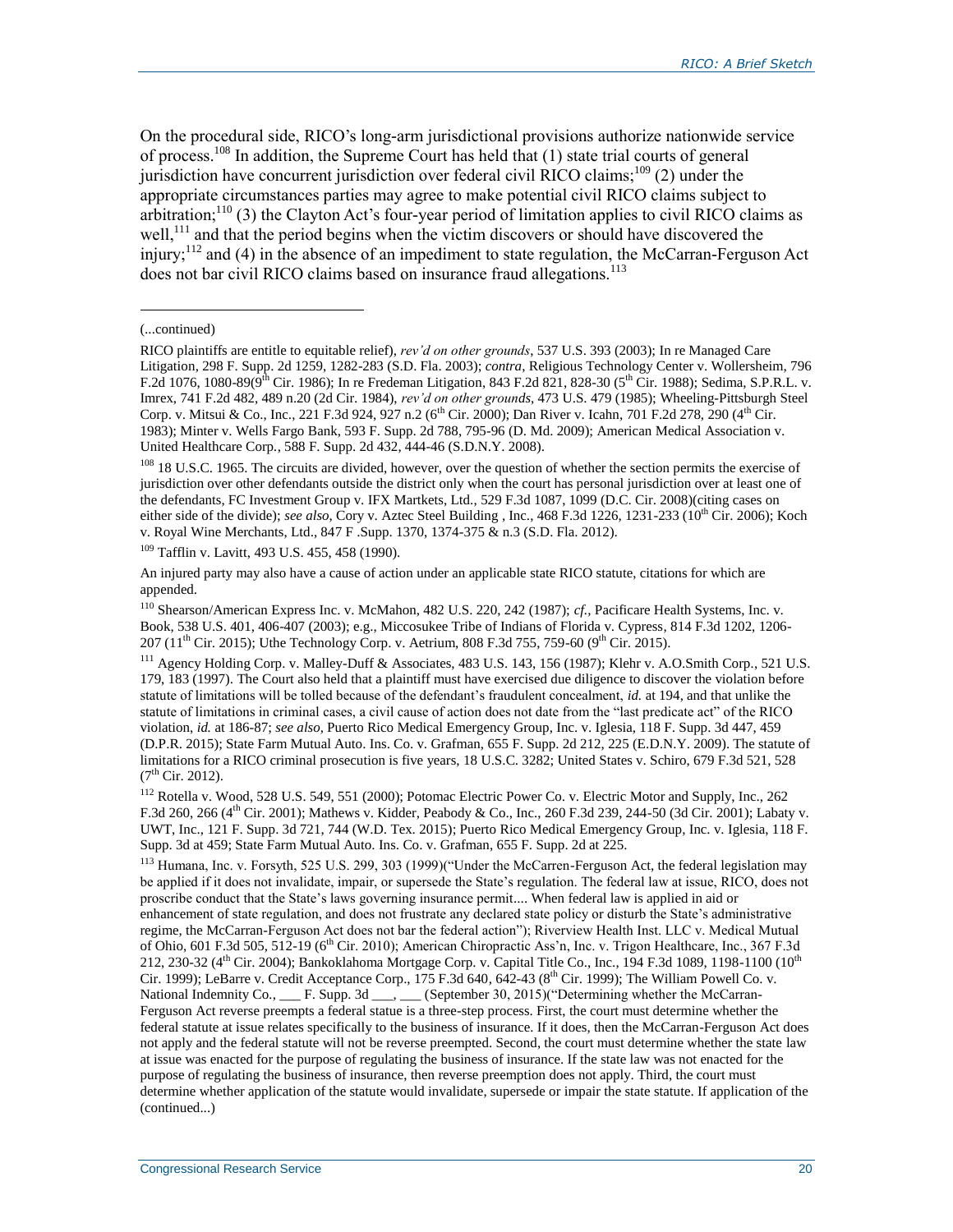# **V. Constitutional Questions**

Over the years, various aspects of RICO have been challenged on a number of constitutional grounds. Most either attack the RICO scheme generally or its forfeiture component. The general challenges have been based on vagueness, ex post facto, and double jeopardy. Attacks on the constitutionality of RICO forfeiture have been grounded in the right to counsel, excessive fines, cruel and unusual punishment, and forfeiture of estate. While the challenges have been unsuccessful by and large, some have helped to define RICO's outer reaches.

## **A. General**

## **1. Legislative Authority Under the Commerce Clause**

The Constitution authorizes Congress to "regulate Commerce with foreign Nations, and among the several States, and with the Indian Tribes," and "to make all Laws which shall be necessary and proper for carrying to Execution" that authority.<sup>114</sup> The powers which the Constitution does not confer upon the federal government, it reserves to the states and the people, U.S. Const. Amend. X. Although RICO deals only with enterprises "engaged in, or the activities of which affect, interstate or foreign commerce," some have suggested that RICO has been applied beyond the scope of Congress's constitutional authority to legislate under the commerce clause.<sup>115</sup> The courts have yet to agree. $116$ 

## **2. Double Jeopardy**

Even a general description of RICO evokes double jeopardy and ex post facto questions. RICO rests on a foundation of other crimes. At a glance, double jeopardy might appear to block any effort to base a RICO charge on a crime for which the accused had already been tried. By the same token, ex post facto might appear to bar a RICO charge built upon a predicate offense committed before RICO was enacted or before the crime was added to the list of RICO predicates. On closer examination, neither presents insurmountable obstacles in most instances.

The Constitution's double jeopardy clause commands that no person "be subject for the same offense to be twice put in jeopardy of life or limb."<sup>117</sup> In general terms, it condemns multiple prosecutions or multiple punishments for the same offense.<sup>118</sup> The bar on multiple punishments is

l

<sup>(...</sup>continued)

federal statute would not invalidate, supersede or impair the state statute, then reverse preemption does not apply.... NICO and Resolute point out that: 1) RICO does not specifically relate to the business of insurance; 2) Ohio has enacted a complex statutory and administrative scheme to regulate unfair insurance practices, including unfair claims handling; and 3) because Ohio does not provide a private cause of action to insureds for unfair insurance practices, a statute like RICO, which permits recovery of treble damages against the defendant in the event of a violation, would invalidate, impair or superseded Ohio's ability to regulate the business of insurance. [The Court agrees.]").

<sup>114</sup> U.S. Const. Art. I, §8, cls.3, 18.

<sup>115</sup> Matthew Hardwick. Note. *RICO Overreach: How the Federal Government's Escalating Offensive Against Gangs Has Run Afoul of the Constitution*, 62 VAND. L. REV. 211 (2009); WILLIAM ROQUEMORE TAYLOR. COMMENT. *Federalizing Street Crime: The Improper Broadening of RICO's "Affecting Commerce" Requirement*, 46 HOUS. L. REV. 139 (2009).

 $116$  United States v. Adams, 722 F.3d 788, 804 n.8 (6<sup>th</sup> Cir. 2013); United States v. Nascimento, 491 F.3d 25, 40-3(1<sup>st</sup>) Cir. 2007); United States v. Palfrey, 515 F. Supp. 2d 120, 124-25 (D.D.C. 2007).

<sup>117</sup> U.S. Const. Amend.V.

<sup>118</sup> United States v. Cacace, 796 F.3d 176, 186 n.6 (2d Cir. 2015), quoting, United States v. Dixon, 509 U.S. 7688, 696 (continued...)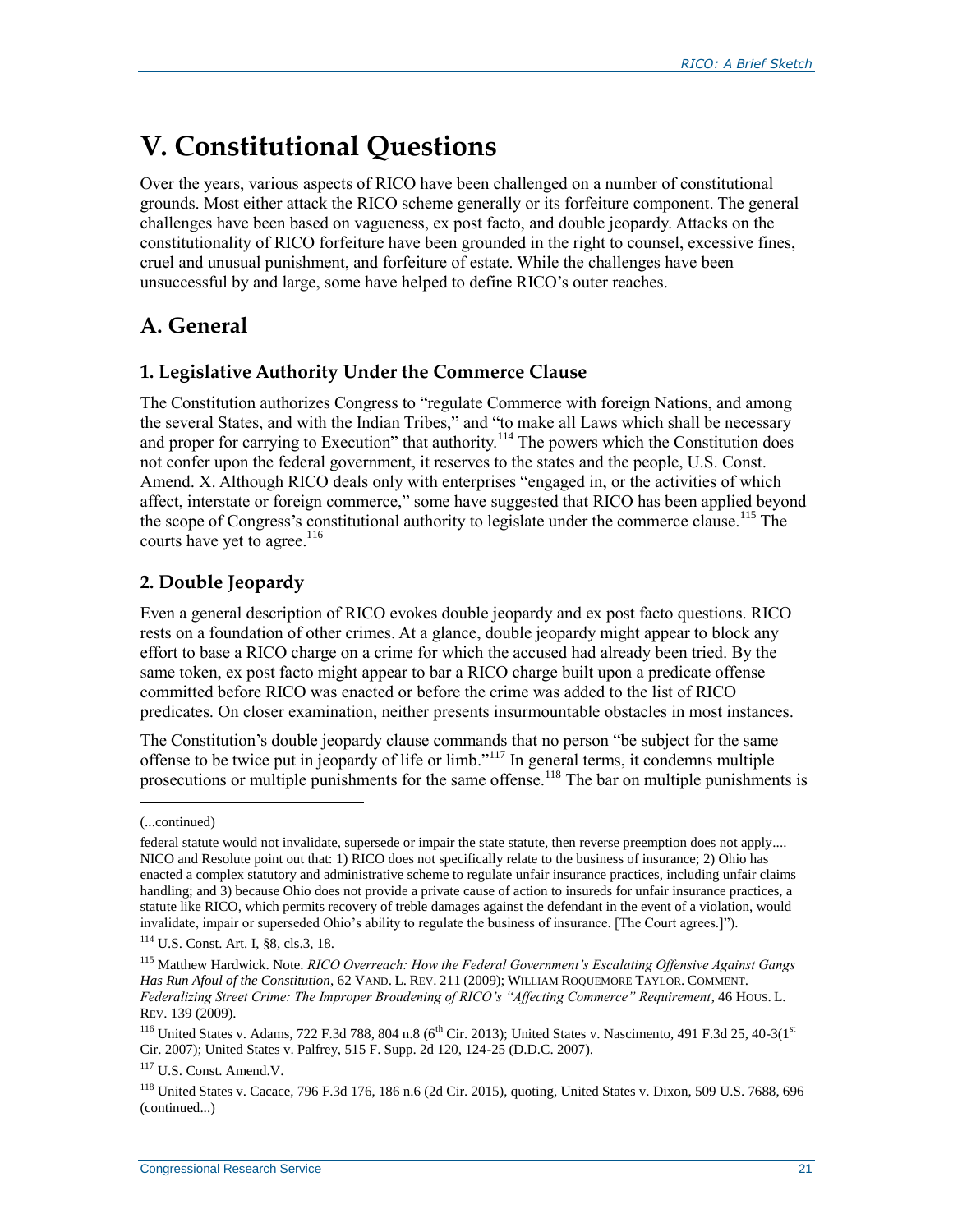a precautionary presumption. Unless a contrary intent appears, it presumes that Congress does not intend to inflict multiple punishments for the same misconduct.<sup>119</sup> Nevertheless, the courts have concluded that Congress did intend to authorize "consecutive sentences for both predicate acts and the RICO offense, $^{120}$  as well as for both the substantive RICO offense and the RICO conspiracy to commit the substantive RICO offense.<sup>121</sup>

The bar on multiple prosecutions is more formidable. For it, the Supreme Court has long adhered to the so-called "*Blockburger*" test under which offenses are considered the same when they have the same elements, that is, unless each requires proof of an element not required of the other.<sup>122</sup> In the RICO context, the courts have held that the Double Jeopardy Clause does not bar successive RICO prosecutions of the same defendants on charges of involving different predicate offenses, enterprises, or patterns.<sup>123</sup> They have been more receptive to double jeopardy concerns in the case of successive prosecutions of the same enterprise. There, they have invoked a totality of the circumstances test which asks: "(1) the time of the various activities charged as parts of [the] separate patterns; (2) the identity of the persons involved in the activities under each charge; (3) the statutory offenses charged as racketeering activities in each charge; (4) the nature and scope of the activity the government seeks to punish under each charge; and (5) the places where the activities took place under each charge.<sup>5,124</sup>

### **3. Ex post facto**

The ex post facto clauses preclude (1) punishment of past conduct which was not a crime when it was committed, (2) increased punishment over that which attended a crime when it was committed, and (3) punishment made possible by elimination of a defense which was available when a crime was committed.<sup>125</sup> Yet because RICO offenses are thought to continue from the beginning of the first predicate offense to the commission of the last, a RICO prosecution survives ex post facto challenge even if grounded on pre-enactment predicate offenses as long as the pattern of predicate offenses straddles the date of legislative action.<sup>126</sup>

 $\overline{a}$ 

 $121$  United States v. Pratt, 728 F.3d 463, 478 n. 59 (5<sup>th</sup> Cir. 2013); United States v. Kehoe, 310 F.3d 579, 587-88 (8<sup>th</sup>) Cir. 2002); United States v. Marino, 277 F.3d 11, 39 (1<sup>st</sup> Cir. 2002); United States v. Diaz, 176 F.3d 52, 115-16 (2d Cir. 1999); United States v. Rone, 598 F.2d 564, 569-71 (9<sup>th</sup> Cir. 1979).

<sup>122</sup> Blockburger v. United States, 284 U.S. 299, 304 (1932).

<sup>(...</sup>continued)

<sup>(1993)(&</sup>quot;The Double Jeopardy Clause ... applies both to successive punishments and to successive prosecutions for the same criminal offense").

<sup>&</sup>lt;sup>119</sup> United States v. Garcia, 754 F.3d 460, 474 (7<sup>th</sup> Cir. 2014), quoting, Missouri v. Hunter, 459 U.S. 359, 365 (1983)("With respect to cumulative sentences imposed in a single trial, the Double Jeopardy Clause does no more than prevent the sentencing court from prescribing greater punishment than the legislature intended"); see also, United States v. Ayala, 601 F.3d 256, 264 (4<sup>th</sup> Cir. 2010).

<sup>&</sup>lt;sup>120</sup> United States v. Garcia, 754 F.3d at 474; see also, United States v. Ayala, 601 F.3d 256, 264 (4<sup>th</sup> Cir. 2010); United States v. Basciano, 599 F.3d 184, 205 (2d Cir. 2010); United States v. Mahdi, 598 F.3d 883, 889 (D.C. Cir. 2010); United States v. Marino, 277 F.3d 11, 39 ( $1<sup>st</sup> Cir. 2002$ ); United States v. Beale, 921 F.2d 1412, 1437 ( $11<sup>th</sup> Cir. 1991$ ).

<sup>&</sup>lt;sup>123</sup> United States v. Angilau, 717 F.3d 781, 787 (10<sup>th</sup> Cir. 2013); United States v. Schiro, 679 F.3d 521, 525-28 (7<sup>th</sup> Cir. 2012); United States v. DeCologero, 530 F.3d 36, 71 (1<sup>st</sup> Cir. 2008); United States v. Jones, 482 F.3d 60, 71-2 (2d Cir. 2006).

 $124$  United States v. Wheeler, 535 F.3d 446, 449-50 ( $6<sup>th</sup>$  Cir. 2008), quoting, United States v. Russotti, 717 F.2d 27, 33 (2d Cir. 1983); and United States v. Dean, 647 F.2d 779, 788 (8<sup>th</sup> Cir. 1981).

<sup>125</sup> U.S. Const. Art. I, §9, cl.3; Art .I, §10, cl.1; Collins v. Youngblood, 497 U.S. 37, 52 (1990).

<sup>&</sup>lt;sup>126</sup> United States v. Flemmi, 245 F.3d 24, 27 n.3 (1<sup>st</sup> Cir. 2001)("The government did not seek to indict Flemmi for the crime of murder because there is no federal statute that can be applied to the 1967 slayings without violating the Ex (continued...)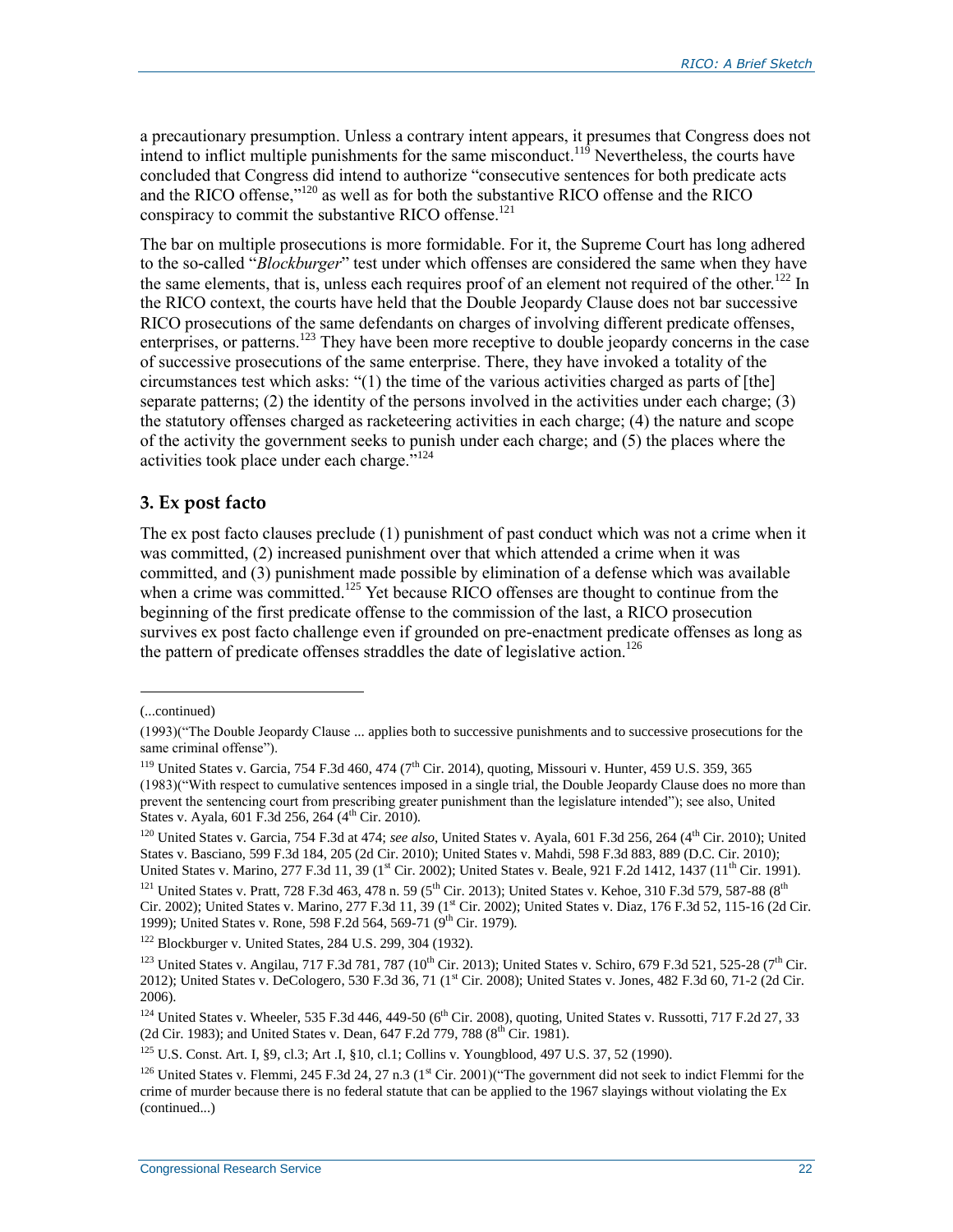### **4. Vagueness**

"[T]he void-for-vagueness doctrine requires that a penal statute define the criminal offense with sufficient definiteness that ordinary people can understand what conduct is prohibited and in a manner that does not encourage arbitrary and discriminatory enforcement.<sup>"127</sup> Vagueness became a more common constitutional object to RICO, after Justice Scalia and three other Justices implied its vulnerability to such an attack.<sup>128</sup> Subsequent lower courts appear to have uniformly rejected the suggestion that RICO is unconstitutionally vague either generally or as applied to the facts before them.<sup>129</sup>

## **B. Forfeiture**

### **1. Eighth Amendment**

RICO forfeitures can be severe. The Eighth Amendment supplies the constitutional bounds within which criminal sentences must be drawn. Under its directives, fines may not be excessive nor punishments cruel and unusual.<sup>130</sup> Any more precise definition becomes somewhat uncertain. When presented with the issue in *Harmelin*, a majority of the Supreme Court appeared to believe that the Eighth Amendment's cruel and unusual punishment clause forbids sentences which are "grossly disproportionate" to the seriousness of the crimes for which they are imposed.<sup>131</sup> Prior to

 $\overline{a}$ 

<sup>(...</sup>continued)

Post Facto Clause. This fact, however, does not prohibit reference to the slayings as predicate acts in connection with the RICO counts. *See also*, United States v. Brown, 555 F.2d 407, 416-17 (5<sup>th</sup> Cir. 1977)(upholding, against constitutional challenge, government's use of predicate acts occurring prior to RICO's effective date in conjunction with predicate acts occurring after that date)"); United States v. Caporale,  $806$  F.2d 1487, 1516 (11<sup>th</sup> Cir. 1986).

The fact that the defendant may be adversely affected by a procedural change likewise does not trigger ex post facto concerns. Thus, when Congress amended RICO to permit the confiscation of substitute assets should the forfeitable property become unavailable, the ex post facto clause did not preclude application of the change to cases arising before the amendment, United States v. Reed, 924 F.2d 1014, 1016-17 (11th Cir. 1991); *United States v. Martenson*, 780 F. Supp. 492, 495 (N.D. Ill. 1991).

<sup>127</sup> Posters 'N' Things, Ltd. v. United States, 511 U.S. 513, 525 (1994), quoting, Kolender v. Lawson, 461 U.S. 352, 357 (1983).

<sup>128</sup> H.J., Inc. v. Northwestern Bell Telephone Co*.,* 492 U.S. 251, 254-55 (1989)(Scalia, J., concurring in the judgment)("Four terms ago ... we gave lower courts ... four clues concerning the meaning of the enigmatic term 'pattern of racketeering activity'.... Today, four years and countless millions in damages and attorney's fees later (not to mention prison sentences under the criminal provisions of RICO), the Court does little more than repromulgate those hints as to what RICO means.... It is, however, unfair to be so critical of the Court's effort, because I would be unable to provide an interpretation of RICO that gives significantly more guidance concerning its application.... Today's opinion has added nothing to improve our prior guidance, which has created a kaleidoscope of Circuit positions, except to clarify that RICO may additionally be violated when there is a 'threat of continuity.' It seems to me this increases rather than removes the vagueness").

<sup>&</sup>lt;sup>129</sup> United States v. Burden, 600 F.3d 204, 228 (2d Cir. 2010); United States v. Keltner, 147 F.3d 662, 667 (8<sup>th</sup> Cir. 1998); United States v. Krout, 66 F.3d 1420, 1432 (5<sup>th</sup> Cir. 1995); Columbia Natural Resources, Inc. v. Tatum, 58 F.3d 1101, 1106-109 (6<sup>th</sup> Cir. 1995); United States v. Oreto, 37 F.3d 739, 752 (1<sup>st</sup> Cir. 1994); United States v. Korando, 29 F.3d 1114, 1119 ( $7^{th}$  Cir. 1994); Cox v. Administrator, U.S. Steel & Carnegie, 17 F.3d 1386, 1398 (11<sup>th</sup> Cir. 1994); United States v. Bennett, 984 F.2d 597, 606 (4<sup>th</sup> Cir. 1993); United States v. Dischner, 974 F.2d 1502, 1509-510 (9<sup>th</sup>) Cir. 1992); United States v. Woods, 915 F.2d 854, 862-64 (3d Cir. 1990); Buchanan County v. Blankenship, 545 F. Supp. 2d 553, 555 (W.D. Va. 2008); United States v. Stevens, 778 F. Supp. 2d 683, 694-95 (W.D. La. 2011).

<sup>&</sup>lt;sup>130</sup> "Excessive bail shall not be required, nor excessive fines imposed, nor cruel and unusual punishments inflicted." U.S. Const. Amend. VIII.

<sup>&</sup>lt;sup>131</sup> Harmelin v. Michigan, 501 U.S. 957 (1991), upheld the imposition of a state mandatory term of life in prison without the possibility of parole upon conviction for possession of more than 650 grams of cocaine. Of the nine (continued...)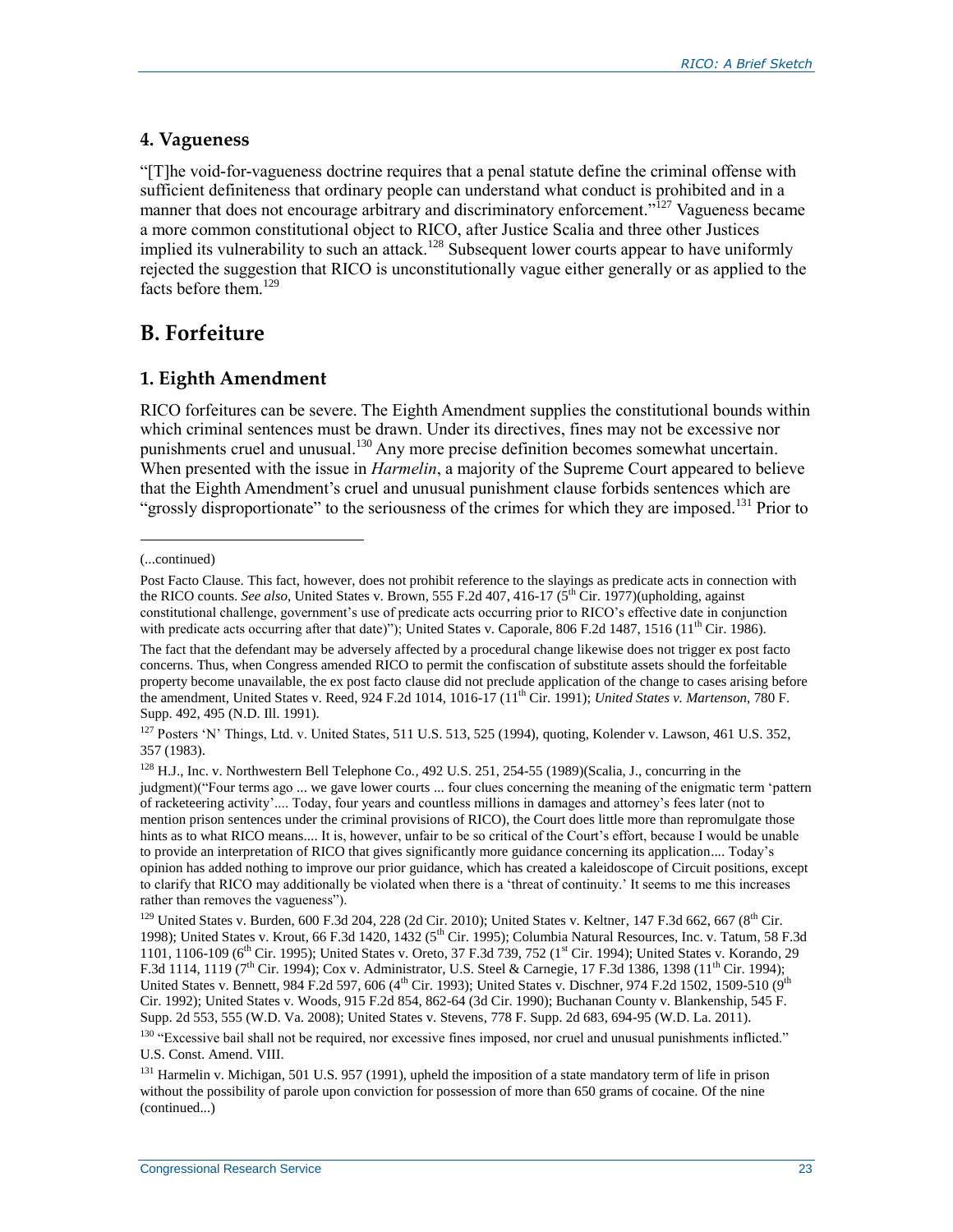*Harmelin*, the lower courts felt that at some point RICO forfeitures might be so disproportionate as to constitute cruel and unusual punishment.<sup>132</sup> Perhaps understandably, especially in light of developments under the excessive fines clause, the argument seems to have been rarely pressed since *Harmelin*. 133

The Eighth Amendment's excessive fines clause is slightly more instructive. Historically, the clause was only infrequently invoked. The Supreme Court changed that when it identified the clause as one of the frontiers of permissible criminal forfeiture. <sup>134</sup> Forfeiture offends the excessive fines clause when it is "grossly disproportionate to the gravity of the offense."<sup>135</sup> Although the gravity of most RICO violations would seem to weigh heavily against most excessive fines clause challenges, <sup>136</sup> at least one circuit holds that the appropriate excessive fines analysis must include consideration of confiscation upon the property owner's livelihood.<sup>137</sup>

### **2. First Amendment**

Forfeiture may raise First Amendment issues. The First Amendment guarantees the right of free speech and freedom of the press.<sup>138</sup> It generally precludes government prior restraint of expression.<sup>139</sup> In contrast to prior restraint, however, it generally permits punishment of the unlawful distribution of obscene material.<sup>140</sup> In the view of a majority of the Justices in *Alexander*, the application of RICO's provisions to confiscate the inventory of an adult

l

<sup>(...</sup>continued)

Justices, two (Justice Scalia and Chief Justice Rehnquist) voted to affirm and would limit proportionality analysis to capital punishment cases; three others (Justices O'Connor, Kennedy and Souter) voted to affirm but pursuant to a proportionality analysis where the seriousness of the offense carried the day, 501 U.S. at 996; and the remaining four (Justices White, Marshall, Blackmun and Stevens) dissented in favor of a proportionality test placing greater emphasis on the comparative harshness of the penalty and a comparison with the penalties imposed for other crimes, 501 U.S. at 1009, 1027, 1028.

<sup>&</sup>lt;sup>132</sup> United States v. Busher, 817 F.2d 1409, 1413-414 (7<sup>th</sup> Cir. 1987); United States v. Feldman, 853 F.2d 648, 663 (9<sup>th</sup>) Cir. 1988); *cf.*, United States v. Vriner, 921 F.2d 710, 712-13 (7<sup>th</sup> Cir. 1991) (criminal forfeiture under 21 U.S.C. 853).

<sup>&</sup>lt;sup>133</sup> Craig W. Palm, *RICO Forfeiture and the Eighth Amendment: When Is Everything Too Much?* 53 U. PITT. L. REV. 1 (1991).

<sup>134</sup> Alexander v. United States, 509 U.S. 544 (1993).

<sup>&</sup>lt;sup>135</sup> United States v. Bajakajian, 522 U.S. 321, 334-37 (1998). Whether a forfeiture should be considered grossly disproportionate turns upon "(1) whether the defendant falls into the class of persons at whom the criminal statute was principally directed; (2) other penalties authorized by the legislature (or the Sentencing Commission); and (3) the harm caused by the defendant," United States v. Browne, 505 F.3d 1229, 1281 (11<sup>th</sup> Cir; 2007); United States v. Heldeman, 402 F.3d 220, 223 (1st Cir. 2005); *see also*, United States v. Peters, 732 F.3d 93, 99 (2d Cir. 2013)(The "amount of the forfeiture must bear some relationship to the gravity of the offense").

<sup>136</sup> *See, e.g.*, United States v. Peters, 732 F.3d at 95 (upholding criminal forfeiture of more \$23.1 million in connection with a bank fraud scheme); United States v. Najjar,  $300$  F.3d  $466$ ,  $485-86$  ( $4<sup>th</sup>$  Cir. 2002)(confiscation of \$2.76 million was not excessive in light of the seriousness of the offense and the extent of the wrong doing); United States v. Segal, 495 F.3d 826, 840 ( $7<sup>th</sup>$  Cir. 2007)(confiscation of \$30 million in proceeds and the defendant's 60% interest in a business enterprise was similarly not excessive); United States v. Browne, 505 F.3d at 1281-282 (confiscation of \$592,271.32 was not excessive).

<sup>&</sup>lt;sup>137</sup> United States v. Levesque, 546 F.3d 78, 83-5 (1<sup>st</sup> Cir. 2008); *contra*, United States v. Dicter, 198 F.3d 1284, 1292 n.11 (11<sup>th</sup> Cir. 1999); United States v. 817 N.E. 29<sup>th</sup> Drive, 175 F.3d 1304, 1311 (11<sup>th</sup> Cir. 1999).

<sup>&</sup>lt;sup>138</sup> "Congress shall make no law ... abridging the freedom of speech, or of the press.... " U.S.Const. Amend.I.

<sup>&</sup>lt;sup>139</sup> Near v. Minnesota ex rel. Olson, 283 U.S. 697 (1931); Alexander v. United States, 509 U.S. 544, 550 (1993).

<sup>140</sup> Ginzburg v. United States, 383 U.S. 463, 464-65 (1966); Smith v. United States, 431 U.S. 291, 296 (1977).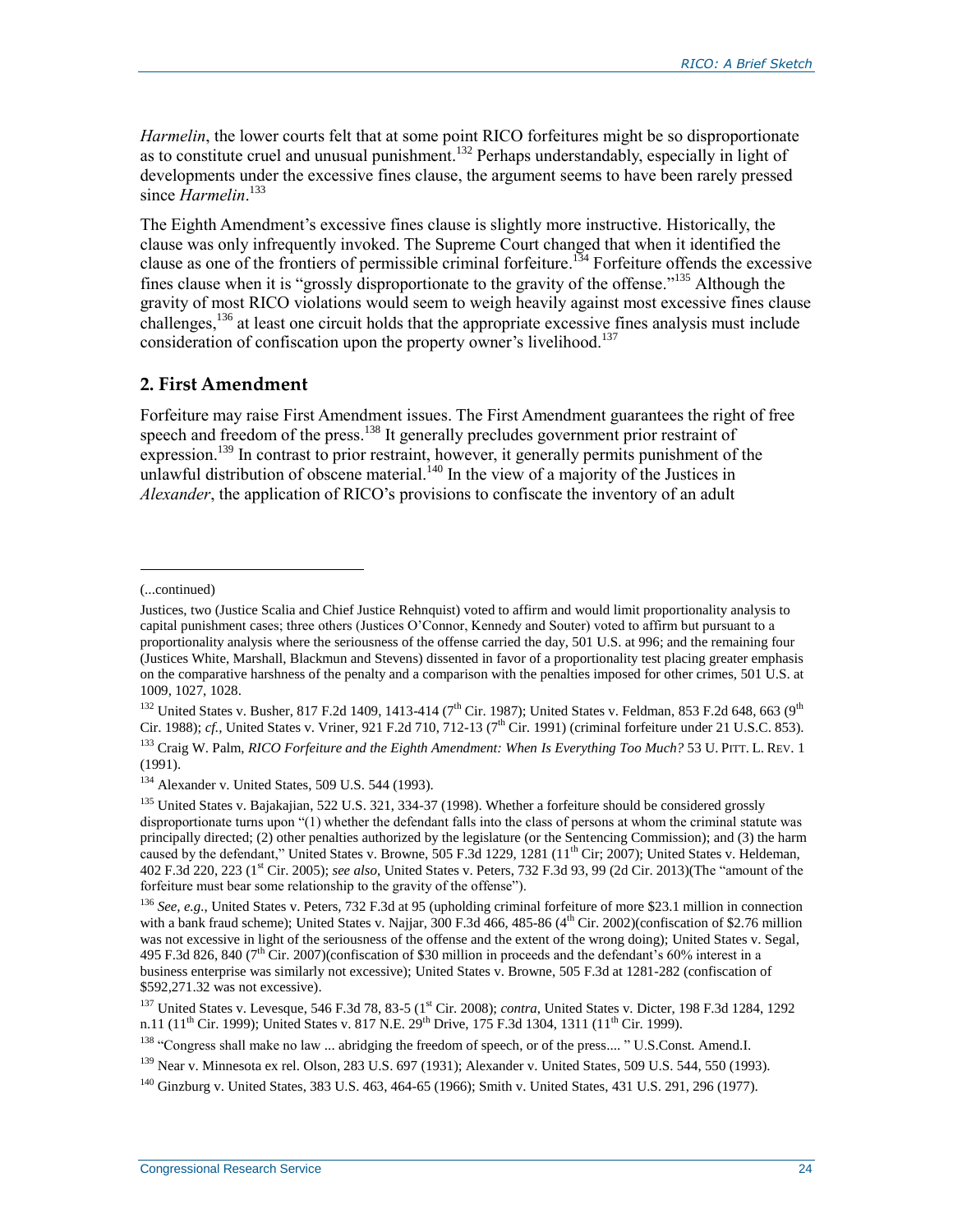entertainment business as punishment for a RICO conviction based upon obscenity predicates does not offend the First Amendment.<sup>141</sup>

### **3. Right to the Assistance of Counsel**

In two cases decided under the criminal forfeiture provisions of the federal drug law, the Supreme Court held that a criminally accused's Sixth Amendment right to the assistance of counsel does not invalidate statutory provisions which call for the confiscation of forfeitable property paid as attorneys' fees or which permit the court, upon a probable cause showing of forfeitability, to freeze assets which the accused had intended to use to pay attorneys' fees.<sup>142</sup> The same can be said of the RICO forfeiture provisions.<sup>143</sup> Moreover, neither the Sixth Amendment nor the Fifth Amendment due process clause demands appointment of counsel to assist against government efforts to confiscate substitute assets.<sup>144</sup>

## **4. Right to Jury Trial**

The Supreme Court concluded in *Libretti* that a property owner had no right to have a jury decide factual disputes in a forfeiture case, because forfeiture was a sentencing matter and the Sixth Amendment right to jury trial did not apply to sentencing questions.<sup>145</sup> After *Libretti* had been decided, the Court's announced view of the role of the jury as a fact finder changed somewhat, first in *Apprendi*, then in *Blakely*, and finally in *Booker*. <sup>146</sup> There the Court redefined the line between sentencing factors that the Constitution allows to be assigned to the court and factors that it insists be found by the jury as a matter of right. Henceforth, "any fact (other than a prior conviction) which is necessary to support a sentence exceeding the maximum authorized by the facts established by a plea of guilty or a jury verdict must be admitted by the defendant or proved to a jury beyond a reasonable doubt."<sup>147</sup> Dicta in *Booker* might be construed as an indication that property owners are still bound by the holding in *Libretti—*there is no constitutional right to have  $\alpha$  jury decide factual questions in criminal forfeiture.<sup>148</sup> The lower courts appear to agree.<sup>149</sup>

 $\overline{a}$ 

<sup>&</sup>lt;sup>141</sup> Alexander v. United States, 509 U.S. 544, 550-58 (1993).

<sup>&</sup>lt;sup>142</sup> United States v. Monsanto, 491 U.S. 600, 614-16 (1989); Caplin & Drysdale v. United States, 491 U.S. 617, 624-32 (1989). The Sixth Amendment right to the assistance of counsel of choice, however, does preclude the pre-trial restraint of untainted property need to retain and compensate counsel, Luis v. United States, 136 S. Ct. 1083, 1096 (2016).

<sup>&</sup>lt;sup>143</sup> United States v. Borromeo, 954 F.2d 245, 249 (4<sup>th</sup> Cir. 1992); In re Assets of Tom Billman, 915 F.2d 916, 922 (4<sup>th</sup> Cir. 1990); United States v. Wingerter, 369 F. Supp. 2d 799, 810-12 (E.D. Va. 2005).

<sup>&</sup>lt;sup>144</sup> United States v. Saccoccia, 564 F.3d 502, 504-507 ( $1<sup>st</sup> Cir. 2009$ ).

<sup>&</sup>lt;sup>145</sup> Libretti v. United States, 516 U.S. 29, 48-9 (1995)(parallel citations omitted)("Libretti would have us equate [his] statutory right to a jury determination of forfeitability with the familiar Sixth Amendment right to a jury determination of guilt or innocence. *See, e.g*., United States v. Gaudin, 515 U.S. 506, 511 (1995) ('The Constitution gives a criminal defendant the right to demand that a jury find him guilty of all the elements of the crime with which he is charged'). Without disparaging the importance of the right provided by Rule 31(e), our analysis of the nature of criminal forfeiture as an aspect of sentencing compels the conclusion that the right to a jury verdict on forfeitability does not fall within the Sixth Amendment's constitutional protection. Our cases have made abundantly clear that a defendant does not enjoy a constitutional right to a jury determination as to the appropriate sentence to be imposed. *See, e.g.,* McMillan v. Pennsylvania, 477 U.S. 789, 93 (1986) ('[T]here is no Sixth Amendment right to jury sentencing, even where the sentence turns on specific findings of fact'); Cabana v. Bullock, 474 U.S. 376, 385 (1986) ('The decision whether a particular punishment ... is appropriate in any given case is not one that we have ever required to be made by a jury')").

<sup>&</sup>lt;sup>146</sup> Apprendi v. New Jersey, 530 U.S. 466 (2000); Blakely v. Washington, 542 U.S. 296 (2004); United States v. Booker, 543 U.S. 220 (2005).

<sup>147</sup> *Id.*, 543 U.S. at 244.

<sup>148</sup> "Most of the statute [(the Sentencing Reform Act)]is perfectly valid. *See*, *e.g.*, 18 U.S.C.... 3554 (forfeiture).... " *Id.* (continued...)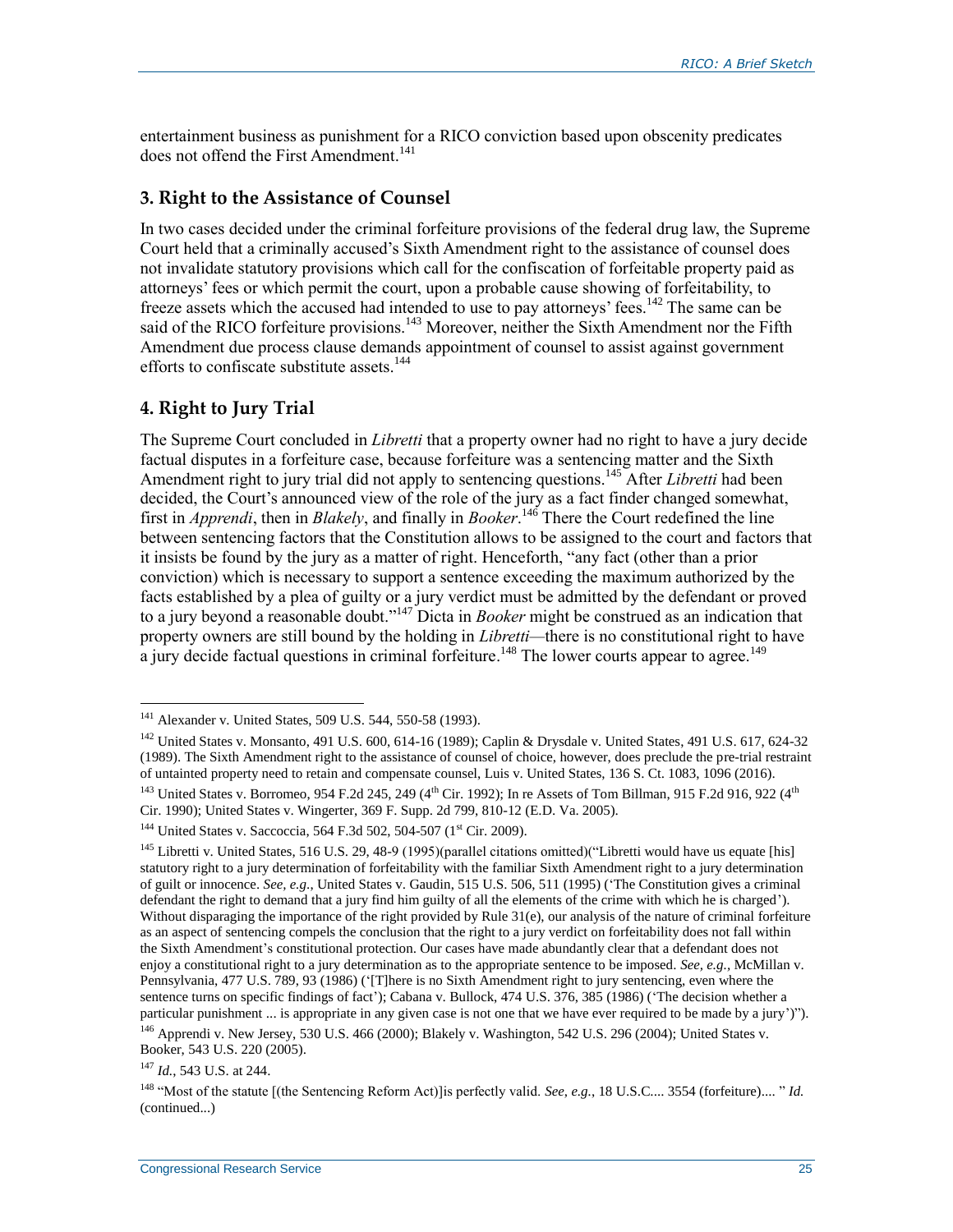## **5. Forfeiture of Estate**

The "forfeiture of estate" argument was among the first constitutional challenges raised and dispatched. Article III, in its effort to protect against misuse of the law of treason, empowers Congress to set the punishment for treason but only with the understanding that "no attainder of treason shall work corruption of blood, or forfeiture."<sup>150</sup>

Article III speaks only of treason, but due process would likely preclude this type of forfeiture of estate as a penalty for lesser crimes as well. RICO forfeiture, however, is not properly classified as a forfeiture of estate. Forfeiture of estate occurs, when as a consequence of an offense, all of an offender's property is subject to confiscation, regardless of the absence of any nexus between the property and the crime which triggered the forfeiture. RICO forfeiture is, by contrast, a "statutory" forfeiture which turns on the relationship of the property to the crime and consequently is not forbidden by the due process corollary of Article III.<sup>151</sup>

 $\overline{a}$ 

<sup>(...</sup>continued)

at 258. Section 3554 declares that "The *court*, in imposing a sentence on a defendant who has been found guilty of an offense described in section 1962 [RICO] of this title ... shall order ... that the defendant forfeit property to the United States in accordance with the provisions of section 1963 of this title.... " 18 U.S.C. 3554 (emphasis added).

<sup>&</sup>lt;sup>149</sup> United States v. Christensen, 801 F.3d 970, 1026 (9<sup>th</sup> Cir. 2015); United States v. Valdez, 726 F.3d 684, 699 (5<sup>th</sup>) Cir. 2013); United States v. Day, 700 F.3d 713, 732-33 (4th Cir. 2012); United States v. Saccoccia, 564 F.3d 502, 507 (1st Cir. 2009); United States v. Huber, 462 F.3d 945, 948-49 (8th Cir. 2006); United States v. Leahy, 438 F.3d 328, 331-39 (3d Cir. 2006); United States v. Fruchter, 411 F.3d 377, 382-83 (2d Cir. 2005).

Rule 32.2(b)(4) of the Federal Rules of Criminal procedure, however, provides a limited right to have the jury determine "whether the government has established the requisite nexus between the property and the offense committed by the defendant." The jury is only available following a jury's verdict of guilty and not with respect to substitute asses, id. and R.  $32.2(e)(3)$ .

<sup>150</sup> U.S. Const. Art. III, §3, cl.2.

<sup>151</sup> United States v. Thevis, 474 F. Supp. 134, 140-41 (N.D. Ga. 1979); United States v. Grande, 620 F.2d 1026, 1037- 39 (4<sup>th</sup> Cir. 1980).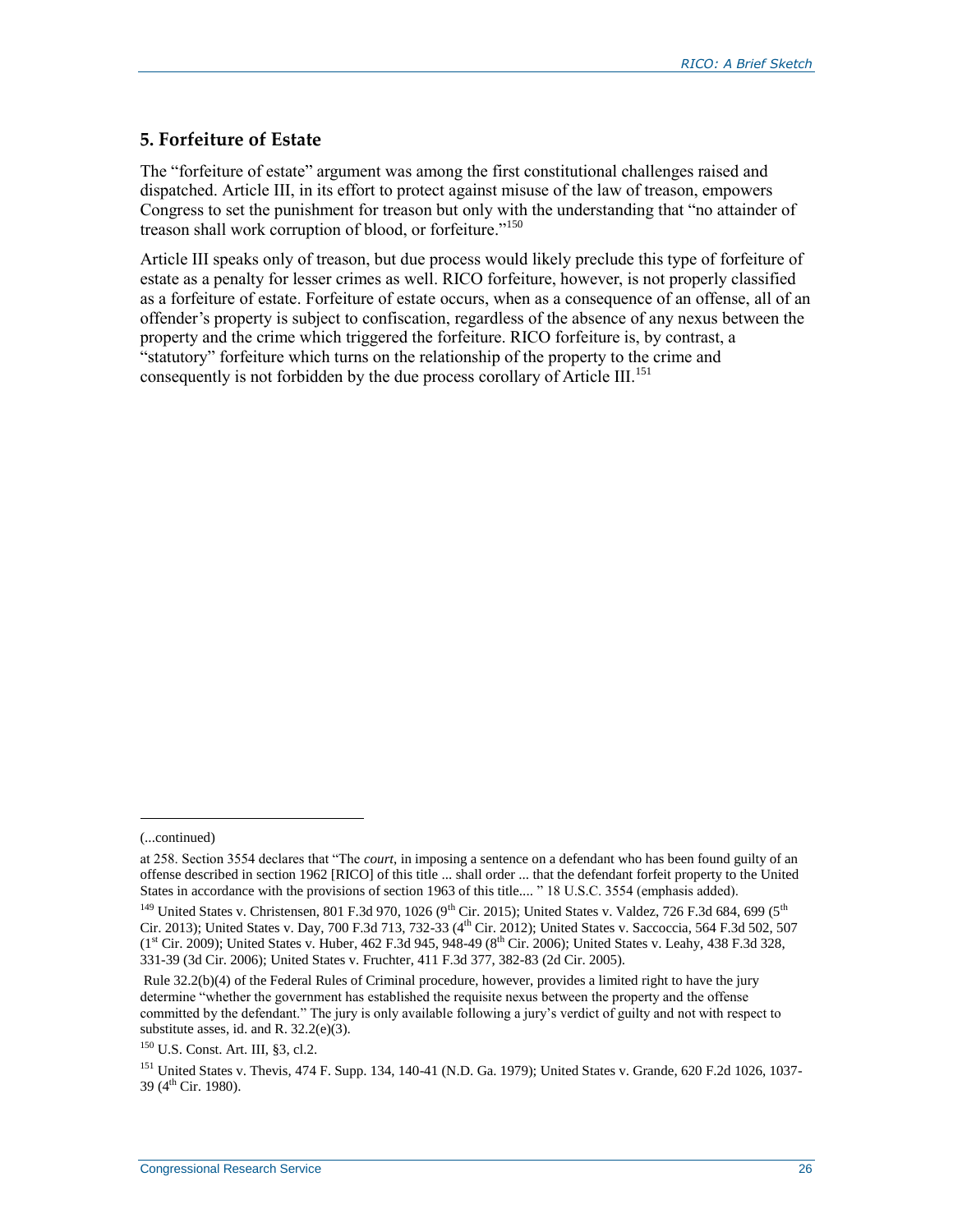## **Appendix A. Text of RICO Statutory Provisions 18 U.S.C. 1961 Definitions**

#### As used in this chapter –

(1) "racketeering activity" means (A) any act or threat involving murder, kidnaping, gambling, arson, robbery, bribery, extortion, dealing in obscene matter, or dealing in a controlled substance or listed chemical (as defined in section 102 of the Controlled Substances Act), which is chargeable under State law and punishable by imprisonment for more than one year; (B) any act which is indictable under any of the following provisions of title 18, United States Code: Section 201 (relating to bribery), section 224 (relating to sports bribery), sections 471, 472, and 473 (relating to counterfeiting), section 659 (relating to theft from interstate shipment) if the act indictable under section 659 is felonious, section 664 (relating to embezzlement from pension and welfare funds), sections 891-894 (relating to extortionate credit transactions), section 1028 (relating to fraud and related activity in connection with identification documents), section 1029 (relating to fraud and related activity in connection with access devices), section 1084 (relating to the transmission of gambling information), section 1341 (relating to mail fraud), section 1343 (relating to wire fraud), section 1344 (relating to financial institution fraud), section 1351 (relating to fraud in foreign labor contracting), section 1425 (relating to the procurement of citizenship or nationalization unlawfully), section 1426 (relating to the reproduction of naturalization or citizenship papers), section 1427 (relating to the sale of naturalization or citizenship papers), sections 1461-1465 (relating to obscene matter), section 1503 (relating to obstruction of justice), section 1510 (relating to obstruction of criminal investigations), section 1511 (relating to the obstruction of State or local law enforcement), section 1512 (relating to tampering with a witness, victim, or an informant), section 1513 (relating to retaliating against a witness, victim, or an informant), section 1542 (relating to false statement in application and use of passport), section 1543 (relating to forgery or false use of passport), section 1544 (relating to misuse of passport), section 1546 (relating to fraud and misuse of visas, permits, and other documents), sections 1581-1592 (relating to peonage, slavery, and trafficking in persons), sections 1831 and 1832 (relating to economic espionage and theft of trade secrets), section 1951 (relating to interference with commerce, robbery, or extortion), section 1952 (relating to racketeering), section 1953 (relating to interstate transportation of wagering paraphernalia), section 1954 (relating to unlawful welfare fund payments), section 1955 (relating to the prohibition of illegal gambling businesses), section 1956 (relating to the laundering of monetary instruments), section 1957 (relating to engaging in monetary transactions in property derived from specified unlawful activity), section 1958 (relating to use of interstate commerce facilities in the commission of murder-for-hire), section 1960 (relating to illegal money transmitters), sections 2251, 2251A, 2252, and 2260 (relating to sexual exploitation of children), sections 2312 and 2313 (relating to interstate transportation of stolen motor vehicles), sections 2314 and 2315 (relating to interstate transportation of stolen property), section 2318 (relating to trafficking in counterfeit labels for phonorecords, computer programs or computer program documentation or packaging and copies of motion pictures or other audiovisual works), section 2319 (relating to criminal infringement of a copyright), section 2319A (relating to unauthorized fixation of and trafficking in sound recordings and music videos of live musical performances), section 2320 (relating to trafficking in goods or services bearing counterfeit marks), section 2321 (relating to trafficking in certain motor vehicles or motor vehicle parts), sections 2341-2346 (relating to trafficking in contraband cigarettes), sections 2421-24 (relating to white slave traffic), sections 175-178 (relating to biological weapons) , sections 229-229F (relating to chemical weapons), section 831 (relating to nuclear materials), (C) any act which is indictable under title 29, United States Code, section 186 (dealing with restrictions on payments and loans to labor organizations) or section 501(c) (relating to embezzlement from union funds), (D) any offense involving fraud connected with a case under title 11 (except a case under section 157 of this title), fraud in the sale of securities, or the felonious manufacture, importation, receiving, concealment, buying, selling, or otherwise dealing in a controlled substance or listed chemical (as defined in section 102 of the Controlled Substances Act), punishable under any law of the United States, (E) any act which is indictable under the Currency and Foreign Transactions Reporting Act, (F) any act which is indictable under the Immigration and Nationality Act, section 274 (relating to bringing in and harboring certain aliens), section 277 (relating to aiding or assisting certain aliens to enter the United States), or section 278 (relating to importation of alien for immoral purpose) if the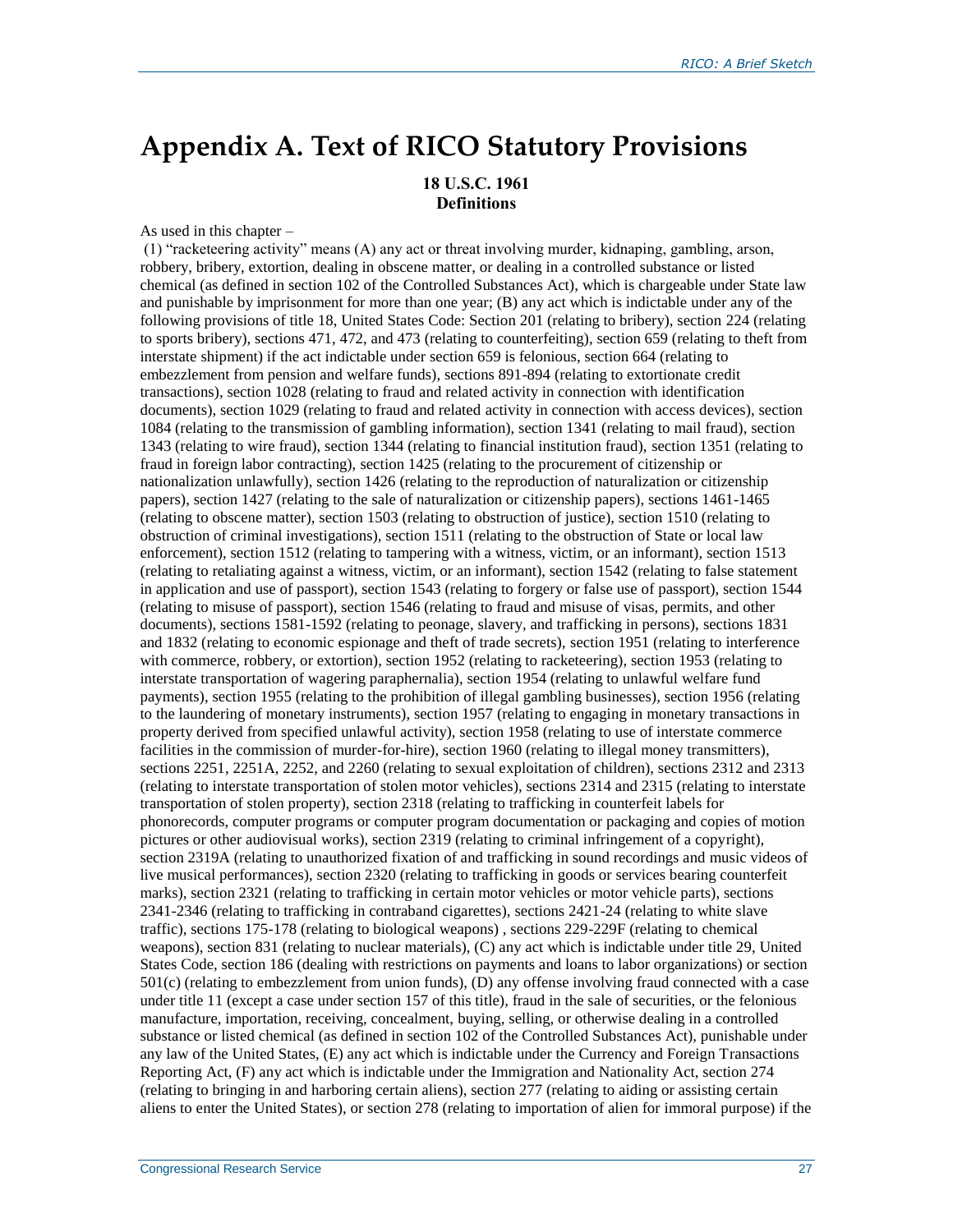act indictable under such section of such Act was committed for the purpose of financial gain, or (G) any act that is indictable under any provision listed in section  $2332b(g)(5)(B)$ ;

(2) "State" means any State of the United States, the District of Columbia, the Commonwealth of Puerto Rico, any territory or possession of the United States, any political subdivision, or any department, agency, or instrumentality thereof;

(3) "person" includes any individual or entity capable of holding a legal or beneficial interest in property; (4) "enterprise" includes any individual, partnership, corporation, association, or other legal entity, and any union or group of individuals associated in fact although not a legal entity;

(5) "pattern of racketeering activity" requires at least two acts of racketeering activity, one of which occurred after the effective date of this chapter and the last of which occurred within ten years (excluding any period of imprisonment) after the commission of a prior act of racketeering activity;

(6) "unlawful debt" means a debt (A) incurred or contracted in gambling activity which was in violation of the law of the United States, a State or political subdivision thereof, or which is unenforceable under State or Federal law in whole or in part as to principal or interest because of the laws relating to usury, and (B) which was incurred in connection with the business of gambling in violation of the law of the United States, a State or political subdivision thereof, or the business of lending money or a thing of value at a rate usurious under State or Federal law, where the usurious rate is at least twice the enforceable rate;

(7) "racketeering investigator" means any attorney or investigator so designated by the Attorney General and charged with the duty of enforcing or carrying into effect this chapter;

(8) "racketeering investigation" means any inquiry conducted by any racketeering investigator for the purpose of ascertaining whether any person has been involved in any violation of this chapter or of any final order, judgment, or decree of any court of the United States, duly entered in any case or proceeding arising under this chapter;

(9) "documentary material" includes any book, paper, document, record, recording, or other material; and (10) "Attorney General" includes the Attorney General of the United States, the Deputy Attorney General of the United States, the Associate Attorney General of the United States, any Assistant Attorney General of the United States, or any employee of the Department of Justice or any employee of any department or agency of the United States so designated by the Attorney General to carry out the powers conferred on the Attorney General by this chapter. Any department or agency so designated may use in investigations authorized by this chapter either the investigative provisions of this chapter or the investigative power of such department or agency otherwise conferred by law.

### **18 U.S.C. 1962 Prohibited activities**

**(a)** It shall be unlawful for any person who has received any income derived, directly or indirectly, from a pattern of racketeering activity or through collection of an unlawful debt in which such person has participated as a principal within the meaning of section 2, title 18, United States Code, to use or invest, directly or indirectly, any part of such income, or the proceeds of such income, in acquisition of any interest in, or the establishment or operation of, any enterprise which is engaged in, or the activities of which affect, interstate or foreign commerce. A purchase of securities on the open market for purposes of investment, and without the intention of controlling or participating in the control of the issuer, or of assisting another to do so, shall not be unlawful under this subsection if the securities of the issuer held by the purchaser, the members of his immediate family, and his or their accomplices in any pattern or racketeering activity or the collection of an unlawful debt after such purchase do not amount in the aggregate to one percent of the outstanding securities of any one class, and do not confer, either in law or in fact, the power to elect one or more directors of the issuer.

**(b)** It shall be unlawful for any person through a pattern of racketeering activity or through collection of an unlawful debt to acquire or maintain, directly or indirectly, any interest in or control of any enterprise which is engaged in, or the activities of which affect, interstate or foreign commerce.

**(c)** It shall be unlawful for any person employed by or associated with any enterprise engaged in, or the activities of which affect, interstate or foreign commerce, to conduct or participate, directly or indirectly, in the conduct of such enterprise's affairs through a pattern of racketeering activity or collection of unlawful debt.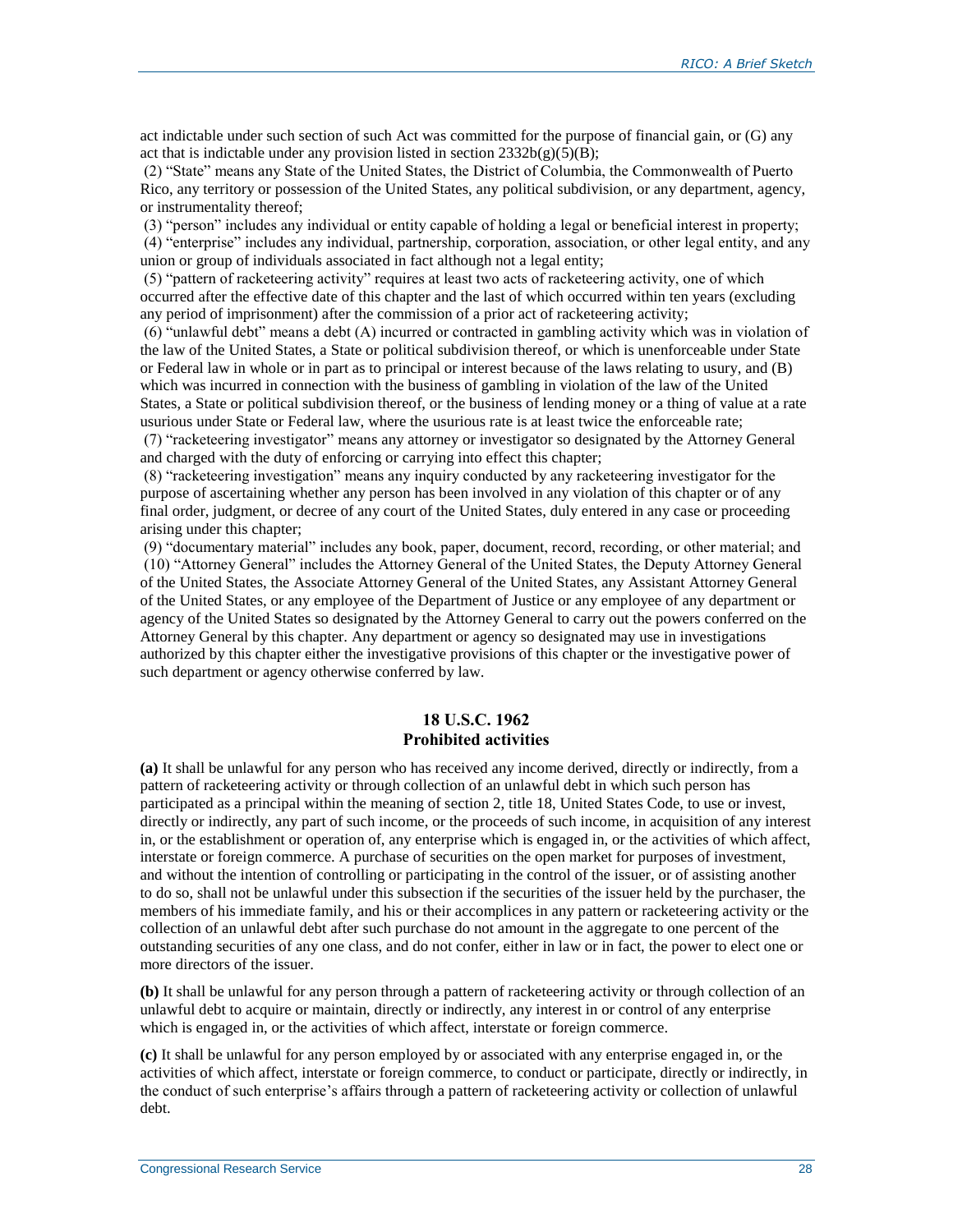**(d)** It shall be unlawful for any person to conspire to violate any of the provisions of subsection (a), (b), or (c) of this section.

### **18 U.S.C. 1963 Criminal penalties**

**(a)** Whoever violates any provision of section 1962 of this chapter shall be fined under this title or imprisoned not more than 20 years (or for life if the violation is based on a racketeering activity for which the maximum penalty includes life imprisonment), or both, and shall forfeit to the United States, irrespective of any provision of State law –

(1) any interest the person has acquired or maintained in violation of section 1962;

 $(2)$  any  $-$ 

(A) interest in;

(B) security of;

(C) claim against; or

(D) property or contractual right of any kind affording a source of influence over; any enterprise which the person has established, operated, controlled, conducted, or participated in the conduct of, in violation of section 1962; and

(3) any property constituting, or derived from, any proceeds which the person obtained, directly or indirectly, from racketeering activity or unlawful debt collection in violation of section 1962. The court, in imposing sentence on such person shall order, in addition to any other sentence imposed pursuant to this section, that the person forfeit to the United States all property described in this subsection. In lieu of a fine otherwise authorized by this section, a defendant who derives profits or other proceeds from an offense may be fined not more than twice the gross profits or other proceeds.

**(b)** Property subject to criminal forfeiture under this section includes –

(1) real property, including things growing on, affixed to, and found in land; and

(2) tangible and intangible personal property, including rights, privileges, interests, claims, and securities.

**(c)** All right, title, and interest in property described in subsection (a) vests in the United States upon the commission of the act giving rise to forfeiture under this section. Any such property that is subsequently transferred to a person other than the defendant may be the subject of a special verdict of forfeiture and thereafter shall be ordered forfeited to the United States, unless the transferee establishes in a hearing pursuant to subsection (l) that he is a bona fide purchaser for value of such property who at the time of purchase was reasonably without cause to believe that the property was subject to forfeiture under this section.

**(d)** (1) Upon application of the United States, the court may enter a restraining order or injunction, require the execution of a satisfactory performance bond, or take any other action to preserve the availability of property described in subsection (a) for forfeiture under this section –

(A) upon the filing of an indictment or information charging a violation of section 1962 of this chapter and alleging that the property with respect to which the order is sought would, in the event of conviction, be subject to forfeiture under this section; or

(B) prior to the filing of such an indictment or information, if, after notice to persons appearing to have an interest in the property and opportunity for a hearing, the court determines that –

(i) there is a substantial probability that the United States will prevail on the issue of forfeiture and that failure to enter the order will result in the property being destroyed, removed from the jurisdiction of the court, or otherwise made unavailable for forfeiture; and

(ii) the need to preserve the availability of the property through the entry of the requested order outweighs the hardship on any party against whom the order is to be entered:

*Provided, however,* That an order entered pursuant to subparagraph (B) shall be effective for not more than ninety days, unless extended by the court for good cause shown or unless an indictment or information described in subparagraph (A) has been filed.

(2) A temporary restraining order under this subsection may be entered upon application of the United States without notice or opportunity for a hearing when an information or indictment has not yet been filed with respect to the property, if the United States demonstrates that there is probable cause to believe that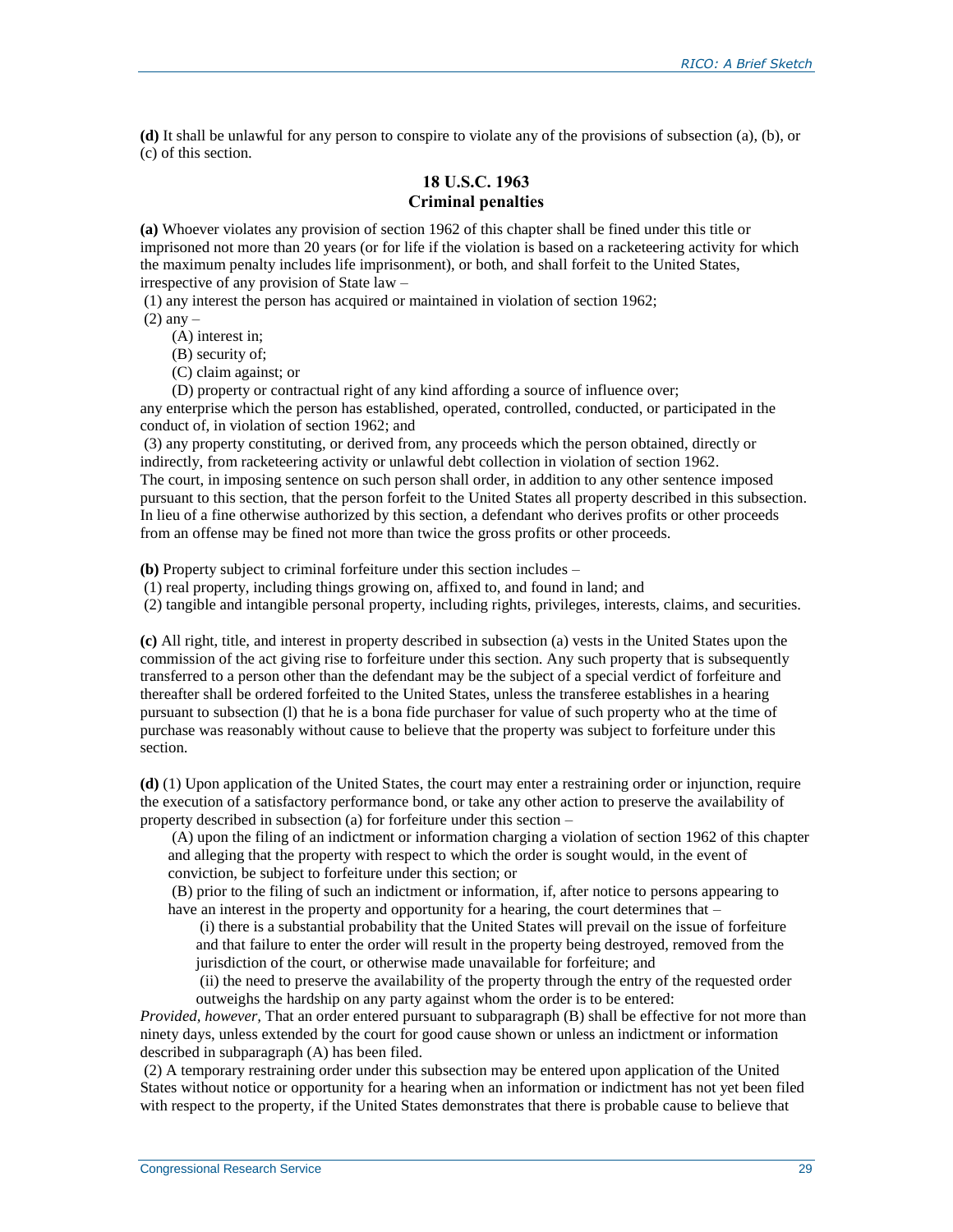the property with respect to which the order is sought would, in the event of conviction, be subject to forfeiture under this section and that provision of notice will jeopardize the availability of the property for forfeiture. Such a temporary order shall expire not more than ten days after the date on which it is entered, unless extended for good cause shown or unless the party against whom it is entered consents to an extension for a longer period. A hearing requested concerning an order entered under this paragraph shall be held at the earliest possible time, and prior to the expiration of the temporary order. (3) The court may receive and consider, at a hearing held pursuant to this subsection, evidence and information that would be inadmissible under the Federal Rules of Evidence.

**(e)** Upon conviction of a person under this section, the court shall enter a judgment of forfeiture of the property to the United States and shall also authorize the Attorney General to seize all property ordered forfeited upon such terms and conditions as the court shall deem proper. Following the entry of an order declaring the property forfeited, the court may, upon application of the United States, enter such appropriate restraining orders or injunctions, require the execution of satisfactory performance bonds, appoint receivers, conservators, appraisers, accountants, or trustees, or take any other action to protect the interest of the United States in the property ordered forfeited. Any income accruing to, or derived from, an enterprise or an interest in an enterprise which has been ordered forfeited under this section may be used to offset ordinary and necessary expenses to the enterprise which are required by law, or which are necessary to protect the interests of the United States or third parties.

**(f)** Following the seizure of property ordered forfeited under this section, the Attorney General shall direct the disposition of the property by sale or any other commercially feasible means, making due provision for the rights of any innocent persons. Any property right or interest not exercisable by, or transferable for value to, the United States shall expire and shall not revert to the defendant, nor shall the defendant or any person acting in concert with or on behalf of the defendant be eligible to purchase forfeited property at any sale held by the United States. Upon application of a person, other than the defendant or a person acting in concert with or on behalf of the defendant, the court may restrain or stay the sale or disposition of the property pending the conclusion of any appeal of the criminal case giving rise to the forfeiture, if the applicant demonstrates that proceeding with the sale or disposition of the property will result in irreparable injury, harm or loss to him. Notwithstanding 31 U.S.C. 3302(b), the proceeds of any sale or other disposition of property forfeited under this section and any moneys forfeited shall be used to pay all proper expenses for the forfeiture and the sale, including expenses of seizure, maintenance and custody of the property pending its disposition, advertising and court costs. The Attorney General shall deposit in the Treasury any amounts of such proceeds or moneys remaining after the payment of such expenses.

**(g)** With respect to property ordered forfeited under this section, the Attorney General is authorized to – (1) grant petitions for mitigation or remission of forfeiture, restore forfeited property to victims of a violation of this chapter, or take any other action to protect the rights of innocent persons which is in the interest of justice and which is not inconsistent with the provisions of this chapter;

(2) compromise claims arising under this section;

(3) award compensation to persons providing information resulting in a forfeiture under this section;

(4) direct the disposition by the United States of all property ordered forfeited under this section by public sale or any other commercially feasible means, making due provision for the rights of innocent persons; and

(5) take appropriate measures necessary to safeguard and maintain property ordered forfeited under this section pending its disposition.

**(h)** The Attorney General may promulgate regulations with respect to –

(1) making reasonable efforts to provide notice to persons who may have an interest in property ordered forfeited under this section;

(2) granting petitions for remission or mitigation of forfeiture;

(3) the restitution of property to victims of an offense petitioning for remission or mitigation of forfeiture under this chapter;

(4) the disposition by the United States of forfeited property by public sale or other commercially feasible means;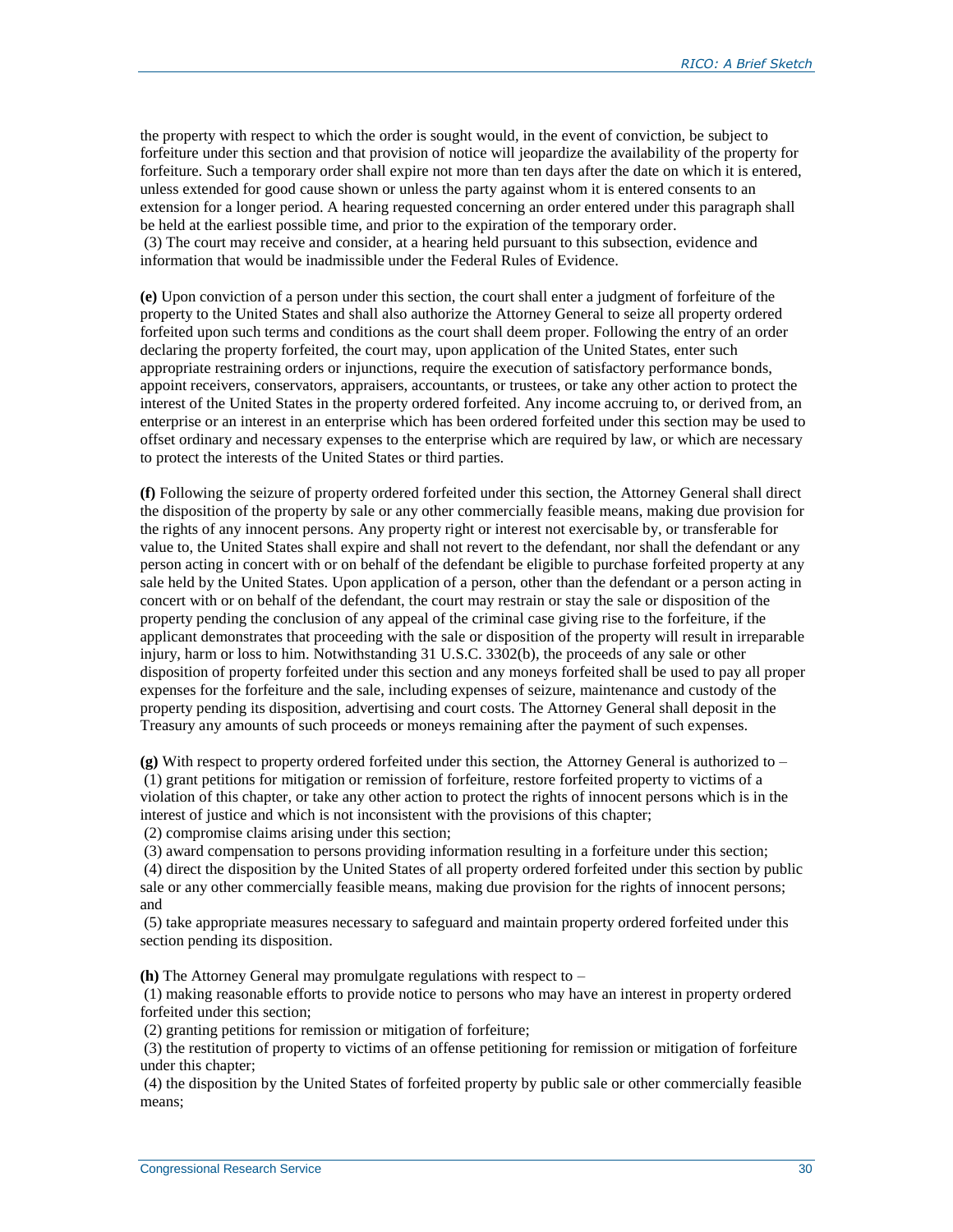(5) the maintenance and safekeeping of any property forfeited under this section pending its disposition; and

(6) the compromise of claims arising under this chapter.

Pending the promulgation of such regulations, all provisions of law relating to the disposition of property, or the proceeds from the sale thereof, or the remission or mitigation of forfeitures for violation of the customs laws, and the compromise of claims and the award of compensation to informers in respect of such forfeitures shall apply to forfeitures incurred, or alleged to have been incurred, under the provisions of this section, insofar as applicable and not inconsistent with the provisions hereof. Such duties as are imposed upon the Customs Service or any person with respect to the disposition of property under the customs law shall be performed under this chapter by the Attorney General.

**(i)** Except as provided in subsection (l), no party claiming an interest in property subject to forfeiture under this section may –

(1) intervene in a trial or appeal of a criminal case involving the forfeiture of such property under this section; or

(2) commence an action at law or equity against the United States concerning the validity of his alleged interest in the property subsequent to the filing of an indictment or information alleging that the property is subject to forfeiture under this section.

**(j)** The district courts of the United States shall have jurisdiction to enter orders as provided in this section without regard to the location of any property which may be subject to forfeiture under this section or which has been ordered forfeited under this section.

**(k)** In order to facilitate the identification or location of property declared forfeited and to facilitate the disposition of petitions for remission or mitigation of forfeiture, after the entry of an order declaring property forfeited to the United States the court may, upon application of the United States, order that the testimony of any witness relating to the property forfeited be taken by deposition and that any designated book, paper, document, record, recording, or other material not privileged be produced at the same time and place, in the same manner as provided for the taking of depositions under Rule 15 of the Federal Rules of Criminal Procedure.

**(l)** (1) Following the entry of an order of forfeiture under this section, the United States shall publish notice of the order and of its intent to dispose of the property in such manner as the Attorney General may direct. The Government may also, to the extent practicable, provide direct written notice to any person known to have alleged an interest in the property that is the subject of the order of forfeiture as a substitute for published notice as to those persons so notified.

(2) Any person, other than the defendant, asserting a legal interest in property which has been ordered forfeited to the United States pursuant to this section may, within thirty days of the final publication of notice or his receipt of notice under paragraph (1), whichever is earlier, petition the court for a hearing to adjudicate the validity of his alleged interest in the property. The hearing shall be held before the court alone, without a jury.

(3) The petition shall be signed by the petitioner under penalty of perjury and shall set forth the nature and extent of the petitioner's right, title, or interest in the property, the time and circumstances of the petitioner's acquisition of the right, title, or interest in the property, any additional facts supporting the petitioner's claim, and the relief sought.

(4) The hearing on the petition shall, to the extent practicable and consistent with the interests of justice, be held within thirty days of the filing of the petition. The court may consolidate the hearing on the petition with a hearing on any other petition filed by a person other than the defendant under this subsection. (5) At the hearing, the petitioner may testify and present evidence and witnesses on his own behalf, and cross-examine witnesses who appear at the hearing. The United States may present evidence and witnesses in rebuttal and in defense of its claim to the property and cross-examine witnesses who appear at the hearing. In addition to testimony and evidence presented at the hearing, the court shall consider the relevant portions of the record of the criminal case which resulted in the order of forfeiture.

(6) If, after the hearing, the court determines that the petitioner has established by a preponderance of the evidence that –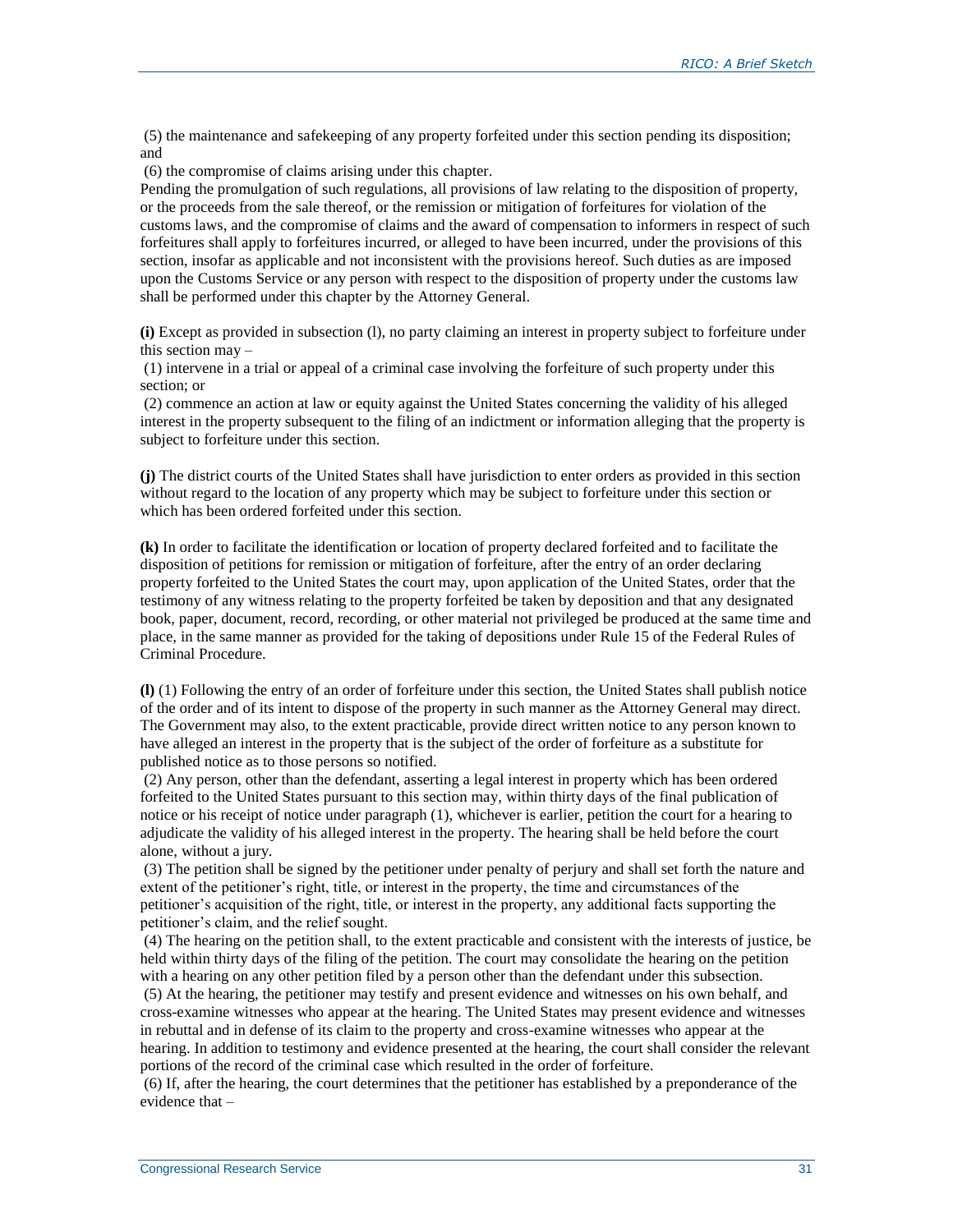(A) the petitioner has a legal right, title, or interest in the property, and such right, title, or interest renders the order of forfeiture invalid in whole or in part because the right, title, or interest was vested in the petitioner rather than the defendant or was superior to any right, title, or interest of the defendant at the time of the commission of the acts which gave rise to the forfeiture of the property under this section; or

(B) the petitioner is a bona fide purchaser for value of the right, title, or interest in the property and was at the time of purchase reasonably without cause to believe that the property was subject to forfeiture under this section;

the court shall amend the order of forfeiture in accordance with its determination.

(7) Following the court's disposition of all petitions filed under this subsection, or if no such petitions are filed following the expiration of the period provided in paragraph (2) for the filing of such petitions, the United States shall have clear title to property that is the subject of the order of forfeiture and may warrant good title to any subsequent purchaser or transferee.

**(m)** If any of the property described in subsection (a), as a result of any act or omission of the defendant – (1) cannot be located upon the exercise of due diligence;

(2) has been transferred or sold to, or deposited with, a third party;

(3) has been placed beyond the jurisdiction of the court;

(4) has been substantially diminished in value; or

(5) has been commingled with other property which cannot be divided without difficulty;

the court shall order the forfeiture of any other property of the defendant up to the value of any property described in paragraphs (1) through (5).

### **18 U.S.C. 1964 Civil remedies**

**(a)** The district courts of the United States shall have jurisdiction to prevent and restrain violations of section 1962 of this chapter by issuing appropriate orders, including, but not limited to: ordering any person to divest himself of any interest, direct or indirect, in any enterprise; imposing reasonable restrictions on the future activities or investments of any person, including, but not limited to, prohibiting any person from engaging in the same type of endeavor as the enterprise engaged in, the activities of which affect interstate or foreign commerce; or ordering dissolution or reorganization of any enterprise, making due provision for the rights of innocent persons.

**(b)** The Attorney General may institute proceedings under this section. Pending final determination thereof, the court may at any time enter such restraining orders or prohibitions, or take such other actions, including the acceptance of satisfactory performance bonds, as it shall deem proper.

**(c)** Any person injured in his business or property by reason of a violation of section 1962 of this chapter may sue therefor in any appropriate United States district court and shall recover threefold the damages he sustains and the cost of the suit, including a reasonable attorney's fee, except that no person may rely upon any conduct that would have been actionable as fraud in the purchase or sale of securities to establish a violation of section 1962. The exception contained in the preceding sentence does not apply to an action against any person that is criminally convicted in connection with the fraud, in which case the statute of limitations shall start to run on the date on which the conviction becomes final.

**(d)** A final judgment or decree rendered in favor of the United States in any criminal proceeding brought by the United States under this chapter shall estop the defendant from denying the essential allegations of the criminal offense in any subsequent civil proceeding brought by the United States.

#### **18 U.S.C. 1965 Venue and process**

**(a)** Any civil action or proceeding under this chapter against any person may be instituted in the district court of the United States for any district in which such person resides, is found, has an agent, or transacts his affairs.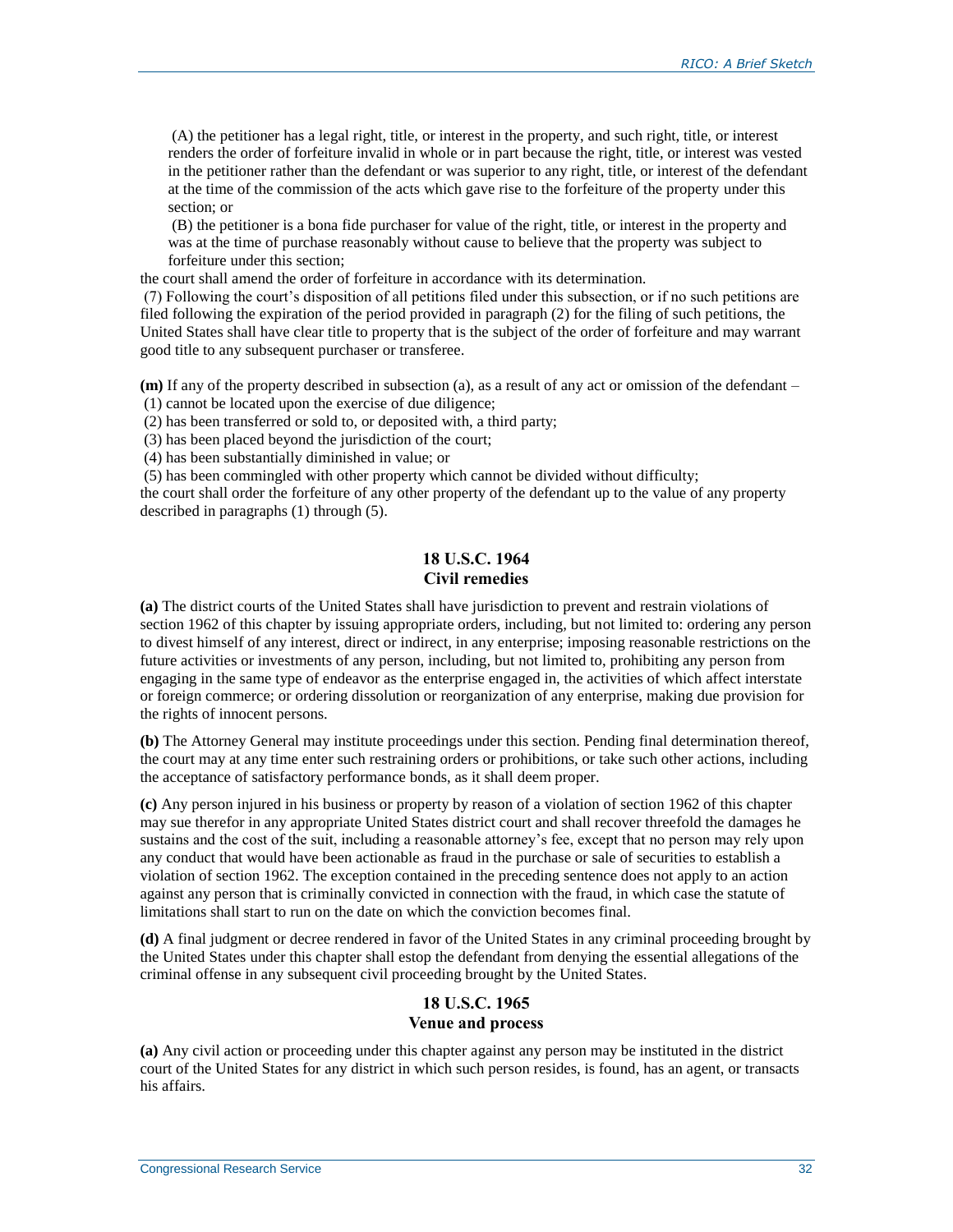**(b)** In any action under section 1964 of this chapter in any district court of the United States in which it is shown that the ends of justice require that other parties residing in any other district be brought before the court, the court may cause such parties to be summoned, and process for that purpose may be served in any judicial district of the United States by the marshal thereof.

**(c)** In any civil or criminal action or proceeding instituted by the United States under this chapter in the district court of the United States for any judicial district, subpenas issued by such court to compel the attendance of witnesses may be served in any other judicial district, except that in any civil action or proceeding no such subpena shall be issued for service upon any individual who resides in another district at a place more than one hundred miles from the place at which such court is held without approval given by a judge of such court upon a showing of good cause.

**(d)** All other process in any action or proceeding under this chapter may be served on any person in any judicial district in which such person resides, is found, has an agent, or transacts his affairs.

#### **18 U.S.C. 1966 Expedition of actions**

In any civil action instituted under this chapter by the United States in any district court of the United States, the Attorney General may file with the clerk of such court a certificate stating that in his opinion the case is of general public importance. A copy of that certificate shall be furnished immediately by such clerk to the chief judge or in his absence to the presiding district judge of the district in which such action is pending. Upon receipt of such copy, such judge shall designate immediately a judge of that district to hear and determine action.

#### **18 U.S.C. 1967 Evidence**

In any proceeding ancillary to or in any civil action instituted by the United States under this chapter the proceedings may be open or closed to the public at the discretion of the court after consideration of the rights of affected persons.

#### **18 U.S.C. 1968 Civil investigative demand**

**(a)** Whenever the Attorney General has reason to believe that any person or enterprise may be in possession, custody, or control of any documentary materials relevant to a racketeering investigation, he may, prior to the institution of a civil or criminal proceeding thereon, issue in writing, and cause to be served upon such person, a civil investigative demand requiring such person to produce such material for examination.

**(b)** Each such demand shall—

(1) state the nature of the conduct constituting the alleged racketeering violation which is under investigation and the provision of law applicable thereto;

(2) describe the class or classes of documentary material produced thereunder with such definiteness and certainty as to permit such material to be fairly identified;

(3) state that the demand is returnable forthwith or prescribe a return date which will provide a reasonable period of time within which the material so demanded may be assembled and made available for inspection and copying or reproduction; and

(4) identify the custodian to whom such material shall be made available.

**(c)** No such demand shall—

(1) contain any requirement which would be held to be unreasonable if contained in a subpena duces tecum issued by a court of the United States in aid of a grand jury investigation of such alleged racketeering violation; or

(2) require the production of any documentary evidence which would be privileged from disclosure if demanded by a subpena duces tecum issued by a court of the United States in aid of a grand jury investigation of such alleged racketeering violation.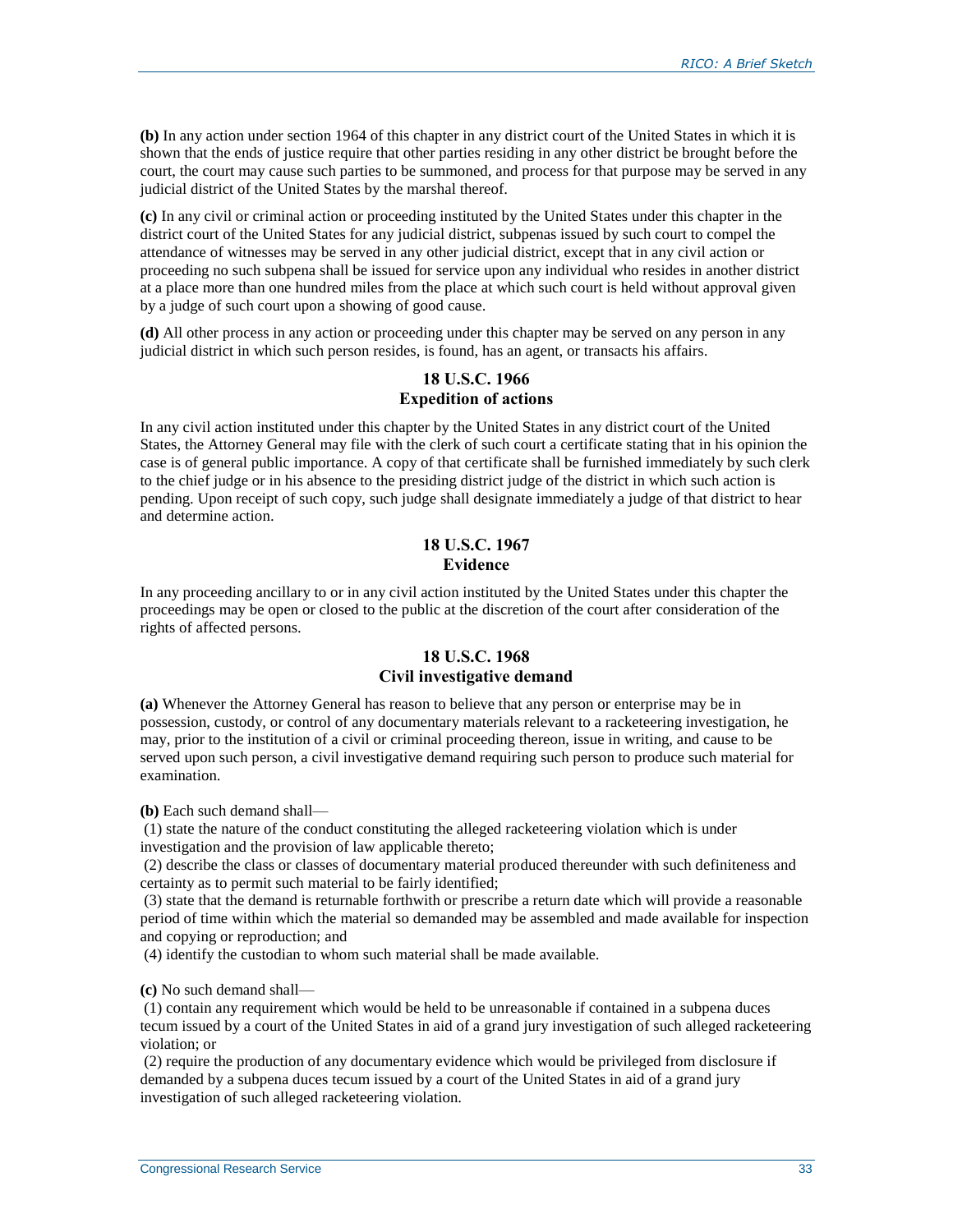**(d)** Service of any such demand or any petition filed under this section may be made upon a person by— (1) delivering a duly executed copy thereof to any partner, executive officer, managing agent, or general agent thereof, or to any agent thereof authorized by appointment or by law to receive service of process on behalf of such person, or upon any individual person;

(2) delivering a duly executed copy thereof to the principal office or place of business of the person to be served; or

(3) depositing such copy in the United States mail, by registered or certified mail duly addressed to such person at its principal office or place of business.

**(e)** A verified return by the individual serving any such demand or petition setting forth the manner of such service shall be prima facie proof of such service. In the case of service by registered or certified mail, such return shall be accompanied by the return post office receipt of delivery of such demand.

**(f)** (1) The Attorney General shall designate a racketeering investigator to serve as racketeer document custodian, and such additional racketeering investigators as he shall determine from time to time to be necessary to serve as deputies to such officer.

(2) Any person upon whom any demand issued under this section has been duly served shall make such material available for inspection and copying or reproduction to the custodian designated therein at the principal place of business of such person, or at such other place as such custodian and such person thereafter may agree and prescribe in writing or as the court may direct, pursuant to this section on the return date specified in such demand, or on such later date as such custodian may prescribe in writing. Such person may upon written agreement between such person and the custodian substitute for copies of all or any part of such material originals thereof.

(3) The custodian to whom any documentary material is so delivered shall take physical possession thereof, and shall be responsible for the use made thereof and for the return thereof pursuant to this chapter. The custodian may cause the preparation of such copies of such documentary material as may be required for official use under regulations which shall be promulgated by the Attorney General. While in the possession of the custodian, no material so produced shall be available for examination, without the consent of the person who produced such material, by any individual other than the Attorney General. Under such reasonable terms and conditions as the Attorney General shall prescribe, documentary material while in the possession of the custodian shall be available for examination by the person who produced such material or any duly authorized representatives of such person.

(4) Whenever any attorney has been designated to appear on behalf of the United States before any court or grand jury in any case or proceeding involving any alleged violation of this chapter, the custodian may deliver to such attorney such documentary material in the possession of the custodian as such attorney determines to be required for use in the presentation of such case or proceeding on behalf of the United States. Upon the conclusion of any such case or proceeding, such attorney shall return to the custodian any documentary material so withdrawn which has not passed into the control of such court or grand jury through the introduction thereof into the record of such case or proceeding.

(5) Upon the completion of—

(i) the racketeering investigation for which any documentary material was produced under this chapter, and

(ii) any case or proceeding arising from such investigation,

the custodian shall return to the person who produced such material all such material other than copies thereof made by the Attorney General pursuant to this subsection which has not passed into the control of any court or grand jury through the introduction thereof into the record of such case or proceeding. (6) When any documentary material has been produced by any person under this section for use in any racketeering investigation, and no such case or proceeding arising therefrom has been instituted within a reasonable time after completion of the examination and analysis of all evidence assembled in the course of such investigation, such person shall be entitled, upon written demand made upon the Attorney General, to the return of all documentary material other than copies thereof made pursuant to this subsection so produced by such person.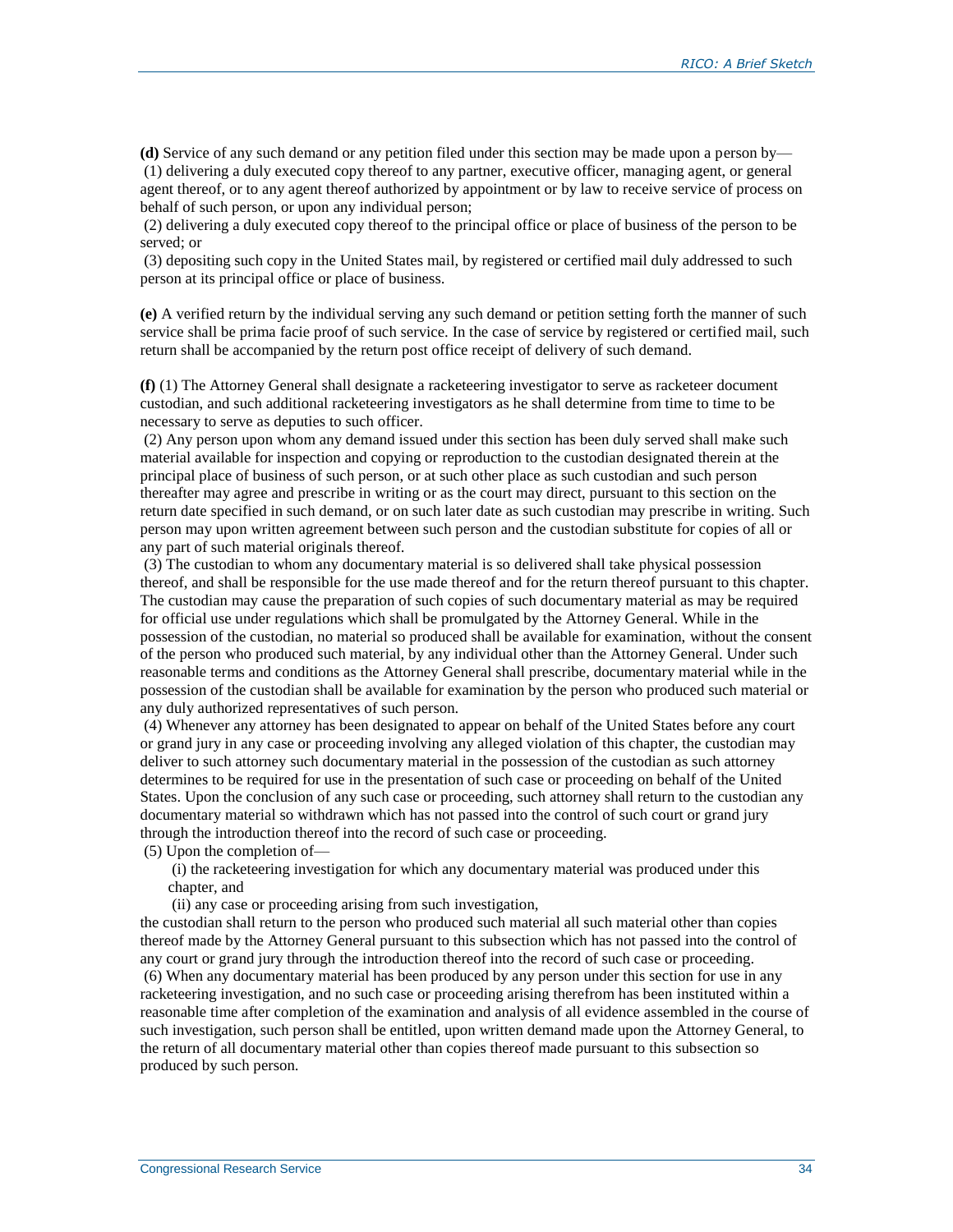(7) In the event of the death, disability, or separation from service of the custodian of any documentary material produced under any demand issued under this section or the official relief of such custodian from responsibility for the custody and control of such material, the Attorney General shall promptly—

(i) designate another racketeering investigator to serve as custodian thereof, and

(ii) transmit notice in writing to the person who produced such material as to the identity and address of the successor so designated.

Any successor so designated shall have with regard to such materials all duties and responsibilities imposed by this section upon his predecessor in office with regard thereto, except that he shall not be held responsible for any default or dereliction which occurred before his designation as custodian.

**(g)** Whenever any person fails to comply with any civil investigative demand duly served upon him under this section or whenever satisfactory copying or reproduction of any such material cannot be done and such person refuses to surrender such material, the Attorney General may file, in the district court of the United States for any judicial district in which such person resides, is found, or transacts business, and serve upon such person a petition for an order of such court for the enforcement of this section, except that if such person transacts business in more than one such district such petition shall be filed in the district in which such person maintains his principal place of business, or in such other district in which such person transacts business as may be agreed upon by the parties to such petition.

**(h)** Within twenty days after the service of any such demand upon any person, or at any time before the return date specified in the demand, whichever period is shorter, such person may file, in the district court of the United States for the judicial district within which such person resides, is found, or transacts business, and serve upon such custodian a petition for an order of such court modifying or setting aside such demand. The time allowed for compliance with the demand in whole or in part as deemed proper and ordered by the court shall not run during the pendency of such petition in the court. Such petition shall specify each ground upon which the petitioner relies in seeking such relief, and may be based upon any failure of such demand to comply with the provisions of this section or upon any constitutional or other legal right or privilege of such person.

**(i)** At any time during which any custodian is in custody or control of any documentary material delivered by any person in compliance with any such demand, such person may file, in the district court of the United States for the judicial district within which the office of such custodian is situated, and serve upon such custodian a petition for an order of such court requiring the performance by such custodian of any duty imposed upon him by this section.

**(j)** Whenever any petition is filed in any district court of the United States under this section, such court shall have jurisdiction to hear and determine the matter so presented, and to enter such order or orders as may be required to carry into effect the provisions of this section.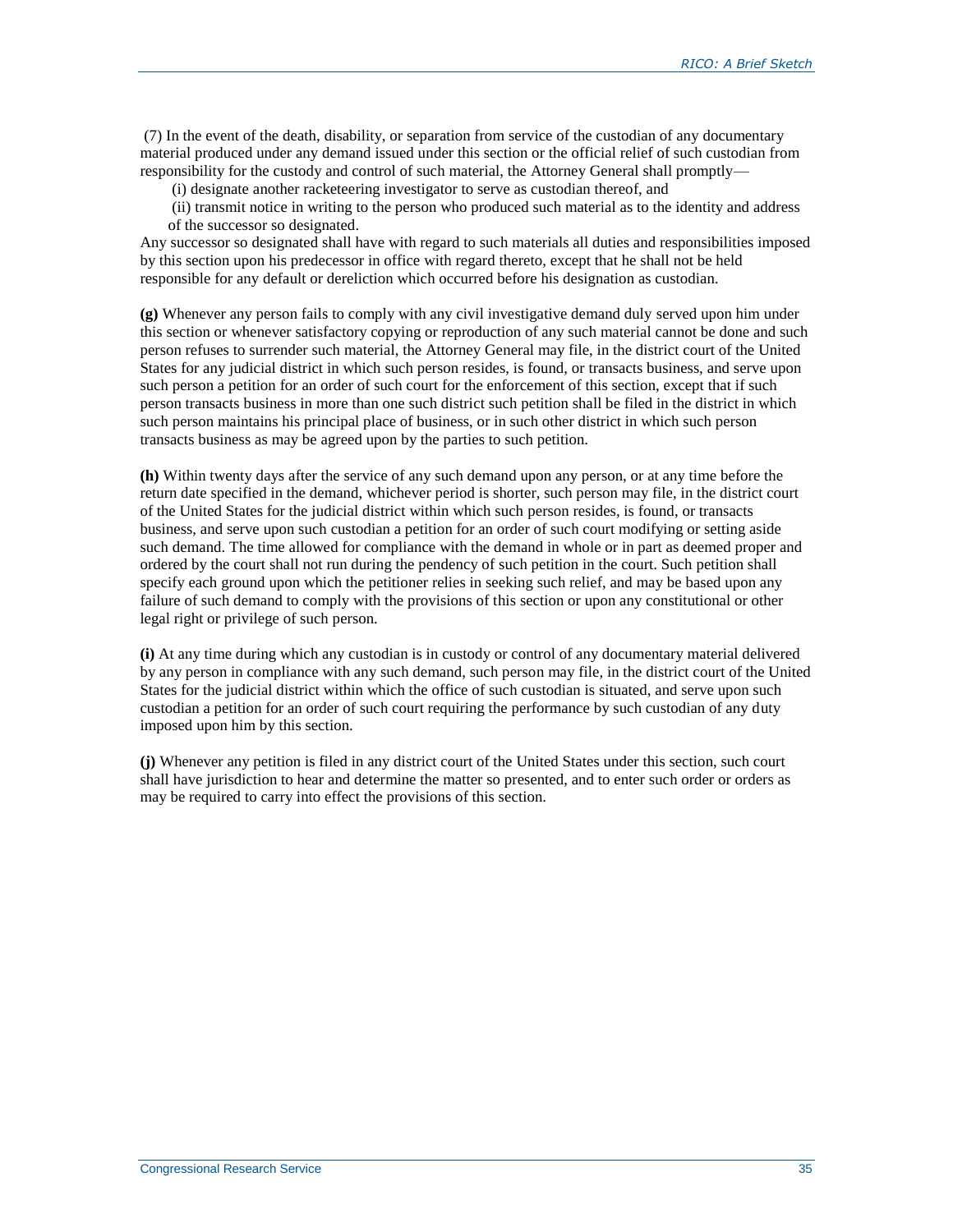# **Appendix B. Selected Bibliography**

## **Articles and Books**

Douglas E. Abrams, *Crime Legislation and the Public Interest: Lessons From Civil RICO*, 50 SMU L. REV. 33 (1996).

Diane Marie Amann, *Spotting Money Launderers: A Better Way to Fight Organized Crime?* 27 SYRACUSE J. INT'L L. & COM. 199 (2000).

American Law Reports, Federal, *Validity, Construction, and Application of Provision of Racketeer Influenced and Corrupt Organizations Act, 18 U.S.C.A. §1961 et seq.*, 171 ALR FED. 1 (2011-2012).

Paul A. Batista, CIVIL RICO PRACTICE MANUAL (2008).

G. Robert Blakey & Michael Gerardi, *Eliminating Overlap, or Creating a Gap? Judicial Interpretation of the Private Securities Litigation Reform Act of 1995 and RICO*, 28 NOTRE DAME J. L. ETHICS & PUB. POL'Y 435 (2014).

G. Robert Blakey & Brian Gettings, *Racketeer Influenced and Corrupt Organizations (RICO): Basic Concepts—Criminal and Civil Remedies*, 53 TEMP. L. Q. 1009 (1980).

G. Robert Blakey & Ronald Goldstock, *On the Waterfront: RICO and Labor Racketeering*, 17 AM. CRIM. L. REV. 341 (1980).

G. Robert Blakey & Thomas Perry, *An Analysis of the Myths That Bolster Efforts to Rewrite RICO and the Various Proposals for Reform: "Mother of God—Is This the End of RICO?"*, 43 VAND. L. REV. 851 (1990).

G. Robert Blakey & Kevin P. Roddy, *Reflections on Reves v. Ernst & Young: Its Meaning and Impact on Substantive, Accessory, Aiding Abetting and Conspiracy Liability Under RICO*, 33 AM. CRIM. L. REV. 1345 (1996).

John E. Floyd, RICO STATE BY STATE: A GUIDE TO LITIGATION UNDER THE STATE RACKETEERING STATUTES (1998).

Susan Getzendanner, *Judicial "Pruning" of "Garden Variety Fraud": Civil RICO Cases Does Not Work: it's Time for Congress to Act*, 43 VAND. L. REV. 673 (1990).

Ronald M. Goldberg, *RICO Forfeiture of Sexually Explicit Expressive Materials: Another Weapon in the War on Pornography, or an Impermissible Collateral Attack on Protected Expression? Alexander v. United States, 113 S. Ct. 2766 (1993)*, 21 WM. MITCHELL L. REV. 231 (1995).

Michael Goldsmith, *RICO and Enterprise Criminality: A Response to Gerald E. Lynch*, 88 COLUM. L. REV. 774 (1988).

Michael Goldsmith & Penrod W. Keith, *Civil RICO Abuse: The Allegations in Context*, 1986 BYU L. REV. 55.

——, *Resurrecting RICO: Removing Immunity for White-Collar Crime*, 41 HARV. J. LEG. 281 (2004).

Michael Goldsmith & Mark Jay Linderman, *Civil RICO Reform: The Gatekeeper Concept*, 43 VAND. L. REV. 735 (1990).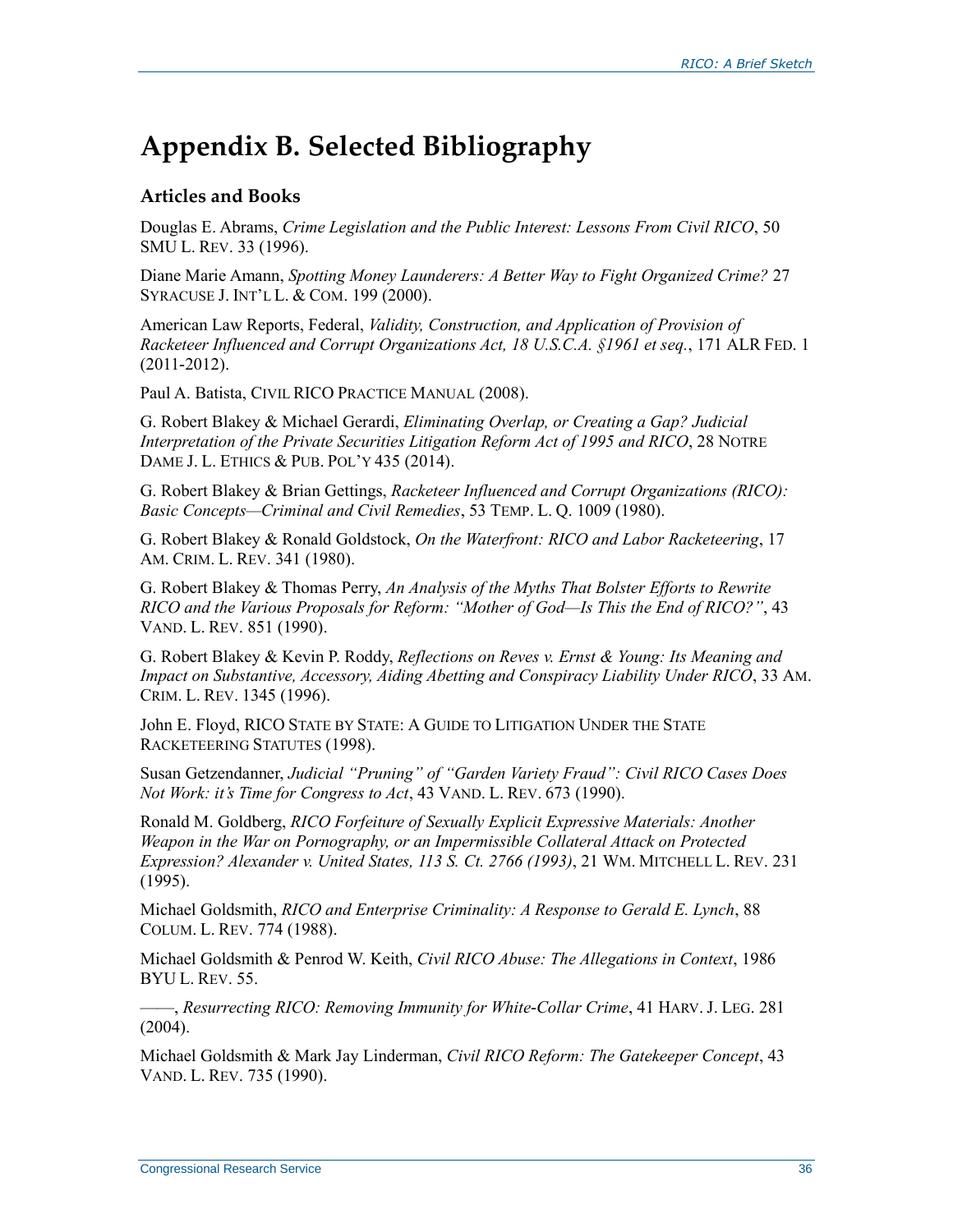Rand D. Gordon, *Of Gangs and Gaggles: Can a Corporation Be Part of an Association-in-Fact RICO Enterprise? Linguistic, Historical, and Rhetorical Perspectives*, 53 U. Penn. J. Bus. L. 973 (2014).

James B. Jacobs, Eileen M. Cunningham, & Kimberly Friday, *The RICO Trusteeships After Twenty Years: A Progress Report*, 19 LAB. LAWYER 419 (2004).

John C. Jeffries, Jr. & John Gleeson, *The Federalization of Organized Crime: Advantages of Federal Prosecution*, 46 HASTINGS L. J. 1095 (1995).

Gerard E. Lynch, *A Conceptual, Practical and Political Guide to RICO Reform*, 43 VAND. L. REV. 769 (1990).

——, *A Reply to Michael Goldsmith*, 88 COLUM. L. REV. 802 (1988).

——, *RICO: The Crime of Being a Criminal, Pts. I & II, III & IV*, 87 COLUM. L. REV. 661, 920 (1987).

John L. McClellan, *The Organized Crime Control Act (S.30) or its Critics: Which Threatens Civil Liberties?* 46 NOTRE DAME LAWYER. 55 (1970).

Yvette M. Mastin, *RICO Conspiracy: Dismantles the Mexican Mafia & Disables Procedural Due Process*, 27 WM. MITCHELL L. REV. 2295 (2001).

Jeremy M. Miller, *RICO and Conspiracy Construction: The Mischief of the Economic Model*, 104 COMM. L. J. 26 (1999).

John M. Nonna & Melissa P. Corrado, *RICO Reform: "Weeding Out" Garden Variety Disputes Under the Racketeer Influenced and Corrupt Organizations Act*, 64 ST. JOHN'S L. REV. 825 (1990).

Herbert R. Northrup & Charles H. Steen, *Union "Corporate Campaigns" as Blackmail: The RICO Battle at Bayou Steel*, 22 HARV. J. L. & PUB. POL'Y 771 (1999).

Pamela Bucy Pierson, *RICO Trends: From Gangsters to Class Actions*, 65 S.C. L.REV. 213 (2013).

Terrance G. Reed, *The Defense Case for RICO Reform*, 43 VAND. L. REV. 691 (1990).

Thane Rehn, *RICO and the Commerce Clause: A Reconsideration of the Scope of Federal Criminaol Law*, 108 COLUM. L. REV. 1991 (2008).

Stephan Scallan, *Proximate Cause Under RICO*, 20 S. ILL. U. L. J. 455 (1996).

Brian Slocum*, RICO and the Legislative Supremacy Approach to Federal Criminal Lawmaking*, 31 LOY. U. CHI. L. J. 639 (2000).

David B. Smith & Terrance G. Reed, CIVIL RICO (2012).

Laurence A. Steckman, *RICO Section 1962(c) Enterprises and the Present State of the "Distinctness Requirement" in the Second, Third, and Seventh Circuits*, 21 TOURO L. REV. 1083 (2006).

Yolanda Eleni Stefanou, *Concurrent Jurisdiction Over Federal Civil RICO Claims: Is It Workable? An Analysis of* Taffin v. Levitt, 64 ST. JOHN'S L. REV. 877 (1990).

Barry Tarlow, *RICO: The New Darling of the Prosecutor's Nursery*, 49 FORDHAM L. REV. 165 (1980).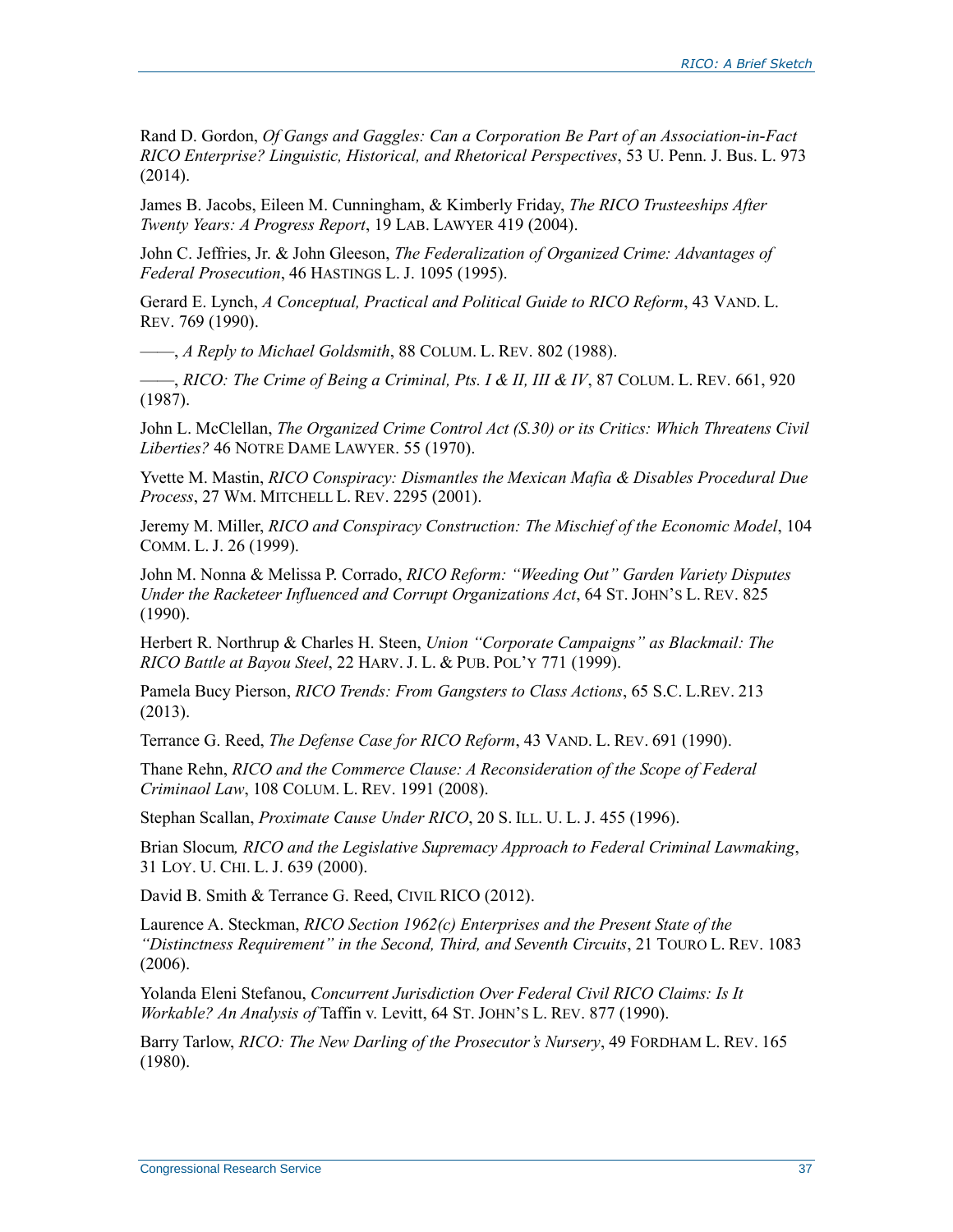United States Department of Justice, Criminal Division, Organized Crime and Racketeering Section, *Criminal RICO: 18 U.S.C.* §§1961-1968 – A Manual for Federal Prosecutors (5<sup>th</sup> ed. 2009).

United States House of Representatives, Committee on the Judiciary, Subcommittee on Intellectual Property and Judicial Administration, *RICO Amendments Act of 1991*, 102d Cong., 1st Sess. (1991).

——,Subcommittee on Crime, *RICO Reform Act of 1989*, 101<sup>st</sup> Cong., 1<sup>st</sup> Sess. (1989).

——, Subcommittee on Criminal Justice, *RICO Reform*, 100<sup>th</sup> Cong., 1<sup>st</sup> & 2d Sess. (1988).

——, *RICO Reform, Pts. 1 & 2*, 99<sup>th</sup> Cong., 1<sup>st</sup> & 2d Sess. (1986).

United States Senate, Committee on Governmental Affairs, Permanent Subcommittee on Investigations, *Federal Government's Use of Trusteeships Under the RICO Statute*, 101<sup>st</sup> Cong., 1<sup>st</sup> Sess. (1989).

——, Committee on the Judiciary, *Racketeer Influenced and Corrupt Organizations Reform Act*,  $101<sup>st</sup>$  Cong.,  $1<sup>st</sup>$  Sess. (1989).

——, *Proposed RICO Reform Legislation*, 100th Cong., 1st Sess. (1987).

Michael Vitiello, *More Noise from the Tower of Babel: Making 'Sense' Out of Reves v. Ernst & Young*, 56 OHIO ST. L. J. 1363 (1995).

Gregory J. Wallace, *Outgunning the Mob*, 80 ABA J. 60 (March 1994).

#### **Notes and Comments**

Brian Goodwin, Note*. Civil Versus Criminal RICO and the "Eradication" of La Cosa Nostra*, 28 NEW ENG. J. CRIM. & CIV. CONFINEMENT 279 (2002).

Marcus R. Mumford. Note*. Completing Klehr v. A.O.Smith Corp., and Resolving the Oddity and Lingering Questions of Civil Statute of Limitations Accrual*, 1998 BYU L. REV. 1273.

Ryan Stai. Note. *Counteracting Theft and Fraud: The Applicability of RICO to Organized Retail Crime*, 88 MINN. L. REV. 1391 (2004).

Christopher L. McCall. Comment. *Equity Up in Smoke: Civil RICO, Disgorgement, and United States v. Philip Morris*, 74 FORDHAM L. REV. 2461 (2006).

Jacob Poorman. Comment. *Exercising the Passive Virtues of Interpreting Civil RICO "Business or Property,"* 75 U. CHI. L. REV. 1773 (2008).

Melissa A. Rolland, Note, *Forfeiture Law, the Eighth Amendment's Excessive Fines Clause, and United States v. Bajakajian*, 74 NOTRE DAME L. REV. 1371 (1999).

A. Lamidas Sawkar. Note. *From the Mafia to Milking Cows: State RICO Act Expansion*, 41 ARIZ. L. REV. 1133 (1999).

Patrick Wackerly. Comment. *Personal Versus Property Harm and Civil RICO Standing*, 73 U. CHI. L. REV.1513 (2006).

Amy L. Higgins. Note. *Pimpin' Ain't Easy Under the Eleventh Circuit's Broad RICO Enterprise Standard: United States v. Pipkins*, 73 U. CIN. L. REV. 1643 (2005).

R. Stephen Stigall. Comment. *Preventing Absurd Application of RICO: A Proposed Amendment to Congress's Definition of 'Racketeering Activity' in the Wake of National Organization of Women, Inc. v. Scheidler*, 68 TEMP. L. Q. 223 (1995).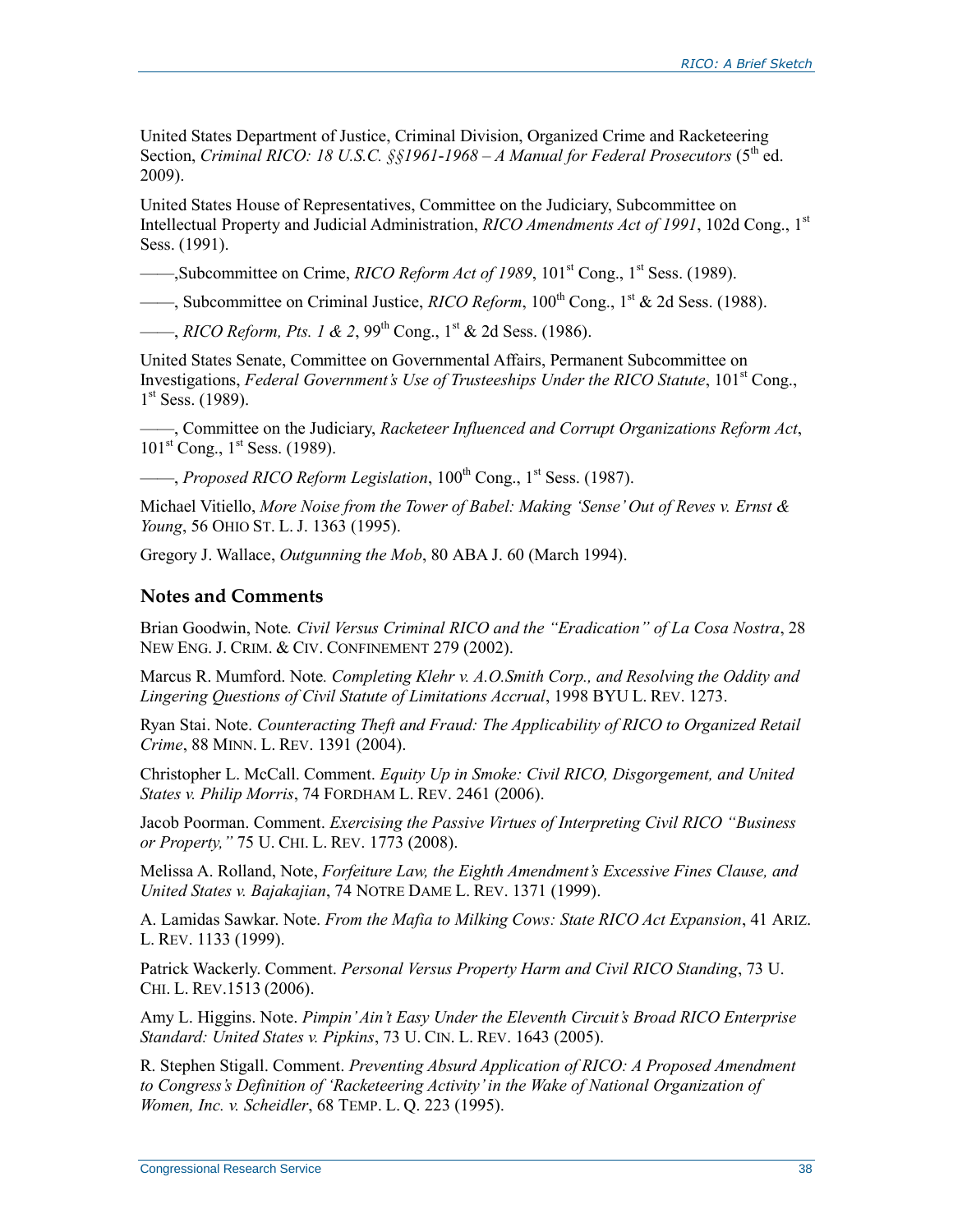Brian J. Murray, Note, *Protesters, Extortion, and Coercion: Preventing RICO From Chilling First Amendment Freedoms*, 75 NOTRE DAME L. REV. 691 (1999).

Steven T. Ieronimo. Note. *RICO: Is It a Panacea or a Bitter Pill for Labor Unions, Union Democracy and Collective Bargaining?* 11 HOFSTRA LAB. L. J. 499 (1994).

*Thirtieth Annual Survey of White Collar Crime: Racketeer Influenced and Corrupt Organizations*, 52 AM. CRIM. L. REV.11507 (2015).